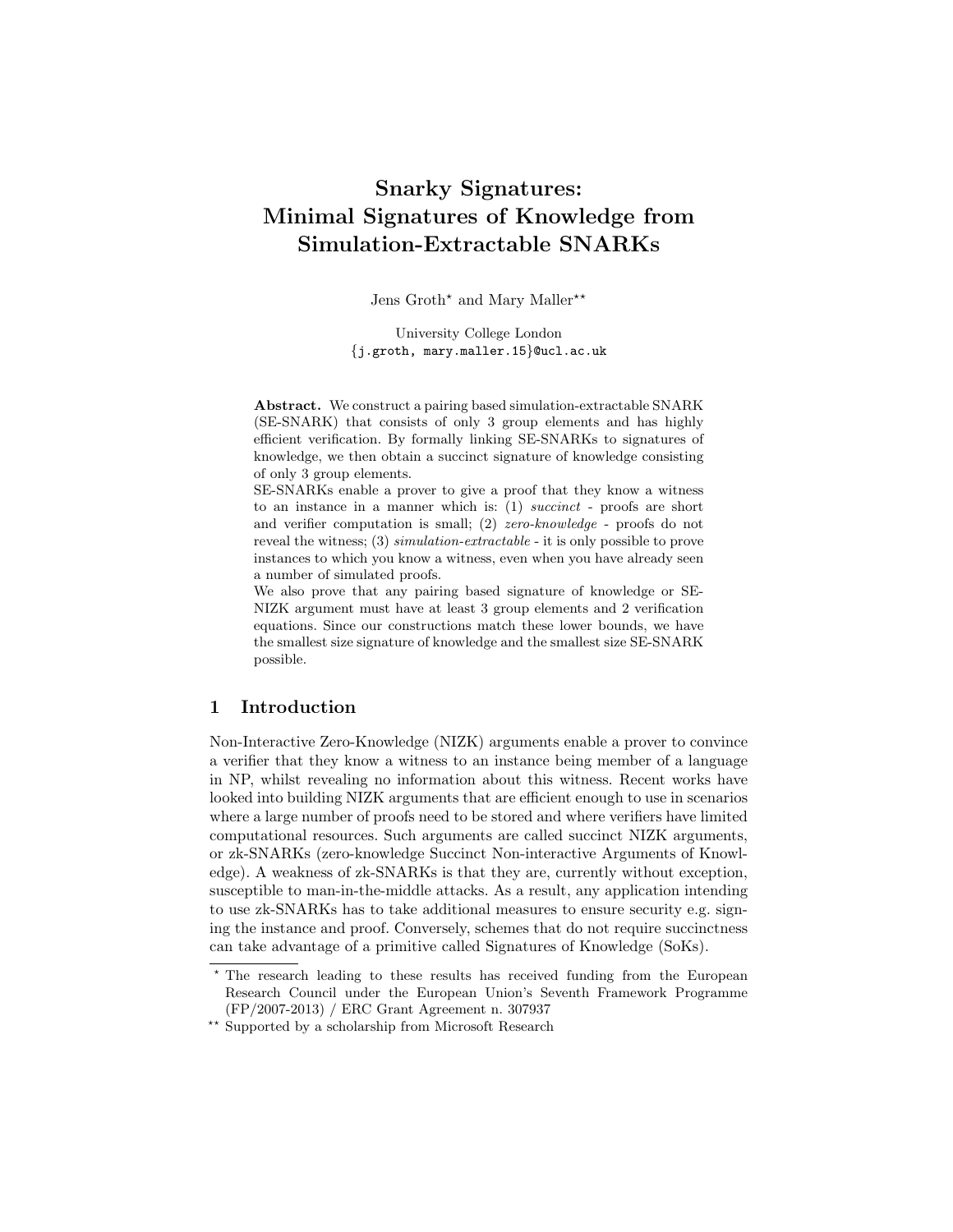Signatures of knowledge [16, 17] generalise signatures by replacing the public key with an instance in an NP-language. A signer who holds a witness for the instance can create signatures, and somebody who does not know a witness for the instance cannot sign. SoKs should not reveal the witness, since this would enable others to sign with respect to the same witness. Chase and Lysyanskaya [17] therefore define signatures of knowledge to be simulatable: if you have a trapdoor associated with some public parameters, you can simulate the signature without the witness, and hence the signature cannot be disclosing information about the witness. Moreover, in the spirit of strong existential unforgeability for digital signatures, we want it to be the case that even after seeing many signatures under different instances, it should still not be possible to create a new signature unless you know a witness. Chase and Lysyanskaya capture this property through the notion of simulation-extractability where you may obtain arbitrary simulated signatures, but still not create a new signature not seen before unless you know the witness for the instance.

Both zk-SNARKs and SoKs are key building blocks in cryptographic applications, including but not limited to: ring signatures, group signatures, policy based signatures, cryptocurrencies, anonymous delegatable credentials and direct anonymous attestation [22, 5, 3, 44, 6].

Our contribution. We construct a succinct simulation-extractable NIZK argument, or an SE-SNARK. Our construction is pairing based. Given three groups with a bilinear map  $e : \mathbb{G}_1 \times \mathbb{G}_2 \mapsto \mathbb{G}_T$ , our proofs consist of only 3 group elements from the source groups: 2 from  $\mathbb{G}_1$  and 1 from  $\mathbb{G}_2$ . The proofs also have fast verification with verifiers needing to check just 2 pairing product equations.

By exploring the link between SoKs and SE-NIZK arguments, we show that our construction also yields a succinct SoK. We formally define the notions of succinct SoKs and SE-SNARKs. Then we construct SoKs from SE-NIZK arguments and collision resistant hash functions, and also prove the reverse implication that SoKs give rise to SE-NIZK arguments. Our SoK inherits the high efficiency of the SE-SNARK, in particular that it consists of only 3 group elements.

We also prove a lower bound: a pairing based SE-NIZK argument for a nontrivial language in NP must have at least 2 verification equations and 3 group elements. Due to our proof that any pairing based SoK yields a pairing based SE-NIZK (where the signature size equals the proof size and the number of verification equations are equal), this lower bound also applies to the signature size and the number of verification equations in SoKs. Our constructions are therefore optimal with respect to size and number of verification equations. We note that the lower bound improves on previous lower bounds on standard NIZK arguments by explicitly taking advantage of the simulation-extractability properties in the proof.

Our construction of an SE-NIZK argument compares well with the state of the art pairing based zk-SNARKs. Groth [36] gave a 3 element zk-SNARK, however, it is not simulation-extractable and it only has a proof of security in the generic group model. While we pay a price in computational efficiency, our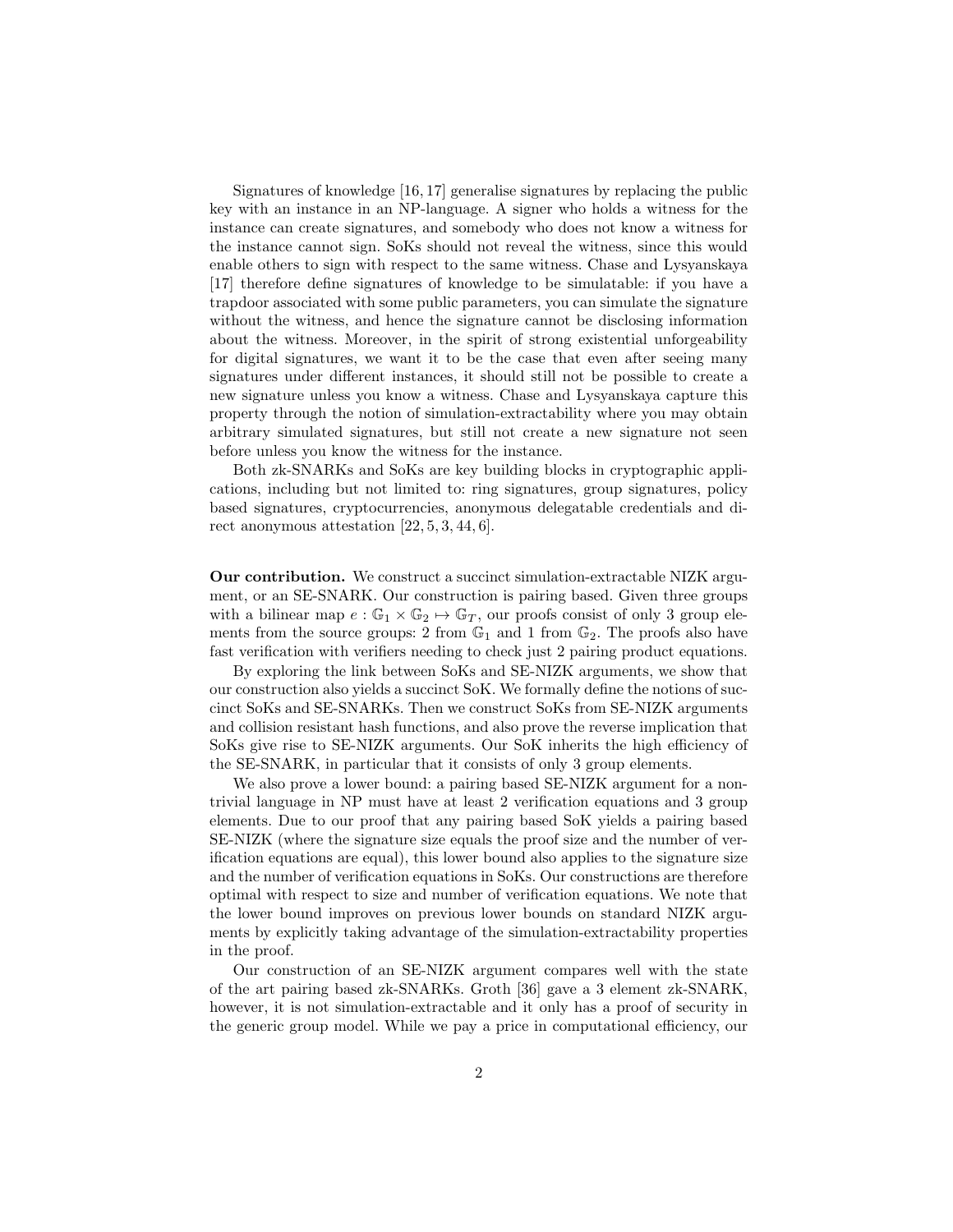simulation-extractable SNARK matches the size of Groth's zk-SNARK. We also get comparable verification complexity and unlike Groth's zk-SNARK we give a security proof based on concrete intractability assumptions instead of relying on the full generic group model. Ben-Sasson, Chiesa, Tromer, and Virza gave an 8 element zk-SNARK which is also not simulation extractable, however they do have smaller prover computation [4]. Compared to other pairing based zk-SNARKs in the literature we have both the simulation-extractability property and also better efficiency. In Table 1 we give a comparison of our simulationextractable SNARK with these prior zk-SNARKs.

|                | Groth                                                                           | <b>BCTV</b>                                                              | This work                      |
|----------------|---------------------------------------------------------------------------------|--------------------------------------------------------------------------|--------------------------------|
| CRS size       | $m + 2n + 3$ G <sub>1</sub>                                                     | $\parallel 6m + n - \ell \mathbb{G}_1 \parallel m + 4n + 5 \mathbb{G}_1$ |                                |
|                | $n+3$ $\mathbb{G}_2$                                                            | $m\mathbb{G}_2$                                                          | $2n+3$ $\mathbb{G}_2$          |
| Proof size     | $2\mathbb{G}_1, 1\mathbb{G}_2$                                                  | $7\,\mathbb{G}_1, 1\,\mathbb{G}_2$                                       | $2\mathbb{G}_1, 1\mathbb{G}_2$ |
| Prover comp.   | $m + 3n - \ell + 3 E_1 \parallel 6m + n - \ell E_1 \parallel m + 4n - \ell E_1$ |                                                                          |                                |
|                | $n+1 E_2$                                                                       | m E <sub>2</sub>                                                         | $2n E_2$                       |
| Verifier comp. | $\ell E_1$ , 3 P                                                                | $\ell E_1$ , 12 P                                                        | $\ell E_1$ , 5 P               |
| Vfy Eq.        |                                                                                 |                                                                          |                                |

Table 1: Comparison for arithmetic circuit satisfiability with  $\ell$  element instance, m wires, n multiplication gates. Since our work uses squarings gates, we have conservatively assumed n multiplication gates translate to  $2n$  squaring gates; if a circuit natively has many squaring gates our efficiency would therefore improve compared to Groth and BCTV. Units:  $\mathbb G$  means group elements,  $E$  means exponentiations and  $P$ means pairings.

Our construction of a succinct signature of knowledge is the first in any computational model. This reduces the size of the signatures, albeit at the expense of having more public parameters. For applications where the public parameters need only be generated once, such as DAA and anonymous cryptocurrencies, this can be advantageous. A comparison with the most efficient prior signature of knowledge by Bernhard, Fuchsbauer and Ghadafi [6] is given in Table 2. The BFG scheme uses standard assumptions, as opposed to ours which uses knowledge extractor assumptions. It is difficult to directly compare computational efficiency since the languages are different; our work uses arithmetic circuits whereas the BFG scheme uses satisfiability of a set of pairing product equations. Therefore, we get better efficiency for arithmetic circuits and they get better efficiency for pairing product equations. However, what is clear is that we make big efficiency gains in terms of the signature size and the number of verification equations.

Techniques and challenges. Standard definitions of signatures of knowledge [17] and simulation-extractable NIZK proofs [34] assume the ability to encrypt the witness, which can then be decrypted using a secret extraction key. However, since we are interested in having succinct signatures and proofs, we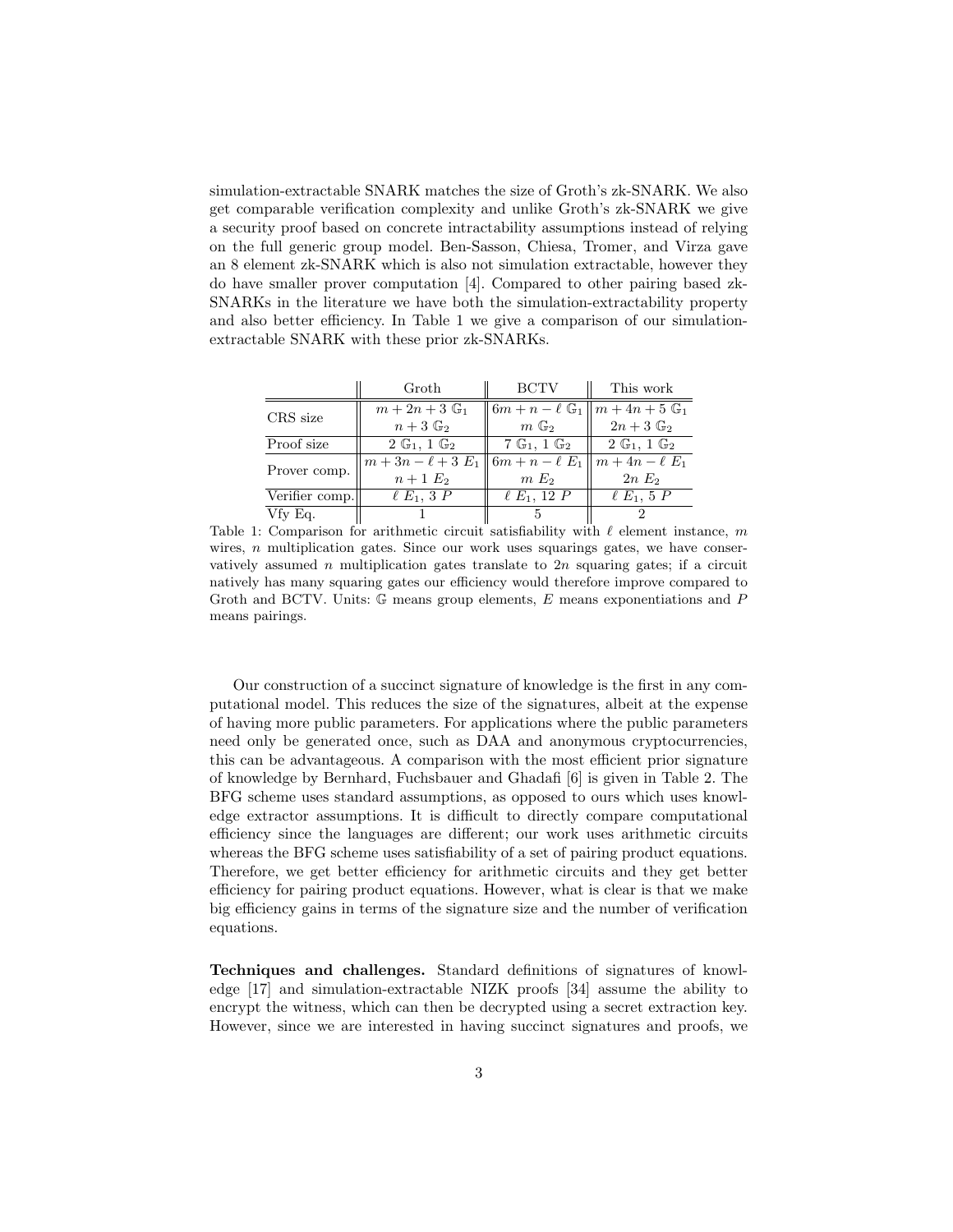|                          | BFG                                | This work      |
|--------------------------|------------------------------------|----------------|
| <b>Public Parameters</b> | $10 + \lambda$                     | $  8 + 6n + m$ |
| Signer Computation.      | $\ \Omega( \boldsymbol{w} +n_p)\ $ | $m+6n$         |
| Signature Size           | $O(m+n_p)$                         |                |
| Verification Equations   | $O(n_p)$                           |                |

Table 2: Comparison of signatures of knowledge schemes. We use  $m$  and  $n$  for the number of wires and multiplication gates in our arithmetic curcuit,  $\lambda$  refers to the security parameter;  $|\mathbf{w}|$  is the witness size and  $n_p$  is the number of pairing product equations in BFG (one can translate an arithmetic circuit to pairing product equations, in which case  $n_p = n$ ). Size is measured in number of group elements and computation in the number of exponentiations.

do not have space to send a ciphertext. Instead we give new definitions that use non-black-box extraction. Roughly, the definitions say that given the signer's or prover's state it is possible to extract a witness if it succeds in creating a valid signature or proof.

To formalise the close link between SoKs and SE-NIZK arguments, we illustrate how to build a relation which includes the signature's message as part of the instance to be proved. Given an SE-NIZK for this relation, we build an SoK for the same relation only without the message encoded. This SoK is built solely from a collision resistant hash function and the SE-NIZK argument. The SoK is proven to be simulation-extractable directly from the definition of simulationextractability of the NIZK argument. Once this link has been formalized, the rest of the paper focuses on how to build SE-SNARKs with optimum efficiency.

Our SE-SNARK is pairing based. The common reference string describes a bilinear group and some group elements, the proofs consist of group elements, and the verifier checks that the exponents of the proofs satisfy quadratic equations by calculating products of pairings. The underlying relation is a square arithmetic program, which is a SNARK-friendly characterisation of arithmetic circuits. Square arithmetic programs are closely related to quadratic arithmetic programs [30], but use only squarings instead of arbitrary multiplications. As suggested by Groth [36] the use of squarings give nice symmetry properties, which in our case makes it possible to check different parts of the proof against each other and hence make it intractable for an adversary to modify them without knowing a witness.

The security of our construction is based on concrete intractability assumptions. For standard knowledge soundness our strongest intractability assumption is similar to the power knowledge of exponent assumption used in [19]. To go beyond knowledge soundness to the stronger simulation-extractability property requires a stronger assumption, probably unavoidably so. We formulate the eXtended Power Knowledge of Exponent (XPKE) assumption, which assumes that an adversary cannot find elements in two source groups that have a linear rela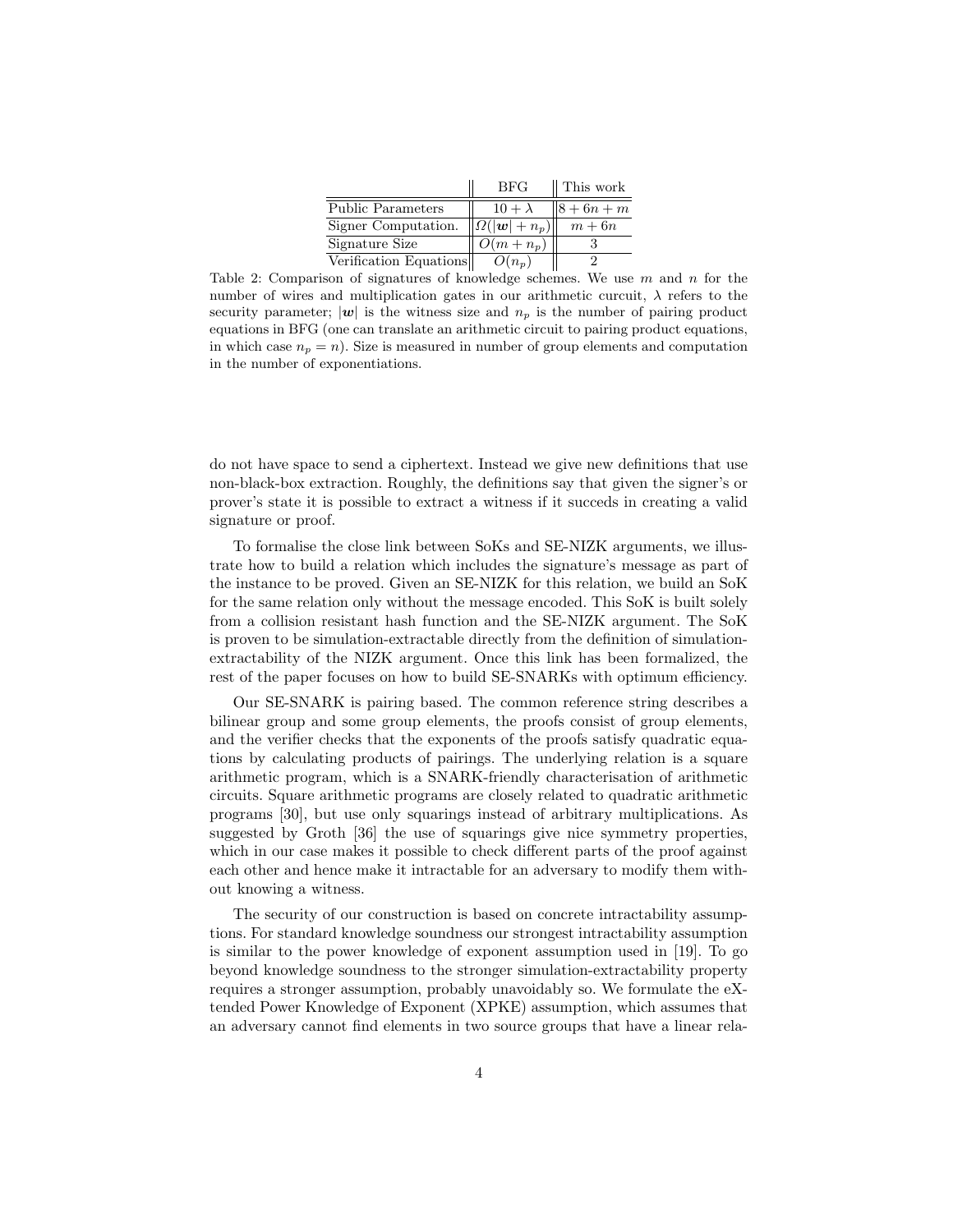tionship between each other unless it already knows what this relationship is not even if it can query an oracle for functions of these exponents.

Finally, we rely on Groth's [36] definition of pairing based non-interactive arguments and rule out the existence of SE-NIZK arguments with 1 verification equation or 2 group elements. Groth [36] already ruled out 1 element NIZK arguments by exploiting that if there is only one group element then the verification equations are linear in the exponents and easy to fool. It is an open problem from [36] whether regular NIZK arguments can have 2 group element proofs, a more difficult problem since a pairing of two group elements gives rise to quadratic verification equations in the exponents. We show that in the case of SE-NIZK arguments 2 group elements is not possible by leveraging the simulation-extractability property to deal also with quadratic verification equations.

Related work. Signatures of knowledge are a core ingredient in many cryptographic protocols. For example, [15, 29, 7, 6, 52, 26] are DAA schemes that use SoKs. Anonymous cryptocurrencies can also be constructed using signatures of knowledge, for example Zero-Coin [44]. In order to make sufficient efficiency gains so that it could be deployed, the Zcash cryptocurrency [48] instead uses zk-SNARKs. To use zk-SNARKs, Zcash has to take extra steps to avoid malleability (MiTM) attacks. Specifically, Zcash samples a key pair for a one-time signature scheme; computes MACs to tie the signing key to the identities secret keys; modifies the instance to include signature verifying key and the MACs; and finally uses the signing key to sign the transaction. However, the use of succinct SoKs for cryptocurrencies would yield the same, if not better, efficiency as the use of zk-SNARKs and the resulting models would be simpler.

NIZK proofs originated with Blum, Feldman and Micali [2, 12] and there has been many works making both theoretical advances and efficiency improvements [25, 21, 41, 20, 18, 37, 35, 31]. Groth, Ostrovsky and Sahai [38] proposed the first pairing based NIZK proofs and subsequent works [34, 39] have yielded efficient NIZK proofs that can be used in pairing based protocols. NIZK proofs with unconditional soundness need to be linear in the witness size. However, for NIZK arguments with computational soundness it is possible to get succinct proofs that are smaller than the size of the witness [43, 40].

The practical improvements have been accompanied by theoretical works on how SNARKs compose [4, 51, 8] and on the necessity of using strong cryptographic assumptions when building SNARKs [1, 32, 11, 9, 14]. The latter works give methods to take SNARKs with long common reference strings and build SNARKs with common reference string size that is independent of the instance size, i.e., fully succinct SNARKs. Using these techniques on our simulationextractable SNARK, which has a long common reference string, gives a fully succinct SE-SNARK.

Simulation-soundness of NIZK proofs was a notion introduced by Sahai [47] to capture the notion that even after seeing simulated proofs it is not possible to create a fake proof for a false instance unless copying a previous simulated proof.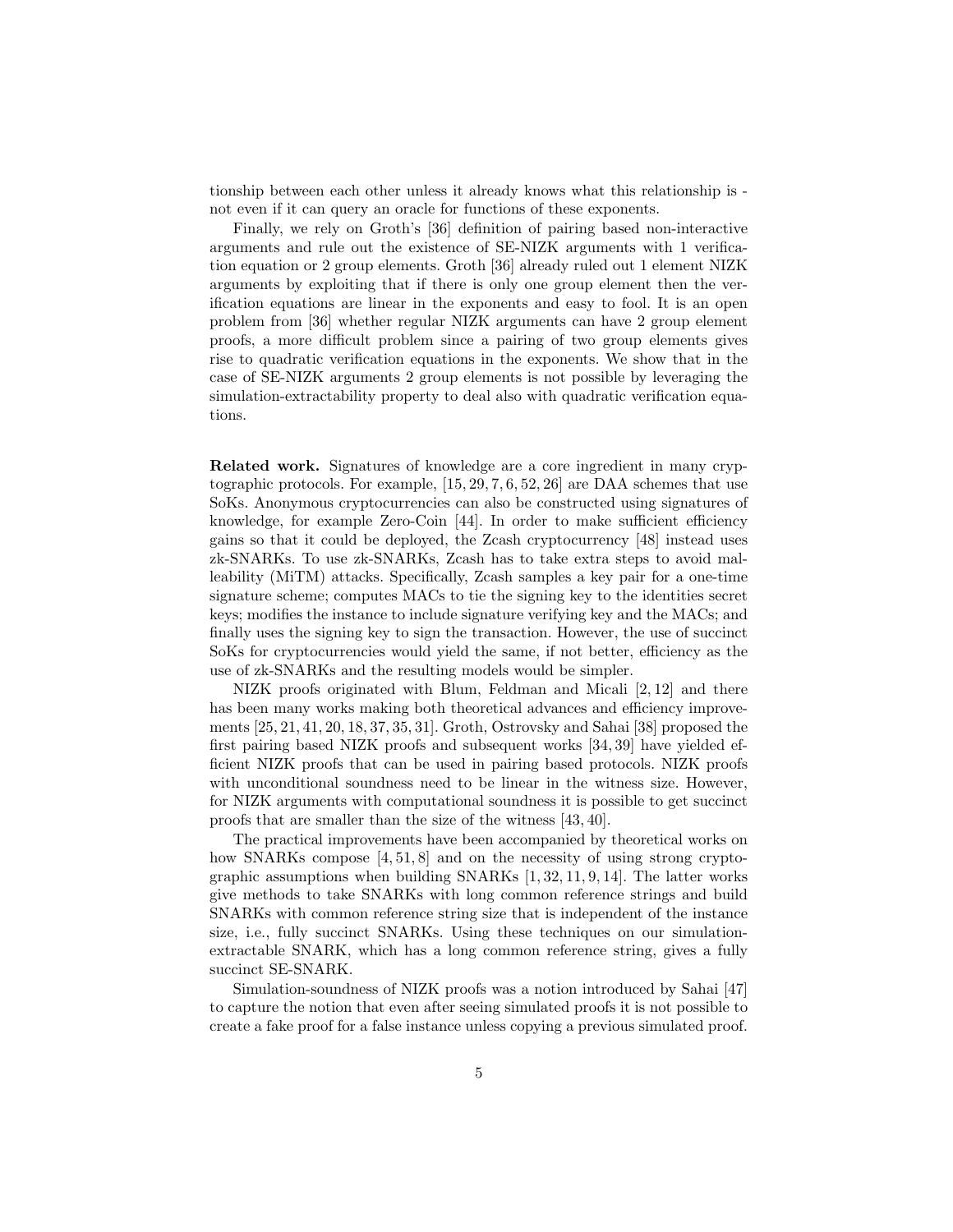Combining this with proofs of knowledge, Groth [34] defined the even stronger security notion that we should be able to extract a witness from an adversary that creates a valid new proof, even if this adversary has seen many simulated proofs for arbitrary instances. Faust, Kohlweiss, Marson, and Venturi discuss how to achieve simulation soundness in the random oracle model [24]. Kosba et al. [46] discuss how to lift any zk-SNARK into a simulation-extractable one, however they do so by appending an encryption of the witness to the proof, so the result is not succinct.

Camenisch [16] coined the term signatures of knowledge to capture zeroknowledge protocols relying on techniques used in Schnorr signatures [49]. Signatures of knowledge have been used in many constructions albeit without a precise security definition. Chase and Lysyanskaya [17] gave the first formal definition of signatures of knowledge. They also broke the tight connection with Schnorr signatures and NIZK arguments based on cyclic groups and the Fiatshamir heuristic and instead provided a general construction from simulationsound NIZK proofs and dense public key encryption. An alternative definition of signatures of knowledge was given by Fischlin and Onete [27] which requires witness indistinguishability as opposed to full zero-knowledge.

# 2 Definitions

#### 2.1 Notation

We write  $y = A(x; r)$  when algorithm A on input x and randomness r, outputs y. We write  $y \leftarrow A(x)$  for the process of picking randomness r at random and setting  $y = A(x; r)$ . We use the abbreviation PPT for probabilistic polynomial time. We also write  $y \leftarrow S$  for sampling y uniformly at random from the set S. We will assume it is possible to sample uniformly at random from sets such as  $\mathbb{Z}_p$ . For an algorithm A we define trans<sub>A</sub> to be a list containing all of A's inputs and outputs, including random coins.

When considering security of our cryptographic schemes, we will assume there is an adversary A. The security of our schemes will be parameterised by a security parameter  $\lambda \in \mathbb{N}$ . The intuition is that the larger the security parameter, the better security we get. For functions  $f, g : \mathbb{N} \to [0, 1]$  we write  $f(\lambda) \approx g(\lambda)$ if  $|f(\lambda) - g(\lambda)| = \lambda^{-\omega(1)}$ . We say a function f is negligible if  $f(\lambda) \approx 0$  and overwhelming if  $f(\lambda) \approx 1$ . We will always implicitly assume all participants and the adversary know the security parameter, i.e., from their input they can efficiently compute the security parameter in unary representation  $1^{\lambda}$ .

We use games in security definitions and proofs. A game  $\mathcal G$  has a number of procedures including a main procedure. The main procedure outputs either 0 or 1 depending on whether the adversary succeeds or not.  $Pr[\mathcal{G}]$  denotes the probability that this output is 1.

### 2.2 Relations

Let  $\mathcal R$  be a relation generator that given a security parameter  $\lambda$  in unary returns a polynomial time decidable relation  $R \leftarrow \mathcal{R}(1^{\lambda})$  in NP. For  $(\phi, w) \in R$  we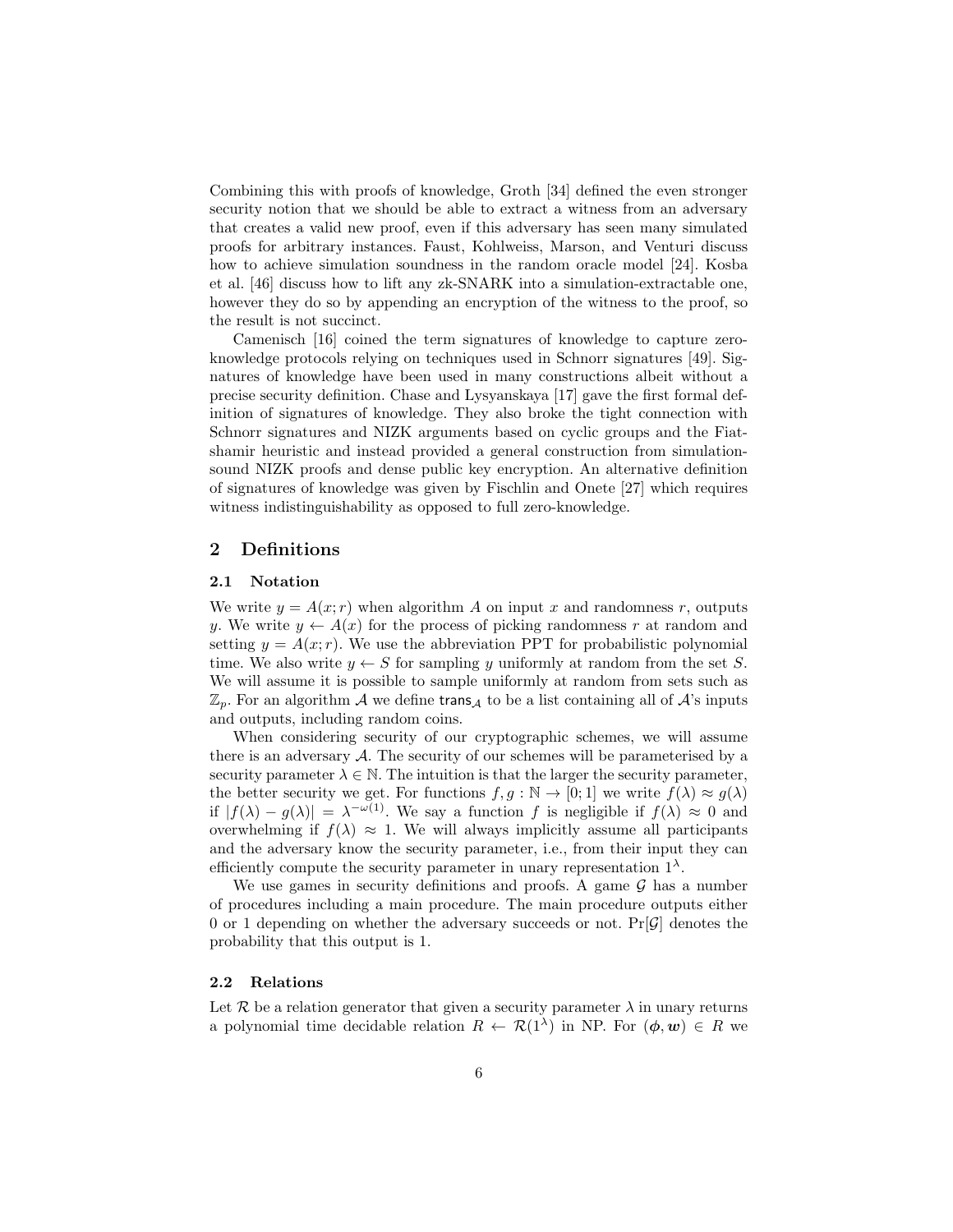call  $\phi$  the instance and w the witness. We define  $\mathcal{R}_{\lambda}$  to be the set of possible relations  $\mathcal{R}(1^{\lambda})$  might output.

### 2.3 Hard Decisional Problems

A relation R is sampleable if there are two algorithms, Yes and No such that:

- Yes samples instances and witnesses in the relation.
- No samples instances outside the language  $L_R$  defined by the relation.

When proving our lower bounds for the efficiency of SE-NIZK arguments, we will assume the existence of sampleable relations where it is hard to tell whether an instance  $\phi$  has been sampled by Yes or No.

**Definition 2.1.** Let  $\mathcal{R}$  a relation generator, and let Yes, No be two PPT algorithms such that for  $(R, \text{aux}) \leftarrow \mathcal{R}(1^{\lambda})$  we have  $\text{Yes}(R) \rightarrow (\phi, \mathbf{w}) \in R$  and  $N\sigma(R) \rightarrow \phi \notin L_R$ , and let A be an adversary. Define  $\text{Adv}_{\mathcal{R},\text{Yes},\text{No},\mathcal{A}}^{\text{DP}}(1^{\lambda}) =$  $2\Pr[\mathcal{G}_{\mathcal{R},\mathsf{Yes},\mathsf{No},\mathcal{A}}^{\mathsf{DP}}(1^{\lambda})]-1$  where  $\mathcal{G}_{\mathcal{R},\mathsf{Yes},\mathsf{No},\mathcal{A}}^{\mathsf{DP}}(1^{\lambda})$  is given by

> MAIN  $\mathcal{G}^{DP}_{\mathcal{R},\mathsf{Yes},\mathsf{No},\mathcal{A}}(\lambda)$  $\overline{(R,\mathsf{aux})\leftarrow\mathcal{R}(1^\lambda);\ }\bm{\phi}_0\leftarrow \mathsf{No}(R);\ (\bm{\phi}_1,\bm{w})\leftarrow \mathsf{Yes}(R)$  $b \leftarrow \{0,1\}; \, \, b' \leftarrow \mathcal{A}(\bar{R}, \mathsf{aux}, \bm{\phi}_b)$ return 1 if  $b = b'$  and else return 0

We say Yes, No is a hard decisional problem for  $R$  if for all PPT adversaries  $A$ ,  $\mathbf{Adv}_{\mathcal{R},\mathsf{Yes},\mathsf{No},\mathcal{A}}^{DP}(1^\lambda) \approx \frac{1}{2}.$ 

#### 2.4 Signatures of Knowledge

Signatures of knowledge [17] (SoKs) generalise digital signatures by replacing the public key with an instance in a language in NP. If you have a witness for the instance, you can sign a message. If you do not know a witness, then you cannot sign. The notion of SoKs mimic digital signatures with strong existential unforgeability; even if you have seen many signatures on arbitrary messages under arbitrary instances, you cannot create a new signature not seen before without knowing the witness for the instance.

Signatures of knowledge are closely related to simulation-extractable NIZK arguments and previous constructions have also explored the link between SoKs and NIZK proofs. In the following, we define signatures of knowledge, simulationextractable NIZK arguments, and give a formal proof that signatures of knowledge can be constructed from simulation-extractable NIZK arguments. When we later in the article construct compact and easy to verify SE-NIZK arguments, i.e., simulation-extractable SNARKs, we will therefore automatically obtain compact and easy to verify SoKs.

For our definition of a simulation-extractable signature of knowledge, we follow the game based definitions of Chase and Lysyanskaya [17]. However, Chase and Lysyanskaya define their relations with respect to Turing Machines, whereas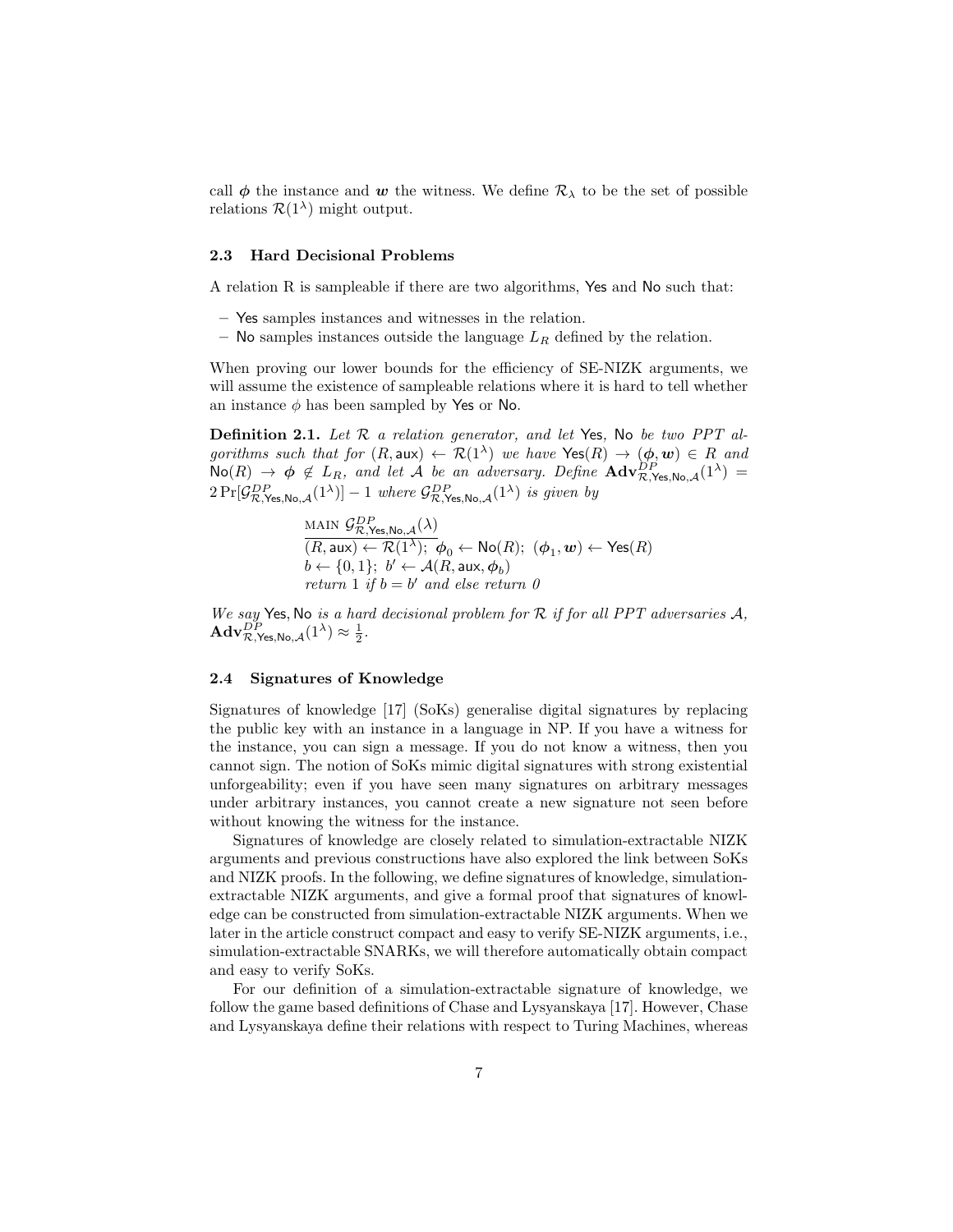in our definitions the use of Turing Machines is implicit in the relation generator. Another more important difference is that since we want compact signatures, we give a non-black-box of simulation-extractability.

**Definition 2.2.** Let R be a relation generator and let  $\{M_{\lambda}\}_{{\lambda}\in\mathbb{N}}$  be a sequence of message spaces. Then the quintet of efficient algorithms (SSetup, SSign, SVfy, SSimSetup, SSimSign) is a simulation-extractably secure signature of knowledge scheme for R and  $\{M_{\lambda}\}_{\lambda \in \mathbb{N}}$  if it is correct, simulatable and simulation-extractable (defined below) and works as follows:

- $-$  **pp**  $\leftarrow$  SSetup(R): the setup algorithm is a PPT algorithm which takes as input a relation  $R \in \mathcal{R}_{\lambda}$  and returns public parameters **pp**.
- $-\sigma \leftarrow \text{SSign}(pp, \phi, w, m)$ : the signing algorithm is a PPT algorithm which takes as input the public parameters, a pair  $(\phi, \mathbf{w}) \in R$  and a message  $m \in \mathcal{M}_{\lambda}$  and returns a signature  $\sigma$ .
- $-0/1 \leftarrow \text{SVfv}(pp, \phi, m, \sigma)$ : the verification algorithm is a deterministic polynomial time algorithm, which takes as input some public parameters  $pp$ , and instance  $\phi$ , a message  $m \in \mathcal{M}_{\lambda}$ , and a signature  $\sigma$  and outputs a 0 or a 1 depending on whether it considers the signature to be valid or not.
- $(p\mathbf{p}, \boldsymbol{\tau}) \leftarrow \text{SSimSetup}(R)$ : the simulated setup algorithm is a PPT algorithm which takes as input a relation  $R \in \mathcal{R}_{\lambda}$  and returns public parameters pp and a trapdoor  $\tau$ .
- $\sigma$   $\leftarrow$  SSimSign( $pp, \tau, \phi, m$ ): the simulated signing algorithm is a PPT algorithm which takes as input some public parameters  $pp$ , a simulation trapdoor  $\tau$ , and an instance  $\phi$  and returns a signature  $\sigma$ .

Perfect Correctness: A signer with a valid witness can always produce a signature that will convince the verifier.

**Definition 2.3.** A signature of knowledge scheme is perfectly correct if for all  $\lambda \in \mathbb{N}$ , for all  $R \in \mathcal{R}_{\lambda}$ , for all  $(\phi, \mathbf{w}) \in R$ , and for all  $m \in \mathcal{M}_{\lambda}$ 

$$
\Pr[\boldsymbol{pp}\leftarrow\textsf{SSetup}(R); \boldsymbol{\sigma}\leftarrow\textsf{SSign}(\boldsymbol{pp}; \boldsymbol{\phi}, \boldsymbol{w}, m): \textsf{SVfy}(\boldsymbol{pp}, \boldsymbol{\phi}, m, \boldsymbol{\sigma}) = 1] = 1.
$$

Perfect Simulatability: The verifier should learn nothing from a signature about the witness that it did not already know. The secrecy of the witness is modelled by the ability to simulate signatures without the witness. More precisely, we say the signatures of knowledge are simulatable if there is a simulator that can create good looking public parameters and signatures without the witness.

**Definition 2.4.** For a signature of knowledge SoK, define  $\mathbf{Adv}_{\mathcal{S}oK,\mathcal{A}}^{simul}(\lambda) = 2 \Pr[\mathcal{G}_{\mathcal{S}oK,\mathcal{A}}^{simul}(\lambda)]$ 1 where the game  $\mathcal{G}_{\mathit{SoK},\mathcal{A}}^{simul}$  is defined as follows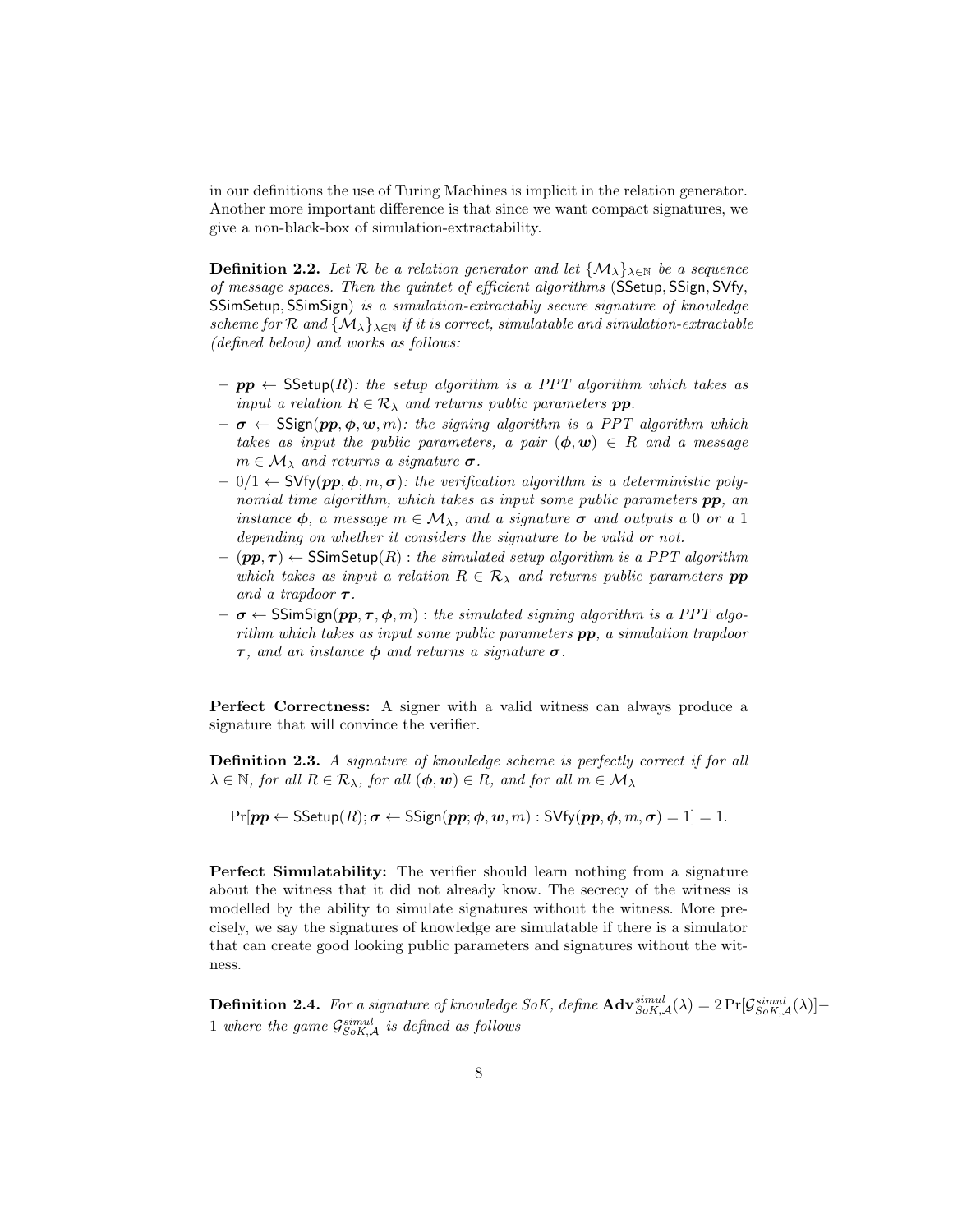MAIN  $\mathcal{G}_{SoK,\mathcal{A}}^{simul}(\lambda)$  $R \leftarrow \mathcal{R}(1^{\lambda}); \ \ \boldsymbol{p}\boldsymbol{p}_0 \leftarrow \textsf{SSetup}(R); \ \ (\boldsymbol{p}\boldsymbol{p}_1, \boldsymbol{\tau}) \leftarrow \textsf{SSimSetup}(R)$  $b \leftarrow \{0,1\}; \; b' \leftarrow \mathcal{A}^{P^b_{\bm{p}_{\bm{p}_b},\bm{\tau}}}(\bm{p}\bm{p}_b)$ return 1 if  $b = b'$  and return 0 otherwise

| $P^0_{\boldsymbol{p}\boldsymbol{p}_0,\boldsymbol{\tau}}(\boldsymbol{\phi}_i,\boldsymbol{w}_i,m_i)^\top$ | $P^1_{\boldsymbol{p} \boldsymbol{p}_1, \boldsymbol{\tau}}(\boldsymbol{\phi}_i, \boldsymbol{w}_i, m_i)$ |
|---------------------------------------------------------------------------------------------------------|--------------------------------------------------------------------------------------------------------|
| assert $(\boldsymbol{\phi}_i, \boldsymbol{w}_i) \in R \ \land \ m_i \in \mathcal{M}_{\lambda}$          | assert $(\boldsymbol{\phi}_i, \boldsymbol{w}_i) \in R \wedge m_i \in \mathcal{M}_{\lambda}$            |
| $\bm{\sigma}_i \leftarrow \mathsf{SSign}(\bm{pp}_0, \bm{\phi}, \bm{w}, m)$                              | $\sigma_i \leftarrow \textsf{SSimSign}(pp_1, \tau, \phi, m)$                                           |
| return $\sigma_i$                                                                                       | return $\sigma_i$                                                                                      |

A signature of knowledge SoK is perfectly simulatable if for any PPT adversary  ${\cal A},\ \mathbf{Adv}_{SoK,\mathcal{A}}^{simul}(\lambda)=\frac{1}{2}.$ 

Simulation-Extractability: An adversary should not be able to issue a new signature unless it knows a witness. This should hold even if the adversary gets to see signatures on arbitrary messages under arbitrary instances. We model this notion in a strong sense, by letting the adversary see simulated signatures for arbitrary messages and instances, which potentially includes false instances. Even under this strong attack model, we require that whenever the adversary outputs a valid signature not seen before, it is possible to extract a witness for the instance if you have access to the internal data of the adversary.

**Definition 2.5.** For a signature of knowledge SoK, define  $\text{Adv}_{\text{SOK},\mathcal{A},\chi_{\mathcal{A}}}^{sig-ext}(\lambda)$  =  $\Pr[\mathcal{G}_{SoK,\mathcal{A},\chi_{\mathcal{A}}}^{sig-ext}(\lambda)]$  where the game  $\mathcal{G}_{SoK,\mathcal{A},\chi_{\mathcal{A}}}^{sig-ext}$  is defined as follows

main  $\mathcal{G}_{SoK,\mathcal{A},\chi_\mathcal{A}}^{sig\textrm{-}ext}(\lambda)$  $R \leftarrow \mathcal{R}(1^{\lambda}); Q = \emptyset$  $(p\bm{p}, \bm{\tau}) \leftarrow \mathsf{SSimSetup}(R)$  $(\boldsymbol{\phi}, m, \boldsymbol{\sigma}) \leftarrow \mathcal{A}^{\text{SSimSign}_{pp, \boldsymbol{\tau}}}(\boldsymbol{pp})$  $\boldsymbol{w} \leftarrow \chi_{\mathcal{A}}(\mathsf{trans}_{\mathcal{A}})$ assert  $(\boldsymbol{\phi}, \boldsymbol{w}) \notin R$ assert  $(\boldsymbol{\phi}, m, \boldsymbol{\sigma}) \notin Q$ *return*  $SVfy(pp, \phi, m, \sigma)$  $\mathsf{SSimSign}_{\bm{pp},\bm{\tau}}(\bm{\phi}_i, m_i)$  $\bm{\sigma}_i \leftarrow \mathsf{SSimSign}(\bm{pp}, \bm{\tau}, \bm{\phi}_i, m_i)$  $Q = Q \cup \{(\boldsymbol{\phi}_i, m_i, \boldsymbol{\sigma}_i)\}$ return  $\sigma_i$ 

A signature of knowledge SoK is simulation-extractable if for any PPT adversary A, there exists a PPT extractor  $\chi_{\mathcal{A}}$  such that  $\mathbf{Adv}_{\mathcal{S}oK,\mathcal{A},\chi_{\mathcal{A}}}^{sig\text{-}ext}(\lambda) \approx 0$ .

#### 2.5 Non-interactive Zero-Knowledge Arguments of Knowledge

**Definition 2.6.** Let  $\mathcal{R}$  be a relation generator. A NIZK argument for  $\mathcal{R}$  is a quadruple of algorithms (ZSetup, ZProve, ZVfy, ZSimProve), which is complete, zero-knowledge and knowledge sound (defined below) and works as follows:

 $-$  (crs,  $\tau$ )  $\leftarrow$  ZSetup(R): the setup algorithm is a PPT algorithm which takes as input a relation  $R \in \mathcal{R}_{\lambda}$  and returns a common reference string crs and a simulation trapdoor  $\tau$ .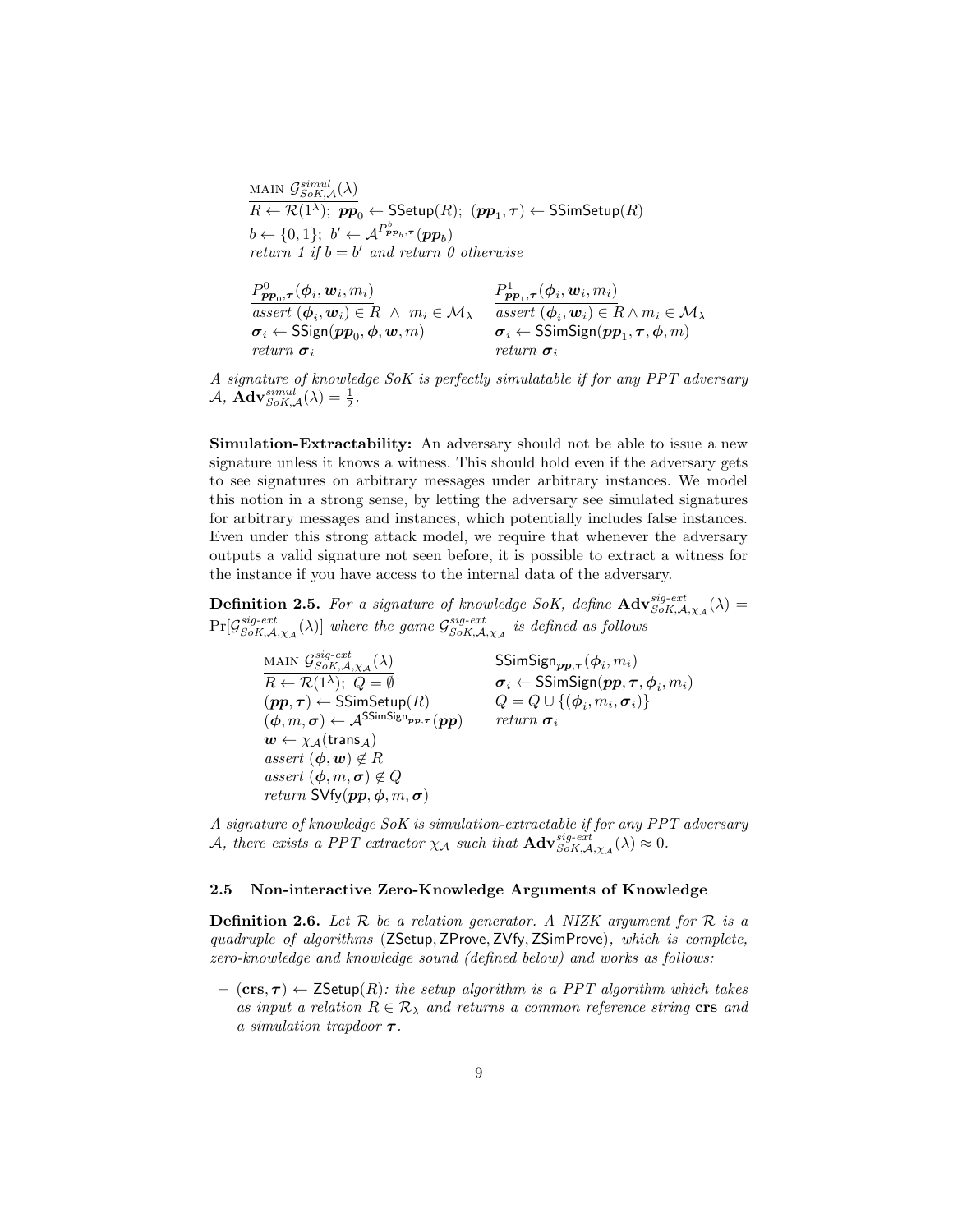- $-\pi \leftarrow$  ZProve(crs,  $\phi, w$ ): the prover algorithm is a PPT algorithm which takes as input a common reference string crs for a relation R and  $(\phi, \mathbf{w}) \in R$  and returns a proof  $\pi$ .
- $-0/1 \leftarrow$  ZVfy(crs,  $\phi, \pi$ ): the verifier algorithm is a deterministic polynomial time algorithm which takes as input a common reference string crs, an instance  $\phi$  and a proof  $\pi$  and returns 0 (reject) or 1 (accept).
- $-\pi \leftarrow \text{ZSimProve}(\text{crs}, \tau, \phi)$ : the simulator is a PPT algorithm which takes as input a common reference string crs, a simulation trapdoor  $\tau$  and an instance  $\phi$  and returns a proof  $\pi$ .

Perfect Completeness: Perfect completeness says that given a true statement, a prover with a witness can convince the verifier.

Definition 2.7. (ZSetup, ZProve, ZVfy, ZSimProve) is a perfectly complete argument system for  $\mathcal R$  if for all  $\lambda \in \mathbb N$ , for all  $R \in \mathcal R_\lambda$  and for all  $(\phi, w) \in R$ :

 $\Pr\left[({\rm\bf crs},\boldsymbol{\tau})\leftarrow{\sf ZSetup}(R);\boldsymbol{\pi}\leftarrow{\sf ZProve}({\rm\bf crs},\boldsymbol{\phi},\boldsymbol{w}):{\sf ZVfy}({\rm\bf crs},\boldsymbol{\phi},\boldsymbol{\pi})=1\right]=1.$ 

Note that the simulation trapdoor  $\tau$  is kept secret and is not known to either prover or verifier in normal use of the NIZK argument, but it enables the simulation of proofs when we define zero-knowledge below.

Perfect Zero-Knowledge: An argument system has perfect zero-knowledge if it does not leak any information besides the truth of the instance. This is modelled a simulator that does not know the witness but has some trapdoor information that enables it to simulate proofs.

**Definition 2.8.** For  $\mathfrak{A} = (Z$ Setup, ZProve, ZVfy, ZSimProve) an argument system, define  $\mathbf{Adv}_{\mathfrak{A},\mathcal{A}}^{zk}(\lambda) = 2 \Pr[\mathcal{G}_{\mathfrak{A},\mathcal{A}}^{zk}(\lambda)] - 1$  where the game  $\mathcal{G}_{\mathfrak{A},\mathcal{A}}^{zk}$  is defined as follows

> MAIN  $\mathcal{G}_{\mathfrak{A},\mathcal{A}}^{zk}(\lambda)$  $\overline{R\leftarrow\mathcal{R}(1^{\lambda});\,\,({\rm\bf crs},\boldsymbol{\tau})\leftarrow{\rm ZSetup}(R)}$  $b \leftarrow \{0, 1\}; \; b' \leftarrow {\cal A}^{P_{\texttt{crs}, \bm{\tau}}^b}(\mathbf{crs})$ return 1 if  $b = b'$  and return 0 otherwise

| $P^0_{\mathbf{crs},\boldsymbol{\tau}}(\boldsymbol{\phi}_i,\boldsymbol{w}_i)$ | $P_{\text{crs},\tau}^1(\boldsymbol{\phi}_i,\boldsymbol{w}_i)$ |
|------------------------------------------------------------------------------|---------------------------------------------------------------|
| assert $(\boldsymbol{\phi}_i, \boldsymbol{w}_i) \in R$                       | assert $(\boldsymbol{\phi}_i, \boldsymbol{w}_i) \in R$        |
| $\pi_i \leftarrow$ ZProve $(\text{crs}, \phi, w)$                            | $\pi_i \leftarrow \text{ZSimProve}(\text{crs}, \tau, \phi)$   |
| return $\pi_i$                                                               | return $\pi_i$                                                |

The argument system  $\mathfrak A$  is perfectly zero knowledge if for any PPT adversary  $\mathcal A$ ,  $\mathbf{Adv}_{\mathfrak{A},\mathcal{A}}^{zk}(\lambda)=\frac{1}{2}.$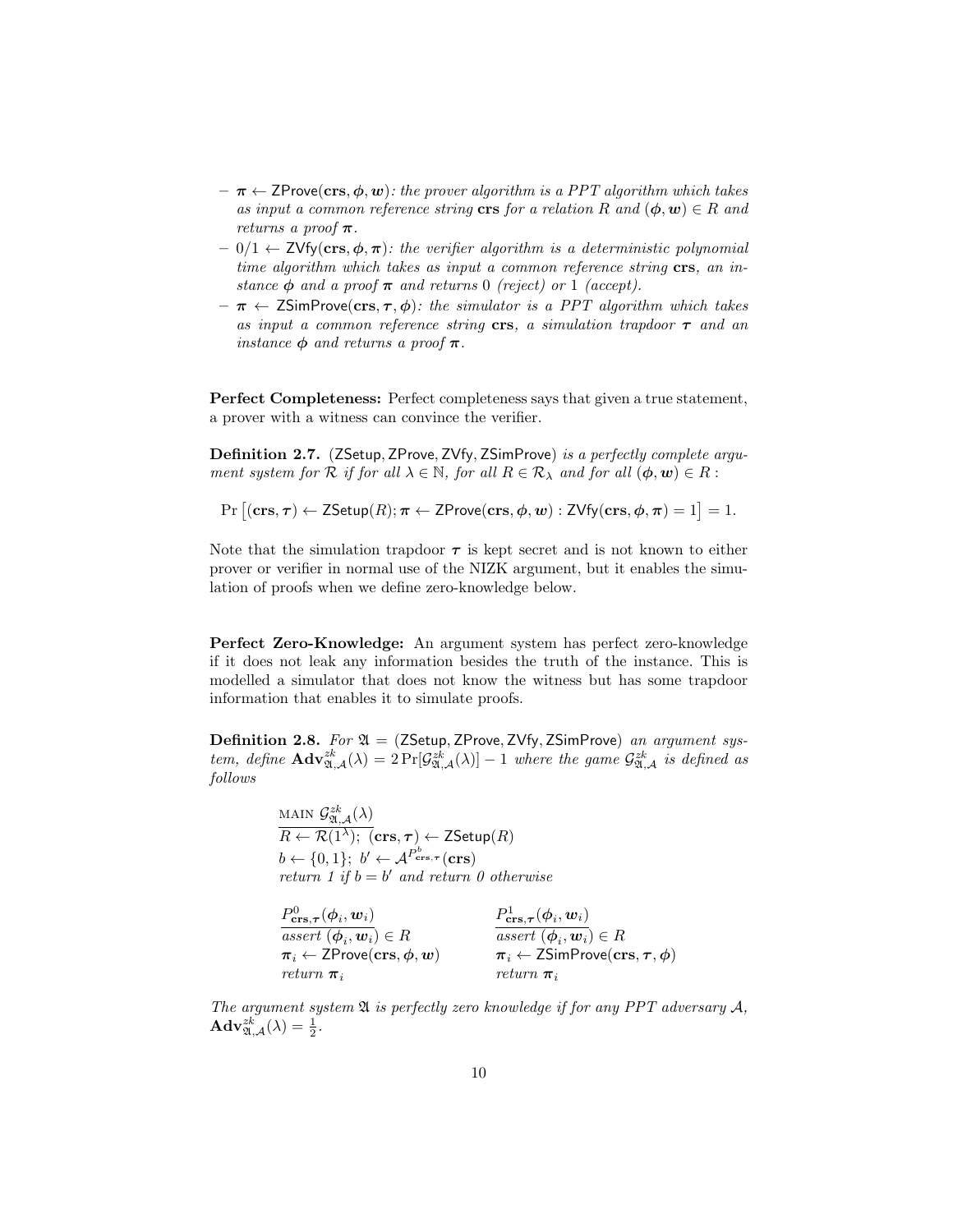Computational Knowledge Soundness: An argument system is computationally knowledge sound if whenever somebody produces a valid argument it is possible to extract a valid witness from their internal data.

**Definition 2.9.** For  $\mathfrak{A} = (Z$ Setup, ZProve, ZVfy, ZSimProve) an argument system, define  $\mathbf{Adv}_{\mathfrak{A},\mathcal{A},\chi_{\mathcal{A}}}^{sound}(\lambda) = \Pr[\mathcal{G}_{\mathfrak{A},\mathcal{A},\chi_{\mathcal{A}}}^{sound}(\lambda)]$  where the game  $\mathcal{G}_{\mathfrak{A},\mathcal{A},\chi_{\mathcal{A}}}^{sound}$  is defined as follows

> MAIN  $\mathcal{G}^{sound}_{\mathfrak{A},\mathcal{A},\chi_\mathcal{A}}(\lambda)$  $\overline{R\leftarrow\mathcal{R}(1^{\lambda});\;(\overline{\textbf{crs}},\boldsymbol{\tau})\leftarrow \textsf{ZSetup}(R)$  $(\phi, \pi) \leftarrow \mathcal{A}(\text{crs})$  $\boldsymbol{w} \leftarrow \chi_{\mathcal{A}}(\mathsf{trans}_{\mathcal{A}})$ assert  $(\boldsymbol{\phi}, \boldsymbol{w}) \notin R$ *return* ZVfy( $\text{crs}, \phi, \pi$ )

An argument system  $\mathfrak A$  is computationally knowledge sound if for any PPT adversary A, there exists a PPT extractor  $\chi_{\mathcal{A}}$  such that  $\mathbf{Adv}_{\mathfrak{A},\mathcal{A},\chi_{\mathcal{A}}}^{\text{sound}}(\lambda) \approx 0$ .

Simulation-Extractability: Zero-knowledge and soundness are core security properties of NIZK arguments. However, it is conceivable that an adversary that sees a simulated proof for a false instance might modify the proof into another proof for a false instance. This scenario is actually very common in security proofs for cryptographic schemes, so it is often desirable to have some form of non-malleability that prevents cheating in the presence of simulated proofs.

Traditionally, simulation-extractability is defined with respect to a decryption key associated with the common reference string that allows the extraction of a witness from a valid proof. However, in succinct NIZK arguments the proofs are too small to encode the full witness. We will therefore instead define simulation-extractable NIZK arguments using a non-black-box extractor that can deduce the witness from the internal data of the adversary.

Definition 2.10. Let  $\mathfrak{A} = (Z$ Setup, ZProve, ZVfy, ZSimProve) be a NIZK argument for R. Define  $\mathbf{Adv}_{\mathfrak{A},\mathcal{A},\chi_{\mathcal{A}}}^{proof-cut}(\lambda) = \Pr[\mathcal{G}_{\mathfrak{A},\mathcal{A},\chi_{\mathcal{A}}}^{proof-cut}(\lambda)]$  where the game  $\mathcal{G}_{\mathfrak{A},\mathcal{A},\chi_{\mathcal{A}}}^{proof ext}$ is defined as follows

> MAIN  $\mathcal{G}^{proof-ext}_{\mathfrak{A},\mathcal{A},\chi_\mathcal{A}}(\lambda)$  $R \leftarrow \mathcal{R}(1^{\lambda}); \ Q = \emptyset$  $(\mathbf{crs}, \boldsymbol{\tau}) \leftarrow \mathsf{ZSetup}(R)$  $(\boldsymbol \phi, \boldsymbol \pi) \leftarrow \mathcal{A}^{\textsf{ZSimProve}_{\textbf{crs}}, \boldsymbol \tau}(\textbf{crs})$  $\boldsymbol{w} \leftarrow \chi_{\mathcal{A}}(\mathsf{trans}_{\mathcal{A}})$ assert  $(\boldsymbol{\phi}, \boldsymbol{w}) \notin R$ assert  $(\boldsymbol{\phi}, \boldsymbol{\pi}) \notin Q$ *return* ZVfy( $\text{crs}, \phi, \pi$ )  $\mathsf{ZSimProve}_{\mathbf{crs},\boldsymbol{\tau}}(\boldsymbol{\phi}_i)$  $\boldsymbol{\pi}_i \leftarrow \mathsf{ZSimProve}(\mathbf{crs}, \boldsymbol{\tau}, \boldsymbol{\phi}_i)$  $Q = Q \cup \{(\boldsymbol{\phi}_i, \boldsymbol{\pi}_i)\}$ return  $\sigma_i$

A NIZK argument  $\mathfrak A$  is simulation-extractable if for any PPT adversary  $\mathcal A$ , there exists a PPT extractor  $\chi_{\mathcal{A}}$  such that  $\mathbf{Adv}_{\mathfrak{A},\mathcal{A},\chi_{\mathcal{A}}}^{proof-ext}(\lambda) \approx 0$ .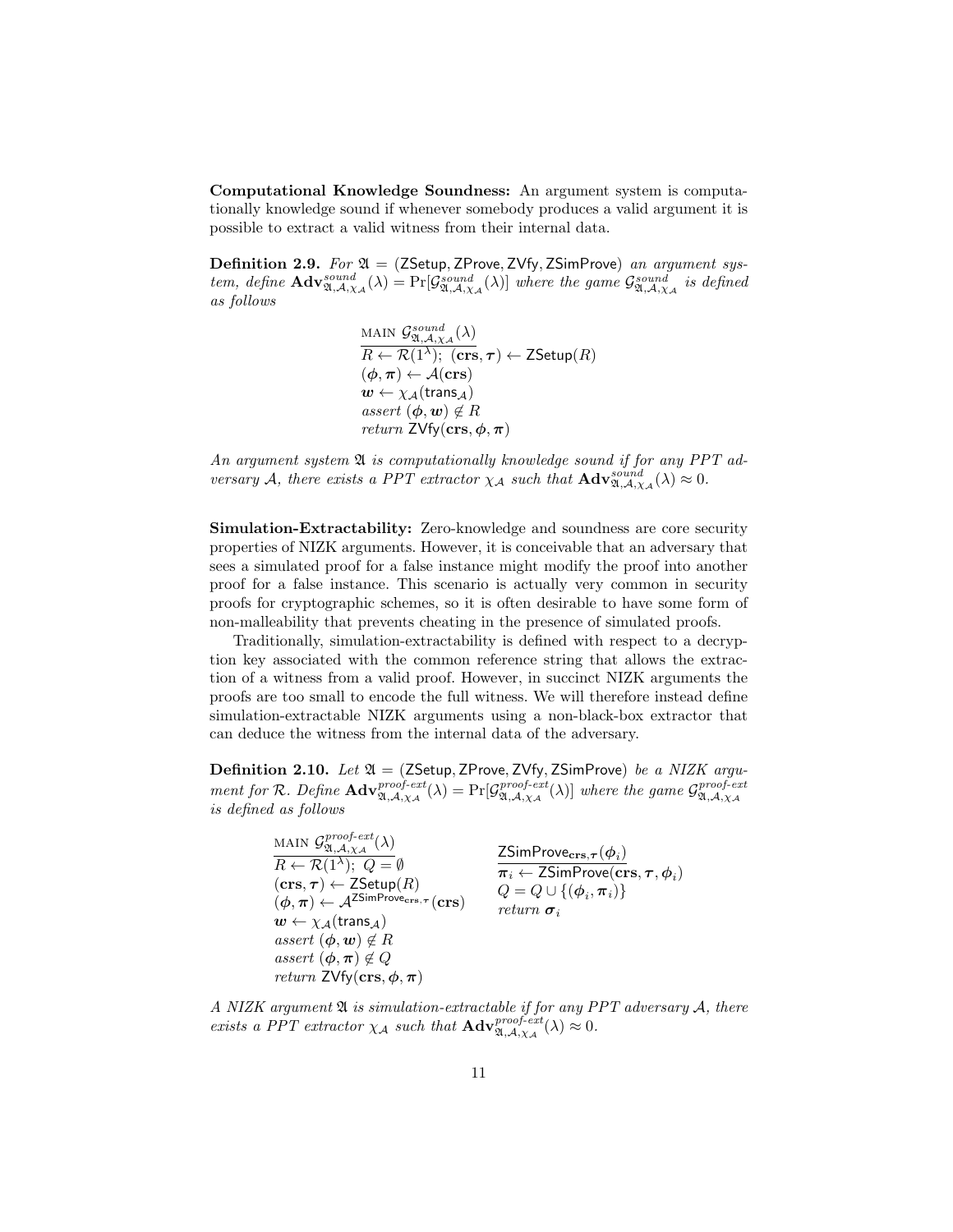We observe that simulation-extractability implies knowledge soundness, since the latter corresponds to a simulation-extractability adversary that is not allowed to use the simulation oracle.

**Definition 2.11.** A succinct argument system is one in which the proof size is polynomial in the security parameter and the verifier's computation time is polynomial in the security parameter and the instance size.

Terminology:

- A Succinct Non-interactive ARgument of Knowledge is a SNARK.
- A zk-SNARK is a zero-knowledge SNARK, or a succinct NIZK argument.
- A simulation-extractable NIZK argument is an SE-NIZK.
- A succinct SE-NIZK argument is an SE-SNARK.

Benign relation generators. Bitansky et al. [10] showed that indistinguishability obfuscation implies that there are potential auxiliary inputs to the adversary that allow it to create a valid proof in an obfuscated way such that it is impossible to extract the witness. Boyle and Pass [14] show that assuming the stronger notion of public coin differing input obfuscation there is even auxiliary inputs that defeat witness extraction for all candidate SNARKs. These counter examples, however, rely on specific input distributions for the adversary. We will therefore in the following assume the relationship generator is benign such that the relation (and the potential auxiliary inputs included in it) are distributed in such a way that the SNARKs we construct can be simulation extractable.

# 3 Signatures of Knowledge from SE-NIZKs

Signatures of knowledge and SE-NIZK arguments are closely related. We will now show how to construct a signature of knowledge scheme for messages in {0, 1} ∗ from an SE-NIZK argument and a public coin collision-resistant hashfunction. This means that in the rest of the article we can focus our efforts on constructing succinct SE-NIZK arguments, which is a slightly simpler notion than signatures of knowledge since it does not involve a message.

We will be using collision-resistant hash-functions, where the key for the hash-function can be sampled from a source of public coins.

Definition 3.1 (Public coin collision-resistant hash-function). We say the polynomial time algorithm  $H: \{0,1\}^{\phi(\lambda)} \times \{0,1\}^* \to \{0,1\}^{\lambda}$ , with  $\phi$  being a polynomial in  $\lambda$ , is collision resistant if for all PPT adversaries A,  $\mathbf{Adv}_{\mathcal{A}}^{hash} \approx 0$ where  $\mathbf{Adv}_{\mathcal{A}}^{hash}$  is given by

$$
Pr[K \leftarrow \{0, 1\}^{\phi(\lambda)}; (m_0, m_1) \leftarrow \mathcal{A}(K) : m_0 \neq m_1 \ \land \ H_K(m_0) = H_K(m_1)]
$$

Suppose  $\mathcal{R}'$  is a relation generator which, on input of a security parameter  $\lambda$ , outputs a relation  $R'$ . We define a corresponding relation

$$
R = \{((h, \phi), \mathbf{w}) : h \in \{0, 1\}^{\lambda} \wedge (\phi, \mathbf{w}) \in R'\}.
$$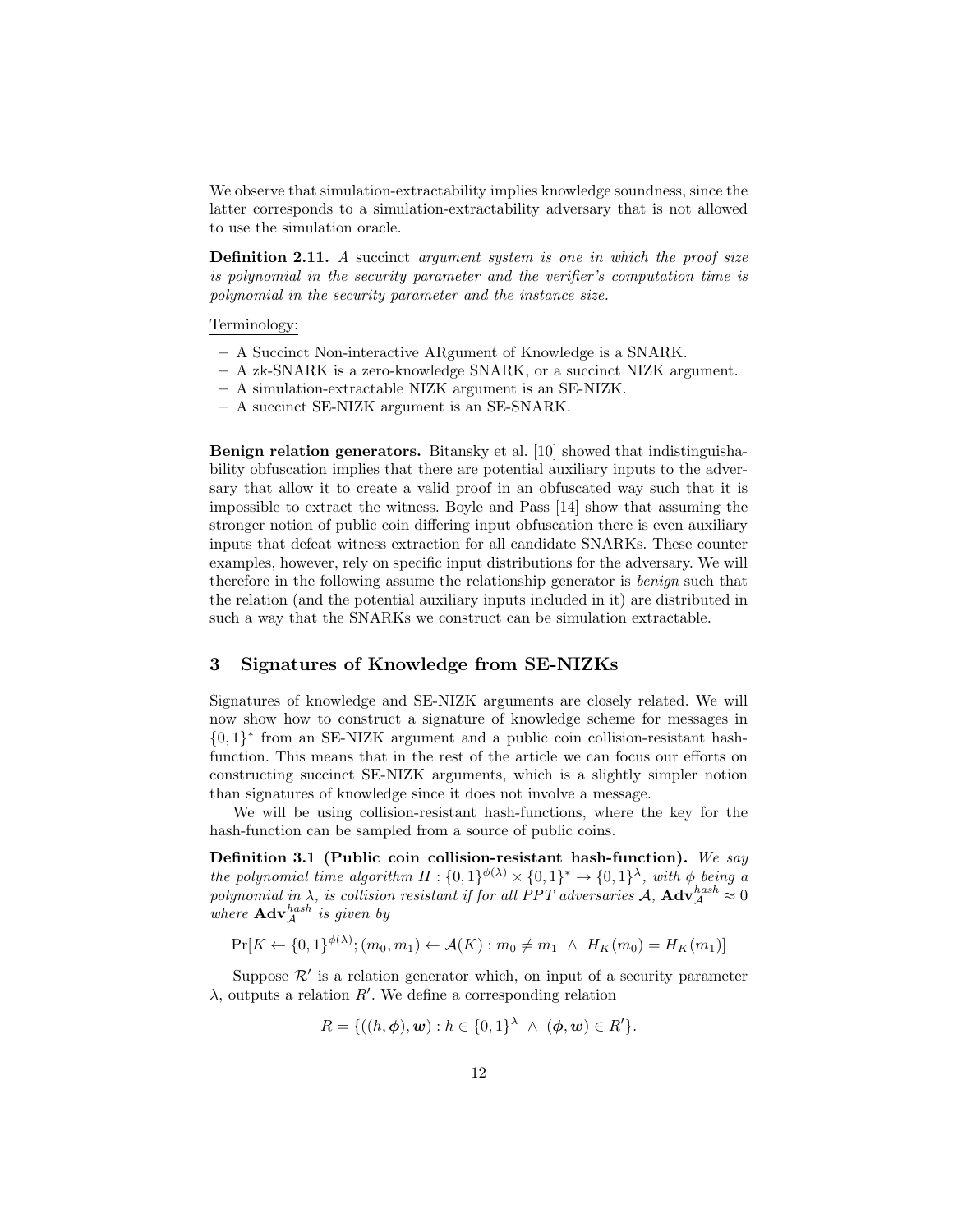In the following, we let R be the relation generator that runs  $R' \leftarrow \mathcal{R}'(1^{\lambda})$ and returns  $R$  as defined above. Let  $H$  be a public coin collision-resistant hash function and (ZSetup, ZProve, ZVfy, ZSimProve) be a SE-NIZK argument for  $\mathcal{R}$ . Then Fig. 1 describes a signature of knowledge for  $\mathcal{R}'$ .

| SSetup(R')                                                |                                                                         |
|-----------------------------------------------------------|-------------------------------------------------------------------------|
| $K \leftarrow \{0,1\}^{\phi(\lambda)}$                    | SSimSetup(R')                                                           |
| $(\mathbf{crs}, \tau) \leftarrow \mathsf{ZSetup}(R)$      | $K \leftarrow \{0,1\}^{\phi(\lambda)}$                                  |
| return $(K, \text{crs})$                                  | $(\mathbf{crs}, \tau) \leftarrow Z$ Setup $(R)$                         |
| $SSign((K, \text{crs}), \phi, w, m)$                      | return $((K, \mathbf{crs}), \tau)$                                      |
| $\pi \leftarrow$ ZProve $(\text{crs}, (H_K(m), \phi), w)$ | SSimSign( $(K, \text{crs})$ , $\tau$ , $\phi$ , $m$ )                   |
| return $\pi$                                              | $\pi \leftarrow \mathsf{ZSimProve}(\mathbf{crs}, \tau, (H_K(m), \phi))$ |
| $SVfy((K, \text{crs}), \phi, m, \sigma)$                  | return $\pi$                                                            |
| return ZVfy(crs, $(H_K(m), \phi), \sigma)$                |                                                                         |

Fig. 1: SoK scheme based on collision-resistant hash-function and SE-NIZK argument.

Proposition 3.1. If H is a public coin collision-resistant hash-function and  $\mathfrak{A} = (Z$ Setup, ZProve, ZVfy, ZSimProve) is an SE-NIZK argument for R, then the scheme (SSetup, SSign, SVfy) given in Fig. 1 is a signature of knowledge for  $\mathcal{R}'$  with respect to the message space  $\mathcal{M} = \{0,1\}^{\lambda}$ .

Proof. We shall show that the signature of knowledge is perfectly correct, perfectly simulatable and that it is simulation extractable.

#### Perfect Correctness:

Suppose that  $\lambda \in \mathbb{N}$ ,  $R' \in \mathcal{R}'_{\lambda}$ ,  $(\phi, w) \in R'$  and  $m \in \{0, 1\}^*$ . Running  $pp \leftarrow$ SSetup(R'),  $\sigma \leftarrow$  SSign( $pp, \phi, w, m$ ) and checking that SVfy( $pp, \phi, m, \sigma$ ) outputs 1 corresponds to running  $K \leftarrow \{0,1\}^{\phi(\lambda)}, \ (\mathbf{crs}, \tau) \leftarrow \mathsf{ZSetup}(R), \ \pi \leftarrow$ ZProve(crs,  $(H_K(m), \phi), w$ ) and checking that ZVfy(crs,  $(H_K(m), \phi), \pi$ ) outputs 1. As the NIZK argument is perfectly complete this check will always pass.

Perfect Simulatability: We show that for any PPT adversary  $A$  there exists a PPT adversary B such that  $\mathbf{Adv}_{SoK,\mathcal{A}}^{\text{simul}}(\lambda) \leq \mathbf{Adv}_{\mathfrak{A},\mathcal{B}}^{\text{zk}}(1^{\lambda})$  for all  $\lambda \in \mathbb{N}$ . Since an SE-NIZK is perfectly zero-knowledge, this implies that  $\mathbf{Adv}_{SoK,\mathcal{A}}^{\text{simul}}$  is negligible in  $\lambda$  i.e. if A breaks simulatability for SoK then  $\beta$  breaks the zero-knowledge for  $\mathfrak{A}.$ 

Let  $\mathcal A$  be a PPT adversary against  $\mathcal G_{SoK,\mathcal A}^{\text{simul}}$ . Define the PPT adversary  $\mathcal B$  that uses the output of  $A$  to attack the zero-knowledge of  $\mathfrak A$  and behaves as follows: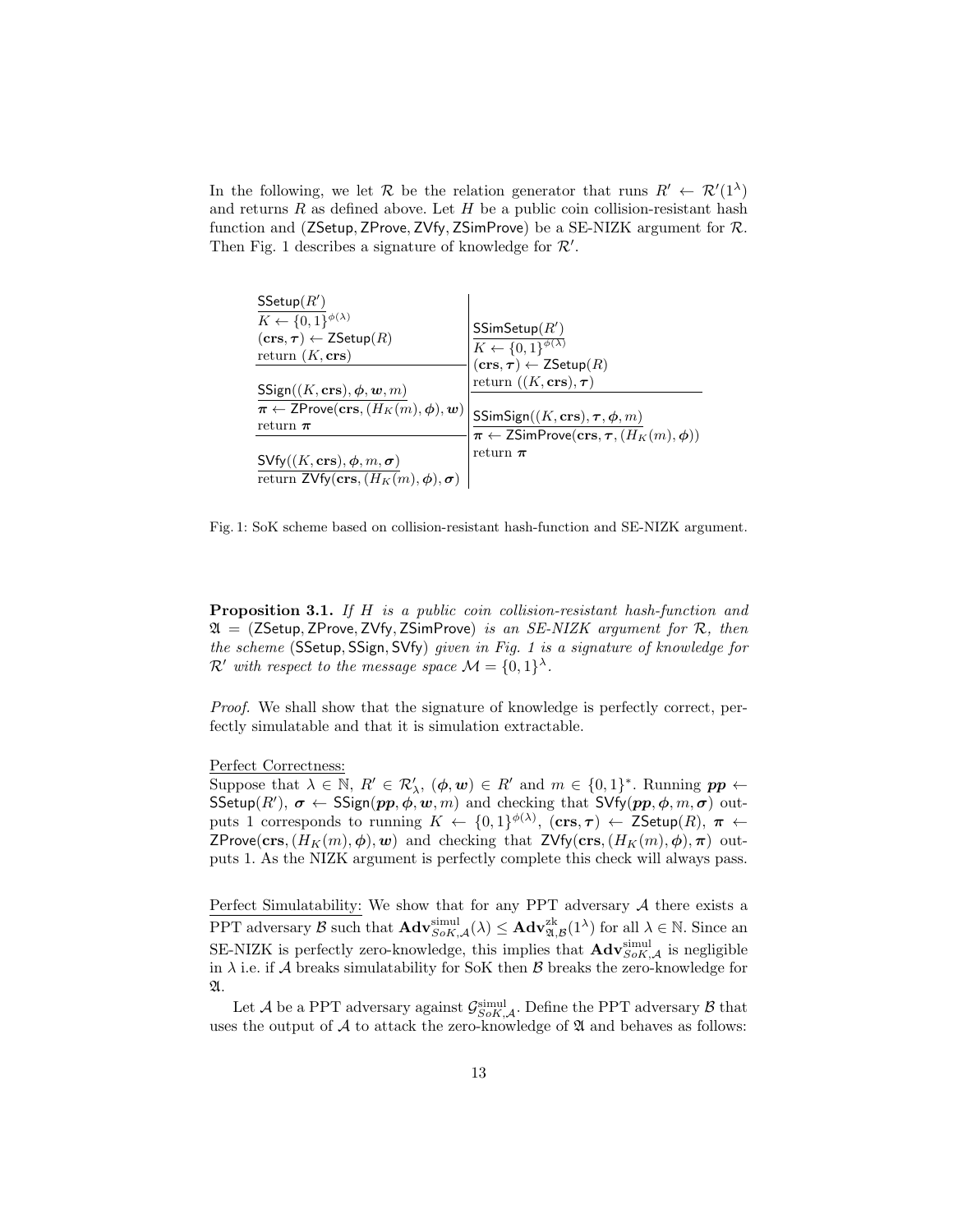$$
\begin{array}{ll}\n\mathcal{B}^{P_{\text{crs},\tau}^b(\text{crs})} & H^{\prime b}_{(K,\text{crs}),\tau}(\phi_i, \mathbf{w}_i, m_i) \\
\hline\nK \leftarrow \{0,1\}^{\phi(\lambda)}; & \text{assert } m_i \in \mathcal{M}_\lambda \\
\mathcal{B}' \leftarrow \mathcal{A}^{P_{(K,\text{crs}),\tau}^b}((K,\text{crs})) & \text{return } P_{\text{crs},\tau}^b((H_K(m_i), \phi_i), \mathbf{w}_i)\n\end{array}
$$
\nreturn  $b'$ 

We argue that if  $P_{\text{crs},\tau}^b$  is defined to be the oracles in  $\mathcal{G}_{\mathfrak{A},\mathcal{B}}^{z\mathbf{k}}$  then  $P_{(K,\text{crs}),\tau}^{lb}$ behaves exactly as the oracles in  $\mathcal{G}_{\text{Sok},\mathcal{A}}^{\text{simul}}$ . To see this first note that if  $(\phi_i, w_i) \notin R$ then  $P'^b$  returns  $\perp$ . If  $(\phi_i, w_i) \in R$  then the following holds.

- when  $b = 0$ ,  $P_{\text{crs},\tau}^b$  returns  $\pi_i \leftarrow \text{ZProve}(\text{crs},(H_K(m_i),\phi),w_i)$ . This corresponds exactly to sampling  $\sigma_i \leftarrow \mathsf{SSign}((K, \mathbf{crs}), \phi, m_i, \mathbf{w}_i).$
- when  $b = 1$ ,  $P_{\text{crs}, \tau}^b$  returns  $\pi_i \leftarrow \text{ZSimProve}(\text{crs}, \tau, (H_K(m_i), \phi))$ . This corresponds exactly to sampling  $\sigma_i \leftarrow \mathsf{SSimSign}((K,\mathbf{crs}), \tau, \phi_i, m_i).$

Hence whenever A succeeds at  $\mathcal{G}_{SOK,\mathcal{A}}^{simul}$ , B succeeds at  $\mathcal{G}_{\mathfrak{A},\mathcal{B}}^{zk}$  and the result holds.

Simulation-Extractability: We show that for all PPT adversaries  $A$ , there exists a PPT adversary  $\beta$  such that for all PPT extractors  $\chi_{\beta}$ , there exists a PPT extractor  $\chi_{\mathcal{A}}$  such that  $\mathbf{Adv}_{\mathrm{Sok},\mathcal{A},\chi_{\mathcal{A}}}^{sig-ext}(\lambda) \leq \mathbf{Adv}_{\mathfrak{A},\mathcal{B},\chi_{\mathcal{B}}}^{\mathrm{proof-ext}} + \mathbf{Adv}_{\mathcal{B}}^{\mathrm{hash}}$  for all  $\lambda \in \mathbb{N}$ . By simulation-extractability of the SE-NIZK, we have that for any choice of  $\mathcal{B}$ , there exists a PPT  $\chi_B$  such that the above is negligible in  $\lambda$ , meaning that there exists a  $\chi_{\mathcal{A}}$  such that  $\mathbf{Adv}_{\mathrm{Sok},\mathcal{A},\chi_{\mathcal{A}}}^{sig-ext}(\lambda)$  is negligible in  $\lambda$ . In other words, we construct an adversary  $\beta$  such that if  $\mathcal A$  breaks simulation-extractability for SoK then  $\beta$  breaks simulation extractability for  $\mathfrak{A}$ .

Let  $A$  be a PPT adversary that on input of some public parameters outputs an instance, a message and a signature. Define the PPT adversary  $\beta$  that uses  $\mathcal A$  to attack simulation-extractability of  $\mathfrak A$  and behaves as follows.

| $\beta^{\text{ZSimProve}_{\text{crs},\tau}}(\text{crs})$                                                                       | SSimSign <sub><math>(K, \text{crs})</math>, <math>\tau(\phi_i, m_i)</math></sub> |
|--------------------------------------------------------------------------------------------------------------------------------|----------------------------------------------------------------------------------|
| $K \leftarrow \{0,1\}^{\phi(\lambda)}$ ; $Q' = \emptyset$ ;                                                                    | $h_i \leftarrow H_K(m_i);$                                                       |
| $(\boldsymbol{\phi}, m, \boldsymbol{\sigma}) \leftarrow \mathcal{A}^{\text{SSimSign}(K, \text{crs}), \tau} ((K, \text{crs}));$ | $\pi \leftarrow \text{ZSimProve}_{\text{crs},\tau}((h_i,\phi_i));$               |
| $h \leftarrow H_K(m);$                                                                                                         | $Q' = Q' \cup \{(\phi_i, m_i, \pi_i)\};$                                         |
| return $((h, \phi), \sigma)$                                                                                                   | return $\pi_i$                                                                   |

Where A is given K as well as all of  $\mathcal{B}$ 's oracle responses, trans<sub>B</sub> contains no information that cannot be calculated in polynomial time from  $trans_{A}$ . We need to design an extractor  $\chi_A$  that uses  $\chi_B$ 's output to break simulationextractability for  $\mathfrak{A}$ . Let T be such that trans $\mathfrak{B} = T(\text{trans}_{\mathcal{A}})$ . Let  $\chi_{\mathcal{B}}$  be a PPT extractor that on input of trans<sub>B</sub> outputs some w. Define  $\chi_A$  as follows.

$$
\frac{\chi_{\mathcal{A}}(\text{trans}_{\mathcal{A}})}{\text{trans}_{\mathcal{B}} \leftarrow T(\text{trans}_{\mathcal{A}});}
$$
 return 
$$
\chi_{\mathcal{B}}(\text{trans}_{\mathcal{B}})
$$

For all PPT  $\mathcal{A}$ , if  $\mathcal{B}$  is defined as above, then for all PPT  $\chi_{\mathcal{B}}$ , if  $\chi_{\mathcal{A}}$  is defined as above, then B succeeds at  $\mathcal{G}^{\text{prove-ext}}_{\mathfrak{A},\mathcal{B},\chi_{\mathcal{B}}}$  whenever A succeeds at  $\mathcal{G}^{\text{sig-ext}}_{\text{Sok},\mathcal{A},\chi_{\mathcal{A}}}$ . To see this observe that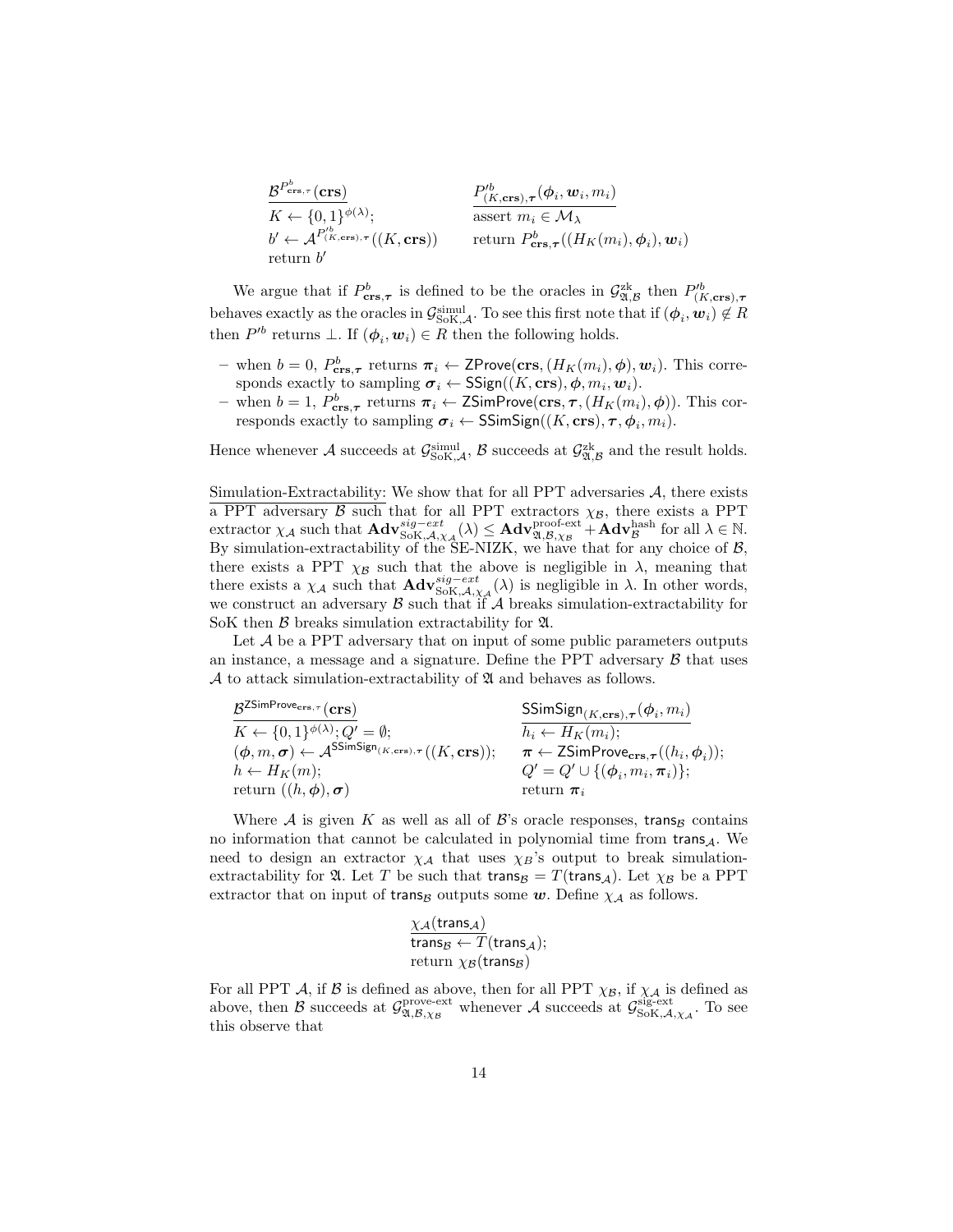- 1. If  $((\phi, h), \sigma) \in Q$  then either  $(\phi, m, \sigma) \in Q'$  or A outputs some m such that  $H_K(m) = H_K(m_i)$  (for  $m_i$  one of the queried messages) but  $m \neq m_i$ . The latter happens with negligible probability when  $H_K$  is collision resistant.
- 2.  $(\boldsymbol{\phi}, \boldsymbol{w}) \in R' \iff ((h, \boldsymbol{\phi}), \boldsymbol{w}) \in R$ .
- 3. SVfy $((K, \text{crs}), \phi, m, \sigma) =$  ZVfy $(\text{crs}, (H_K(m), \phi), \pi)$ .

This completes the proof.  $\hfill \square$ 

In the other direction, it is easy to see that an SoK scheme can be used to construct an SE-NIZK argument by using the default message  $m = 0$ .

Proposition 3.2. If an SoK scheme is simulation-extractably secure for a relation generator  $R$  then the NIZK for the relation generator  $R$  described in Figure 2 has perfect completeness, perfect zero-knowledge and is simulationextractable.

Proof. This holds directly from the perfect correctness, perfect simulatability and simulation-extractability of the SoK scheme.

| $Z$ Setup $(R)$                                    | $\big $ ZSimProve $(pp,\tau,\phi)$                                                                                                                                     |
|----------------------------------------------------|------------------------------------------------------------------------------------------------------------------------------------------------------------------------|
|                                                    | $\overline{({\bm p}{\bm p}, {\bm \tau}) \leftarrow}$ SSimSetup $(R)$ $\boxed{{\bm \sigma} \leftarrow \text{\text{SSimSign}}({\bm p}{\bm p}, {\bm \tau}, \bm \phi, 0)}$ |
| return $(pp, \tau)$                                | return $\sigma$                                                                                                                                                        |
|                                                    |                                                                                                                                                                        |
| ZProve $(pp,\phi,w)$                               | $ \mathsf{ZVfy}(pp,\phi,\pi) $                                                                                                                                         |
| $\sigma \leftarrow \mathsf{SSign}(pp, \phi, 0, w)$ | return $SVfy(crs, \phi, 0, \pi)$                                                                                                                                       |
| return $\sigma$                                    |                                                                                                                                                                        |

Fig. 2: SE-NIZK construction from an SoK.

# 4 Bilinear groups and Assumptions

**Definition 4.1.** A bilinear group generator  $\beta \mathcal{G}$  takes as input a security parameter in unary and returns a bilinear group  $g_k = (p, \mathbb{G}_1, \mathbb{G}_2, \mathbb{G}_T, e)$  consisting of cyclic groups  $\mathbb{G}_1$ ,  $\mathbb{G}_2$ ,  $\mathbb{G}_T$  of prime order p and a bilinear map  $e : \mathbb{G}_1 \times \mathbb{G}_2 \to \mathbb{G}_T$ such that

- there are efficient algorithms for computing group operations, evaluating the bilinear map, deciding membership of the groups, and sampling generators of the groups;
- the map is bilinear, i.e., for all  $G \in \mathbb{G}_1$  and  $H \in \mathbb{G}_2$  and for all  $a, b \in \mathbb{Z}$  we have  $e(G^a, H^b) = e(G, H)^{ab}$ ;
- and the map is non-degenerate, i.e., if  $e(G, H) = 1$  then  $G = 1$  or  $H = 1$ .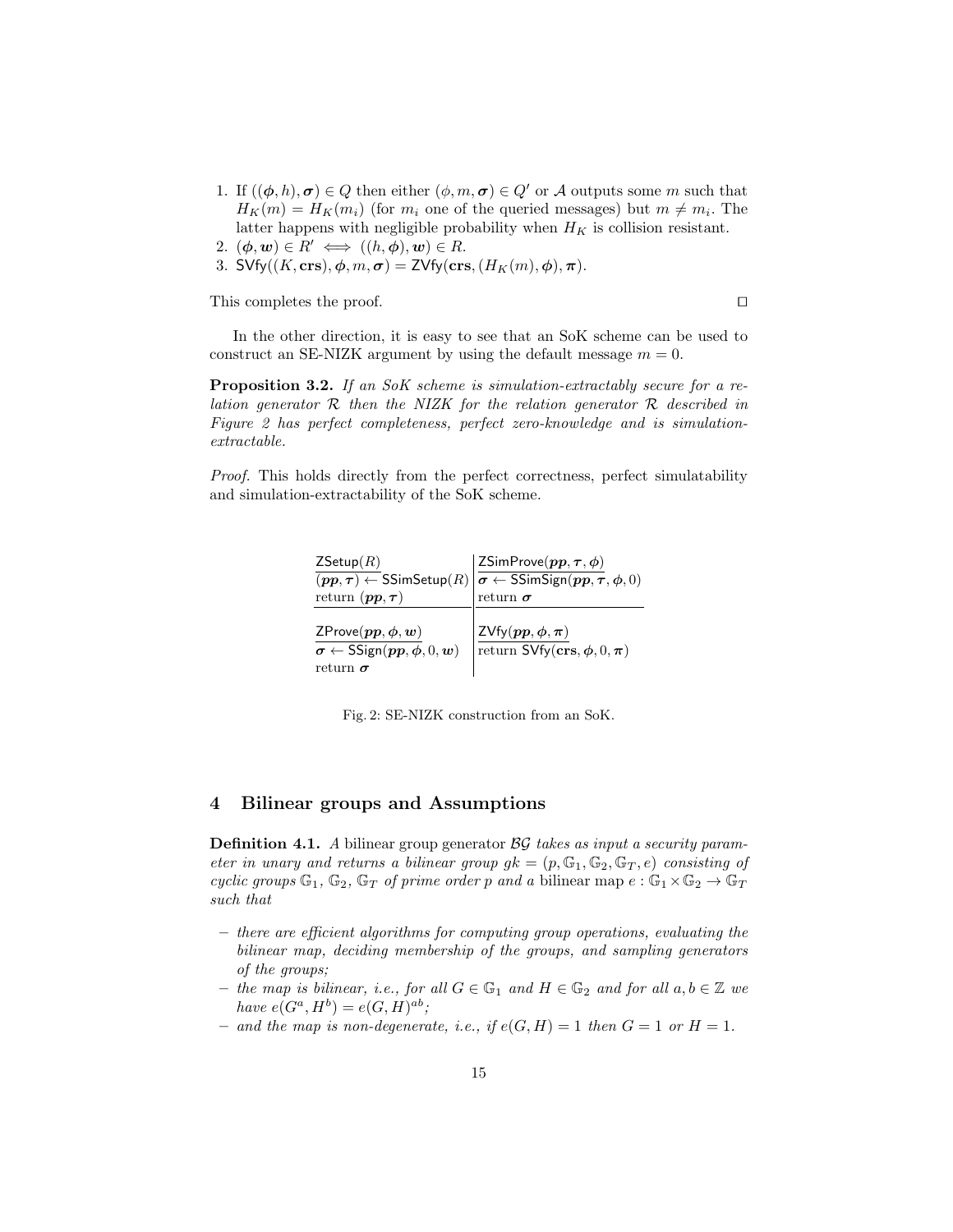Usually bilinear groups are constructed from elliptic curves equipped with a pairing, which can be tweaked to yield a non-degenerate bilinear map. There are many ways to set up bilinear groups both as symmetric bilinear groups where  $\mathbb{G}_1 = \mathbb{G}_2$  and as asymmetric bilinear groups where  $\mathbb{G}_1 \neq \mathbb{G}_2$ . We will be working in the asymmetric setting, in what Galbraith, Paterson and Smart [28] call the Type III setting where there is no efficiently computable non-trivial homomorphism in either direction between  $\mathbb{G}_1$  and  $\mathbb{G}_2$ . Type III bilinear groups are the most efficient type of bilinear groups and hence the most relevant for practical applications.

#### 4.1 Intractability Assumptions

We will now specify the intractability assumptions used to prove our pairing based SE-SNARK secure.

The eXtended Power Knowledge of Exponent Assumption

Our strongest assumption is the extended power knowledge of exponent (XPKE) assumption, which is a knowledge extractor assumption. We consider an adversary that gets access to source group elements that have discrete logarithms that are polynomials evaluated on secret random variables. The assumption then says that the only way the adversary can produce group elements in the two source groups with matching discrete logarithms, i.e.,  $G^a \in \mathbb{G}_1$  and  $H^b \in \mathbb{G}_2$  with  $a = b$ , is if it knows that b is the evaluation of a known linear combination of the polynomials.

**Assumption 4.1** Let  $A$  be an adversary and let  $\chi_A$  be an extractor. Define  $\mathbf{Adv}_{\mathcal{BG},d(\lambda),q(\lambda),\mathcal{A},\chi_A}^{XPKE}(\lambda) = \Pr[\mathcal{G}_{\mathcal{BG},d(\lambda),q(\lambda),\mathcal{A},\chi_A}^{XPKE}(\lambda)]$  where  $\mathcal{G}_{\mathcal{BG},d(\lambda),q(\lambda),\mathcal{A},\chi_A}^{XPKE}$  is defined by

MAIN  $\mathcal{G}_{\mathcal{BG},d(\lambda),q(\lambda),\mathcal{A},\chi_{\mathcal{A}}}^{XPKE}(\lambda)$  $gk = (p, \mathbb{G}_1, \mathbb{G}_2, \mathbb{G}_T, e) \leftarrow \mathcal{B}\mathcal{G}(1^{\lambda});$  $G \leftarrow \hat{\mathbb{G}}^*_1; H \leftarrow \mathbb{G}^*_2; \boldsymbol{z} \leftarrow (\mathbb{Z}_p^*)^q; Q = \emptyset$  $(G^a, H^b) \leftarrow \mathcal{A}^{\mathcal{O}_{G,\bm{z}}^1, \ \mathcal{O}_{H,\bm{z}}^2}(\mathring{g_k})$  $\boldsymbol \eta \in (\mathbb{Z}_p)^{|Q|} \leftarrow \chi_{\mathcal{A}}(\mathsf{trans}_{\mathcal{A}});$ return 1 if  $a = b$  and  $b \neq \sum_{h_j \in Q} \eta_j h_j(z)$ else return 0

 $\mathcal{O}_{G,\boldsymbol{z}}^1(g_i)$   $\mathcal{O}_{H,\boldsymbol{z}}^2(h_j)$  $\overline{assert\ g_i} \in \mathbb{Z}_p[Z_1, \ldots Z_q]$  assert  $\overline{h_j} \in \mathbb{Z}_p[Z_1, \ldots Z_q]$ assert  $\deg(g_i) \leq d$  assert  $\deg(h_j) \leq d$ return  $G^{g_i(z)}$   $Q = Q \cup \{h_j\};$ return  $H^{h_j(z)}$ 

The  $(d(\lambda), q(\lambda))$ -XPKE assumption holds relative to BG if for all PPT adversaries A, there exists a PPT algorithm  $\chi_A$  such that  $\mathbf{Adv}_{\mathcal{BG},d(\lambda),q(\lambda),\mathcal{A},\chi_A}^{XYKE}(\lambda)$  is negligible in  $\lambda$ .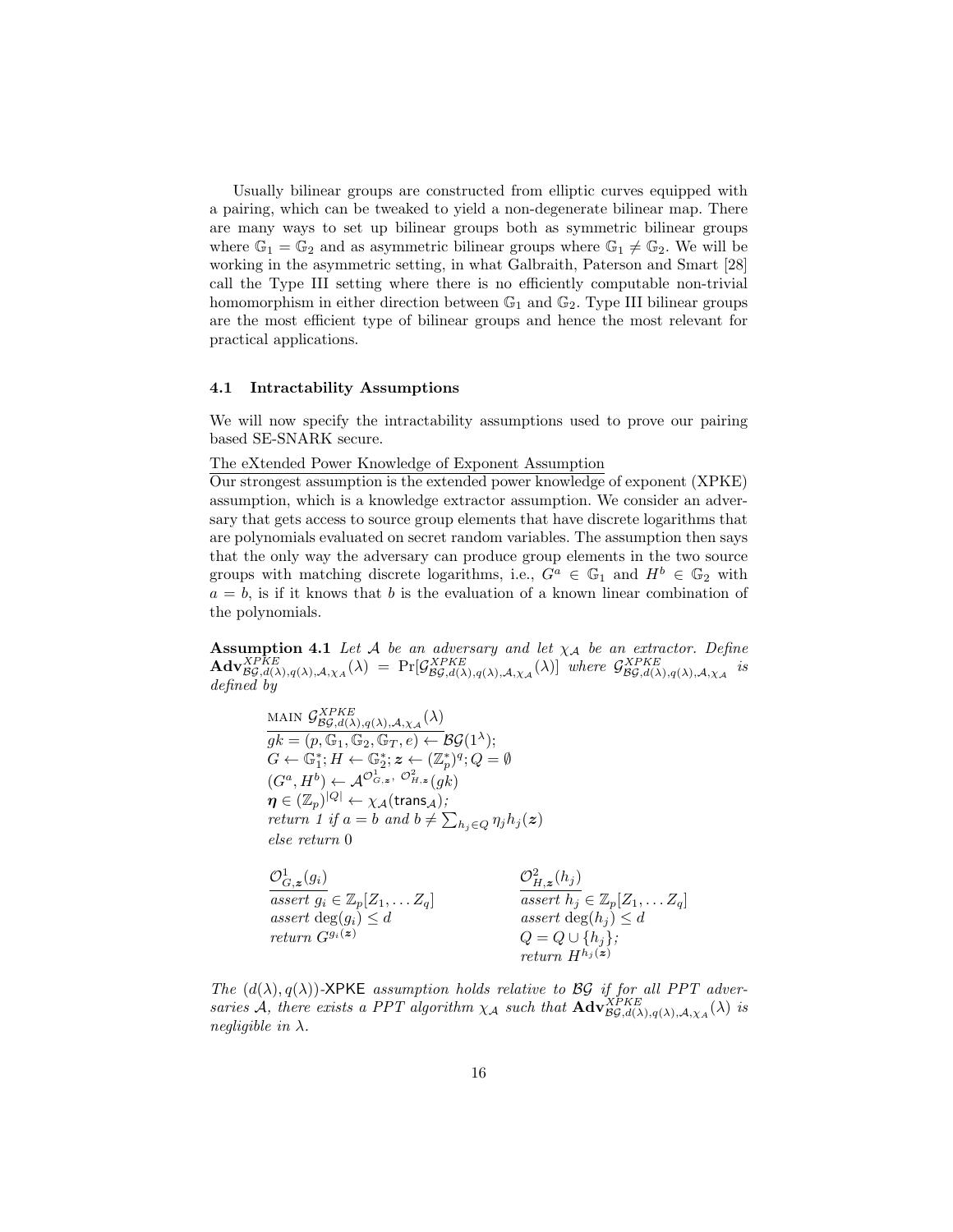The Computational Polynomial Assumption

The computational polynomial (Poly) assumption is related to the d-linear assumption of Escala, Herold, Kiltz, Ràfols and Villar [23]. In the univariate case, the Poly assumption says that for any  $G \in \mathbb{G}_1^*$ , given  $G^{g_1(z)}, \ldots, G^{g_I(z)}$ , an adversary cannot compute  $G^{g(z)}$  for a polynomial g that is linearly independent from  $g_1, \ldots, g_I$  - even if it knows  $H^{g(z)}$  for  $H \in \mathbb{G}_2^*$ .

**Assumption 4.2** Let A be a PPT algorithm and define  $\text{Adv}_{\mathcal{B}\mathcal{G},d(\lambda),q(\lambda),\mathcal{A}}^{Poly}(\lambda)$  $\Pr[\mathcal{G}_{\mathcal{R}\mathcal{G}}^{\mathit{Poly}}]$  $_{\mathcal{B}\mathcal{G},d(\lambda),q(\lambda),\mathcal{A}}^{\text{Poly}}(\lambda)$ ] where  $\mathcal{G}_{\mathcal{B}\mathcal{G},d(\lambda),\mathcal{A}}^{\text{Poly}}(\lambda)$  $\mathcal{B}\mathcal{G}, d(\lambda), q(\lambda), \mathcal{A}$  is defined by

> MAIN  $\mathcal{G}_{\mathcal{B}\mathcal{C}}^{Poly}$  $B^{Poly}_{\mathcal{B}\mathcal{G},d(\lambda),q(\lambda),\mathcal{A}}(\lambda)$  $\overline{gk} = (p, \overline{\mathbb{G}_{1}}, \overline{\mathbb{G}_{2}}, \overline{\mathbb{G}_{T}}, \overline{e}, \mathsf{aux}_{\mathcal{B}\mathcal{G}}) \leftarrow \mathcal{B}\mathcal{G}(1^{\lambda});$  $G \leftarrow \widehat{\mathbb{G}}^*_1; H \leftarrow \mathbb{G}^*_2; \bm{z} \leftarrow (\mathbb{Z}_p^*)^q; Q = \emptyset$  $(G^a, g(Z_1, \ldots, Z_q)) \leftarrow \mathcal{A}^{\mathcal{O}_{G,\bm{z}}^{\dagger}}, \mathcal{O}_{H,\bm{z}}^2(gk))$ return 1 if  $a = g(z)$  and  $g \notin span\{Q\}$ else return 0

 $\mathcal{O}_{G,\boldsymbol{z}}^1(g_i)$   $\mathcal{O}_F^2$  $_{H,\boldsymbol{z}}^{2}(h_{j})$  $\overline{assert\ g_i} \in \mathbb{Z}_p[Z_1, \ldots Z_q]$  assert  $h_j \in \mathbb{Z}_p[Z_1, \ldots Z_q]$ assert deg $(g_i) \leq d$  assert deg $(h_j) \leq d$  $Q = Q \cup \{g_i\};$  return  $H^{h_j(z)}$ return  $G^{g_i(z)}$ 

The  $(d(\lambda), q(\lambda))$ -Poly assumption holds relative to BG if for all PPT adversaries A we have  $\mathbf{Adv}_{Poly,d(\lambda),q(\lambda),\mathcal{A}}^{XPKE}(\lambda)$  is negligible in  $\lambda$ .

#### Plausibility of the assumptions

To be plausible an assumption should not be trivial to break using generic group operations. There are various ways to formalize generic group models that restrict the adversary to such operations [50, 45, 42]. Using the framework from [13] it is easy to show the following proposition.

**Proposition 4.1.** The  $(d(\lambda), q(\lambda))$ -XPKE and  $(d(\lambda), q(\lambda))$ -Poly assumptions both hold in the generic group model.

We will in the following construct a pairing based SE-SNARK. The simulation extractability of the SE-SNARK will rely on the XPKE and Poly assumptions. It is instructive to consider also the assumption requirements for the weaker notion of knowledge soundness of the SNARK. To prove our SNARK has standard knowledge soundness, it suffices to consider the XPKE and Poly assumptions where the adversary has non-adaptive oracle access. We can reformulate this as the adversary specifies all the polynomials it wants to query, and then submits all queries at once and gets the matching oracle responses. The non-adaptive Poly assumption is a computational target assumption [33] and is implied by the  $q - \text{BGDHE}_2$  assumption for sufficiently large q, which says given  $G, G^x, \ldots, G^{x^2 q} \in \mathbb{G}_1$  and  $H, H^x, \ldots, H^{x^{q-1}}, H^{x^{q+1}}, \ldots, H^{x^2 q} \in \mathbb{G}_2$  it is hard to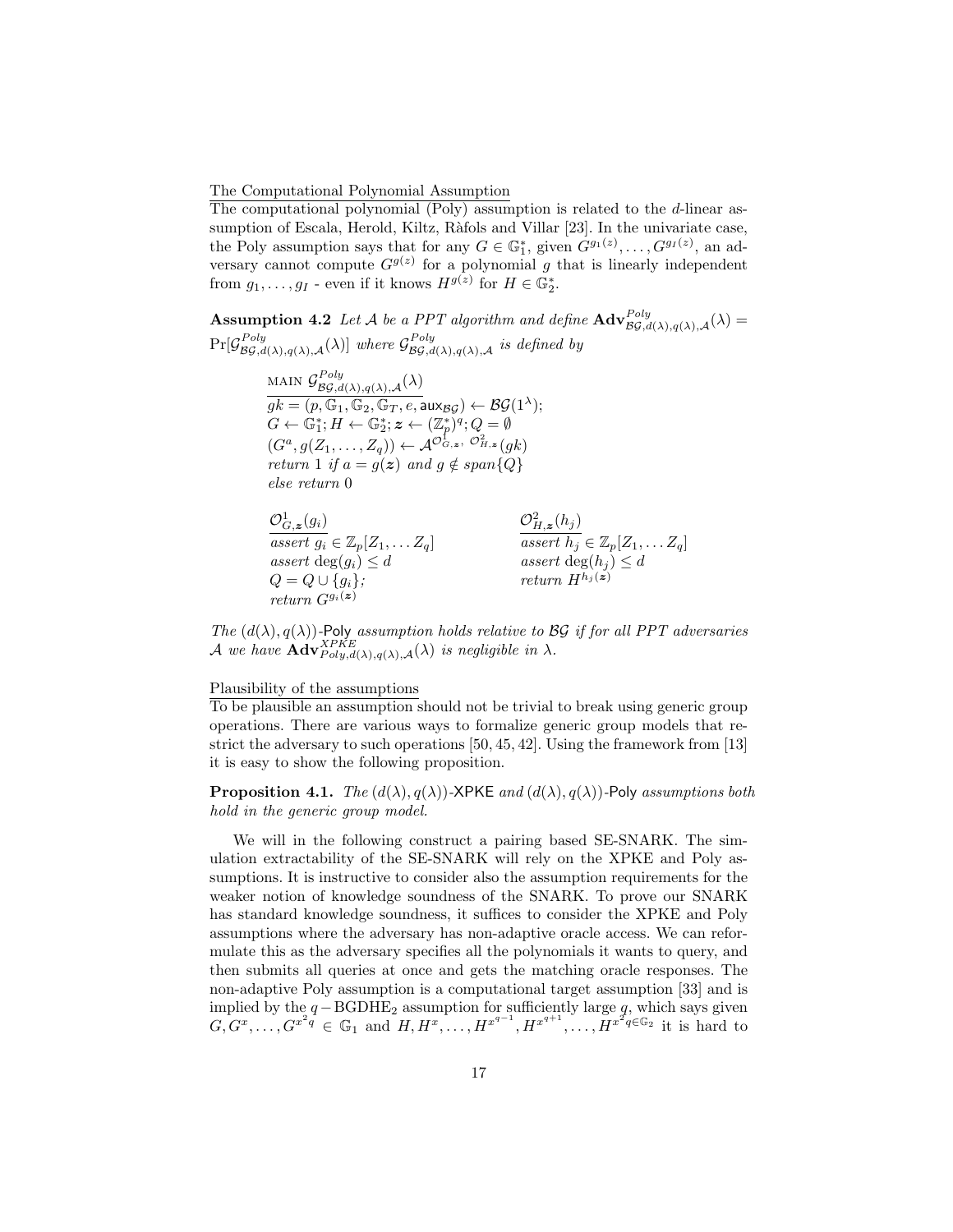compute  $H^{x^q}$ . The non-adaptive XPKE assumption bears resemblance to the power knowledge of exponent (PKE) assumption from [19]. It is also worth noting that we only want to ensure the if the response  $G^a$  and  $H^b$  has  $a = b$  then it is beceause  $b$  is some known linear combination of the queried polynomials, whereas in the only previous 3 element zk-SNARK [36] it is necessary in the proof of knowledge soundness to also consider elements where the exponent has a quadratic relationship to the queried polynomials.

To get simulation-extractability, we strengthened both the XPKE and Poly assumptions to make them interactive. We conjecture this is unavoidable, simulation extractability is interactive in nature and we do not see how to base it on non-interactive assumptions.

# 5 SE-SNARK

We will now construct an SE-SNARK for square arithmetic program (SAP) generators, which we define below. Any arithmetic circuit over a finite field can be efficiently converted into an SAP over the same field, see Appendix B, so this gives us SE-SNARKs for arithmetic circuit satisfiability.

Before giving our SE-SNARK, let us first provide some intuition as to why pairing based zk-SNARKs are, typically speaking, not simulation extractable. The problem is that an adversary that sees a proof is often able to modify it into a different proof for the same instance. Suppose that  $(A, B, C)$  are three of the group elements in the proof (there might be more) that satisfy the verification equations of some SNARK scheme. At least two of the proof elements must satisfy some quadratic constraint of the form

$$
e(A,B)=T.
$$

In the first generic attack, the adversary takes  $A' = A^r$  and  $B' = B^{\frac{1}{r}}$  for any value r. These new components will also satisfy the quadratic constraint. Hence, an SE-SNARK must have an additional constraint on the pairs of components that satisfy a quadratic constraint, since otherwise it is possible to forge a new proof for a previously proved statement. This is at the heart of why an SE-SNARK must have at least two verification equations. The second generic attack involves any constraint of the form

$$
e(A, B) = e(C, H^{\delta}),
$$

where H is a generator of  $\mathbb{G}_2$  given in the common reference string. This constraint can also be satisfied by  $A' = A$ ,  $B' = BH^{r\delta}$ ,  $C' = A^rC$ .

To build an SE-SNARK we need to neutralize both of these generic attacks. In our scheme, we include a constraint of the form

$$
e(A, B) = e(C, H)
$$

as well as a linear constraint to ensure  $\log_G A = \log_H B$ . The CRS will be designed to contain H,  $G^{\gamma}$  and  $H^{\gamma}$  but not G. That way, if the adversary sets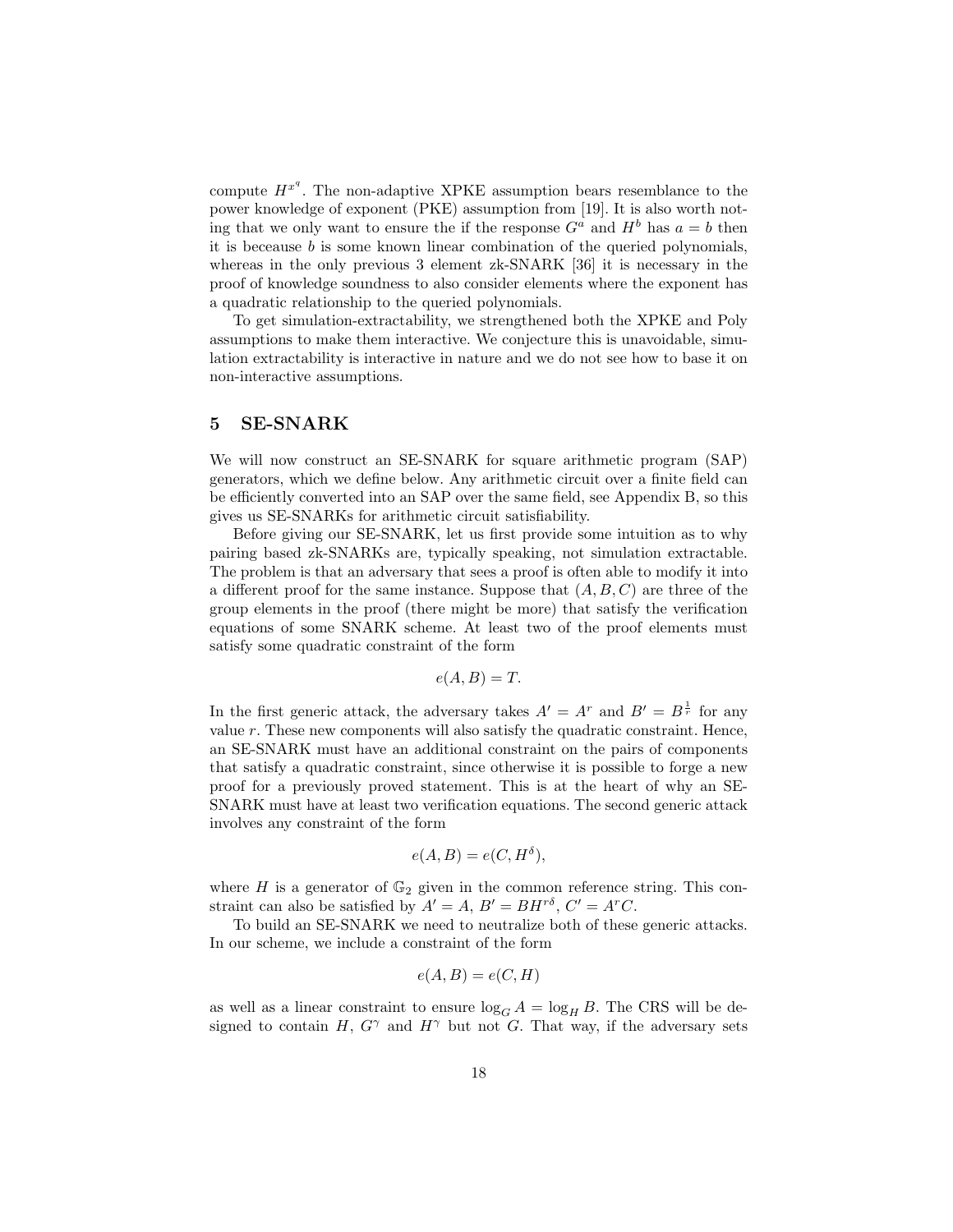$B' = BH^r$ , then the only possible value for A' is  $AG^r$  - which means that r must depend on  $\gamma$ . This in turn forces the adversary to include a factor of  $\gamma^2$  in C'. By limiting the information we give the adversary about  $\gamma^2$ , we ensure that the adversary cannot calculate the required value of  $C'$ . The full SE-SNARK verifications then also include parts to ensure the instance is correctly incorporated.

#### 5.1 Square Arithmetic Programs

Formally, we will be working with square arithmetic programs  $R$  that have the following description

$$
R = (\mathbb{Z}_p, gk, \ell, \{u_i(X), w_i(X)\}_{i=0}^m, t(X)),
$$

where the bilinear group  $g_k = (p, \mathbb{G}_1, \mathbb{G}_2, \mathbb{G}_T, e)$  is included as auxiliary information,  $1 \leq \ell \leq m$ ,  $u_i(X), w_i(X), t(X) \in \mathbb{Z}_p[X]$  and  $u_i(X), w_i(X)$  have strictly lower degree than *n*, the degree of  $t(X)$ . Furthermore, suppose that the set  $S = \{u_i(X) : 0 \leq i \leq \ell\}$  is linearly independent and that any  $u_i \in S$  is also linearly independent from the set  $\{u_i(X) : \ell \leq j \leq m\}$ . A square arithmetic program with such a description defines the following binary relation, where we define  $s_0 = 1$ ,

$$
R = \left\{ (\boldsymbol{\phi}, \boldsymbol{w}) \middle| \begin{aligned} \boldsymbol{\phi} &= (s_1, \dots, s_\ell) \in \mathbb{Z}_p^\ell \\ \boldsymbol{w} &= (s_{\ell+1}, \dots, s_m) \in \mathbb{Z}_p^{m-\ell} \\ \exists h(X) \in \mathbb{Z}_p[X], \deg(h) \le n-2 \\ (\sum_{i=0}^m s_i u_i(X))^2 &= \sum_{i=0}^m s_i w_i(X) + h(X)t(X) \end{aligned} \right\}
$$

We say  $R$  is a square arithmetic program generator if it generates relations of the form given above with  $p > 2^{\lambda - 1}$ .

### 5.2 The Construction

 $(\mathbf{crs}, \boldsymbol{\tau}) \leftarrow \mathsf{ZSetup}(R)$ : Pick  $\alpha, \beta, \gamma, x \leftarrow \mathbb{Z}_p^*$ ;  $G \leftarrow \mathbb{G}_1^*$ ;  $H \leftarrow \mathbb{G}_2^*$  such that  $t(x) \neq 0$  and set

$$
\boldsymbol{\tau} = (R, G, H, \alpha, \beta, \gamma, x)
$$

$$
\mathbf{crs} = \begin{pmatrix} R, G^{\alpha}, G^{\beta}, G^{\gamma t(x)}, G^{\gamma t(x)^{2}}, G^{(\alpha+\beta)\gamma t(x)}, H, H^{\beta}, H^{\gamma t(x)}, \\ \left\{ G^{\gamma x^{i}}, H^{\gamma x^{i}}, G^{\gamma^{2} t(x)x^{i}} \right\}_{i=0}^{n-1}, \\ \left\{ G^{\gamma w_{i}(x) + (\alpha+\beta)u_{i}(x))} \right\}_{i=0}^{\ell}, \left\{ G^{\gamma^{2}w_{i}(x) + (\alpha+\beta)\gamma u_{i}(x))} \right\}_{i=\ell+1}^{m} \end{pmatrix}
$$

 $\pi \leftarrow$  ZProve $(\text{crs}, \phi, w)$ :

Pick  $r \leftarrow \mathbb{Z}_p$  and compute  $\boldsymbol{\pi} = (A, B, C)$  such that

$$
A = G^{\gamma(\sum_{i=0}^{m} s_i u_i(x) + r \cdot t(x))}, \qquad B = H^{\gamma(\sum_{i=0}^{m} s_i u_i(x) + r \cdot t(x))}
$$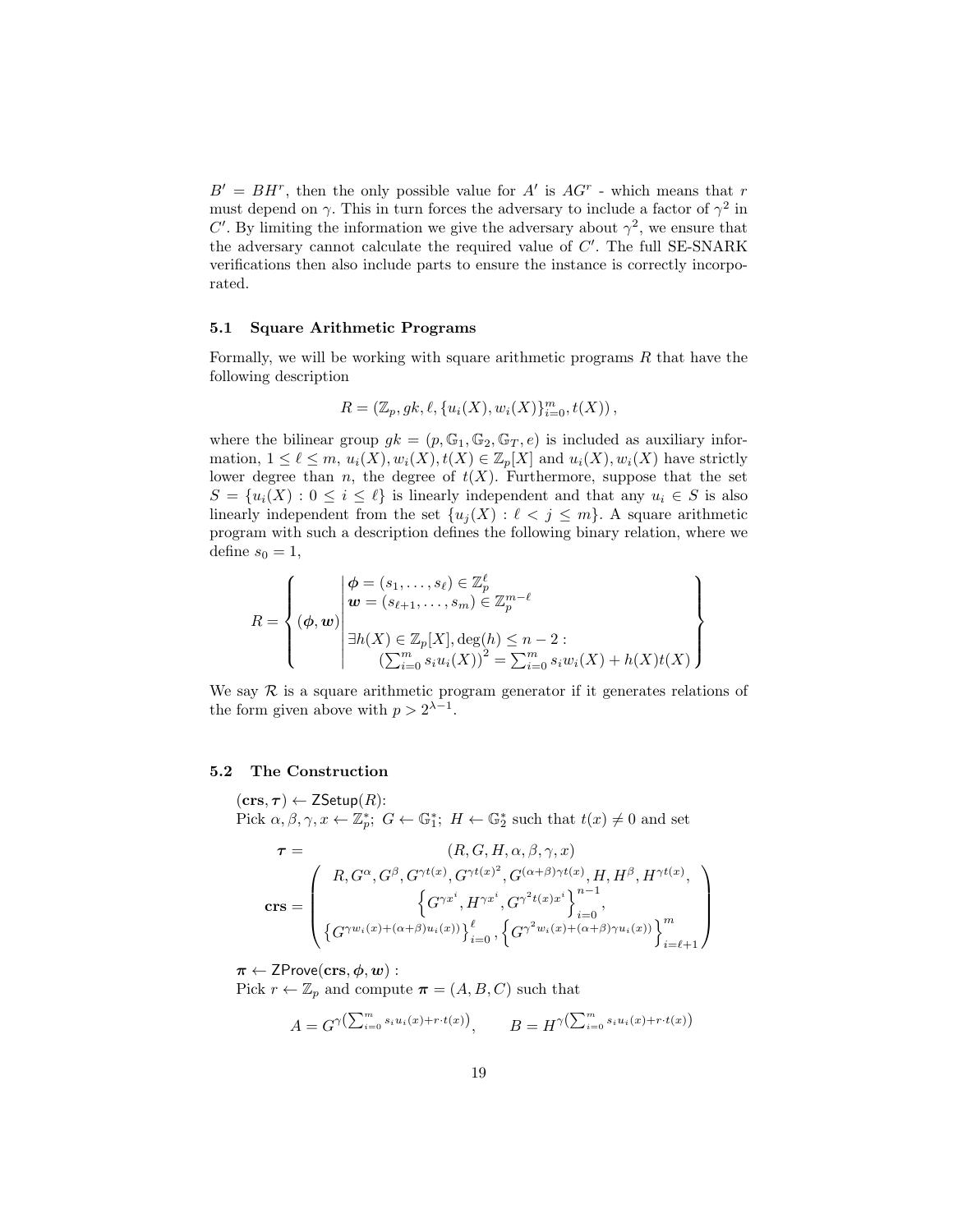$$
C = G^{f(w) + r^2 \gamma^2 (t(x))^2 + r(\alpha + \beta) \gamma t(x) + \gamma^2 t(x) [h(x) + 2r \sum_{i=0}^{m} s_i u_i(x)]}
$$

where  $f(\boldsymbol{w}) = \sum_{i=l+1}^{m} s_i(\gamma^2 w_i(x) + (\alpha + \beta)\gamma u_i(x)).$ 

 $0/1 \leftarrow$  ZVfy(crs,  $\phi$ ,  $\pi$ ) : Check that

$$
e(AG^{\alpha}, BH^{\beta}) = e(G^{\alpha}, H^{\beta})e(G^{\varphi(\phi)}, H^{\gamma})e(C, H)
$$
 (1)

$$
e(A, H^{\gamma}) = e(G^{\gamma}, B) \tag{2}
$$

where  $\varphi(\phi) = \sum_{i=0}^{\ell} s_i(\gamma w_i(x) + (\alpha + \beta)u_i(x))$ . Accept the proof if and only if both the tests pass.

 $\pi \leftarrow \text{ZSimProve}(\tau, \phi)$ : Pick  $\mu \leftarrow \mathbb{Z}_p$  and compute  $\boldsymbol{\pi} = (A, B, C)$  such that

$$
A = G^{\mu}, \quad B = H^{\mu}, \quad C = G^{\mu^2 + (\alpha + \beta)\mu - \gamma \varphi(\phi)}.
$$

#### 5.3 Efficiency

The proof size is 2 elements in  $\mathbb{G}_1$  and 1 element in  $\mathbb{G}_2$ . The common reference string contains a description of R (which includes the bilinear group),  $m+2n+5$ elements in  $\mathbb{G}_1$  and  $n+3$  elements in  $\mathbb{G}_2$ .

Although the verifier is modelled as knowing the whole common reference string, actually it only needs to know

$$
\begin{aligned} \mathbf{crs}_V = \\ & \left( p, \mathbb{G}_1, \mathbb{G}_2, \mathbb{G}_T, e, H, G^\alpha, H^\beta, G^\gamma, H^\gamma, \{ G^{\gamma w_i(x) + (\alpha + \beta) u_i(x)} \}_{i=0}^\ell, e(G^\alpha, H^\beta) \right). \end{aligned}
$$

Thus the verifier's common reference string only contains a description of the bilinear group  $\mathcal{G}, \ell + 3$  elements from  $\mathbb{G}_1$ , 3 elements from  $\mathbb{G}_2$ , and 1 element from  $\mathbb{G}_T$ .

The verification consists of checking that the proof contains 3 appropriate group elements and checking 2 pairing product equations. The verifier computes  $\ell$  exponentiations in  $\mathbb{G}_1$  (noting that  $s_0 = 1$ ), 4 group multiplications and 5 pairings (assuming  $e(G^{\alpha}, H^{\beta})$  is precomputed in the verifier's common reference string).

The prover has to compute the polynomial  $h(X)$ . It depends on the relation how long time this computation takes; if it arises from an arithmetic circuit where each multiplication gate connects to a constant number of wires, the relation will be sparse and the computation will be linear in  $n$ . The prover also computes the coefficients of  $\sum_{i=0}^{m} s_i u_i(X)$ . Having all the coefficients, the prover does  $m + 2n - \ell$  exponentiations in  $\mathbb{G}_1$  and n exponentiations in  $\mathbb{G}_2$ .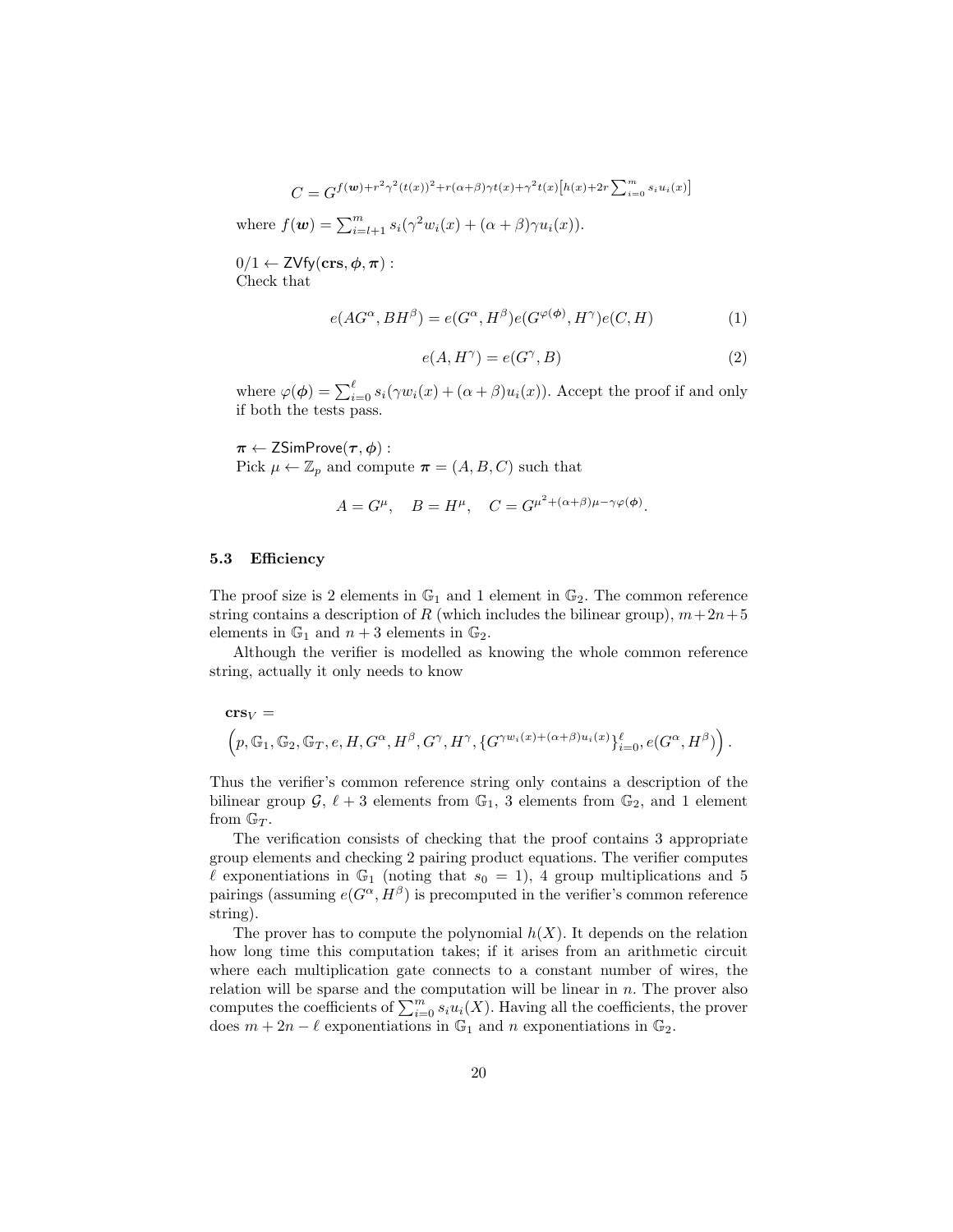#### 5.4 Security Proof

Theorem 5.1. The protocol given above is a non-interactive zero knowledge argument of knowledge with perfect completeness, perfect zero knowledge and it has simulation-extractability (implying it also has knowledge soundness) provided that the  $(d(\lambda), q(\lambda))$ -XPKE and  $(d(\lambda), q(\lambda))$ -Poly assumptions hold.

### Proof.

Perfect Completeness Perfect completeness holds by direct verification. Given the number of variables and the length of the equations in the exponent, we have included this verification in Appendix A for completeness.

### Zero-Knowledge

To see that this scheme has perfect zero knowledge, suppose that  $\pi = (A, B, C)$ is a valid proof for the instance  $(s_1, \ldots s_\ell)$ . If A was constructed by the prover then it is uniformly random as it depends on the random element  $r$ . The element  $B$  is then completely determined by  $A$  due to the second verification equation and  $C$  is completely determined by  $A$  and  $B$  due to the first verification equation. Similarly, when  $A$  is constructed by the simulator,  $A$  is random because it depends on the random exponent  $\mu$ . The element B is then completely determined by A since it can be seen to satisfy the second verification equation and C is completely determined by A and B since it can be seen to satisfy the first verification equation. Thus, real proofs and simulated proofs have identical probability distributions.

#### Simulation Extractability

To show simulation extractability, we shall show that any adversary that breaks simulation extractability for our scheme can also either break the  $(d(\lambda), q(\lambda))$ -XPKE assumption or break the  $(d(\lambda), q(\lambda))$ -Poly assumption. To put this formally in terms of the games  $\mathcal{G}^{\text{prove-ext}}$ ,  $\mathcal{G}^{\text{XPKE}}$  and  $\mathcal{G}^{\text{Poly}}$ , we observe that the relation generator  $R$  corresponds to a bilinear group generator where the values  $\ell$ ,  ${u_i(X), w_i(X)}_{i=0}^m$ ,  $t(X)$  are auxiliary information. Formally, we will show that for all PPT adversaries  $A$ , there exists PPT algorithms  $B$ ,  $C$  such that for all PPT extractors  $\chi_{\mathcal{B}}$ , there exists a PPT extractor  $\chi_{\mathcal{A}}$  such that for all  $\lambda \in \mathbb{N}$ 

$$
\mathbf{Adv}_{\mathrm{Arg},\mathcal{A},\chi_{\mathcal{A}}}^{\mathrm{proveext}}(\lambda) \leq \mathbf{Adv}_{\mathcal{R},d(\lambda),q(\lambda),\mathcal{B},\chi_{B}}^{\mathrm{XPKE}}(\lambda) + \mathbf{Adv}_{\mathcal{R},d(\lambda),q(\lambda),c}^{\mathrm{Poly}}(\lambda) + \epsilon \qquad (3)
$$

where  $\epsilon$  is some negligible function in  $\lambda$ . By the  $(d(\lambda), q(\lambda))$ –XPKE and the  $(d(\lambda), q(\lambda))$ –Poly assumption we then have that for any choice of B, C there exists  $\chi_B$  such that the RHS of 3 is negligible in  $\lambda$ . Thus there exists  $\chi_A$  such that  $\mathbf{Adv}_{\mathrm{Arg},\mathcal{A},\chi_{\mathcal{A}}}^{\text{prove-ext}}$  is negligible in  $\lambda$ .

# Choosing the algorithms  $\beta$  and  $\beta$ :

To begin, we choose two PPT algorithms  $\beta$  and  $\beta$  such that whenever  $\mathcal A$  outputs a verifying  $(\phi, G^a, H^b, G^c)$ , B outputs elements  $(G^a, H^b)$  such that  $a = b$  and C outputs  $G^c$ . Both of these algorithms will run the algorithm  $D$  below as a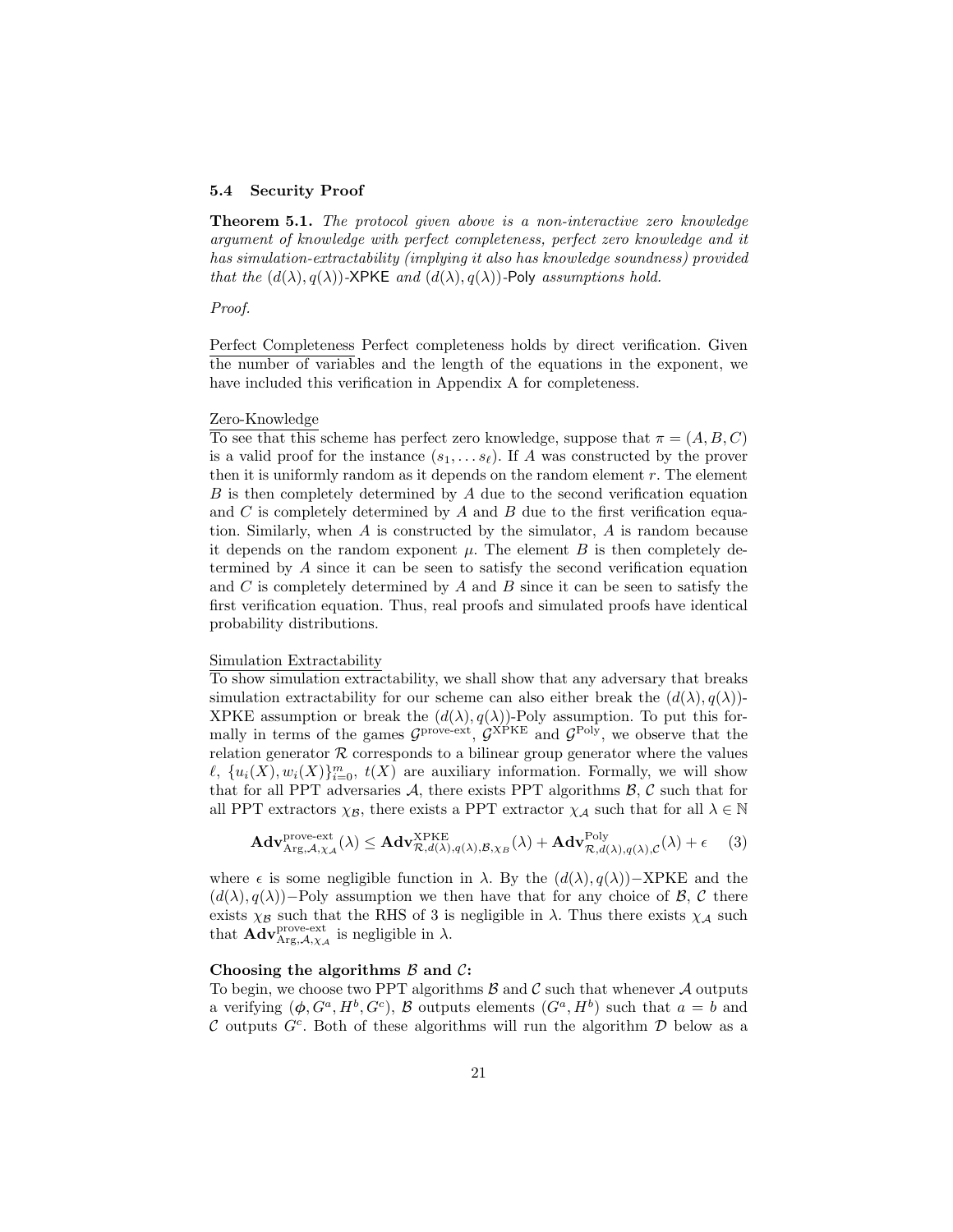sub-protocol. The PPT adversary  $D$  takes a bilinear group  $g_k$  as input, is given access to the oracles described in  $\mathcal{G}^{\text{XPKE}}$  (or  $\mathcal{G}^{\text{Poly}}$ ), and is defined as follows.

$$
\mathcal{D}^{\mathcal{O}^1_{G,\mathbf{z}},\mathcal{O}^2_{H,\mathbf{z}}}(gk)
$$
\n
$$
\mathbf{crs}_{\mathbb{G}_1} = G^{\alpha}, G^{\beta}, \dots \leftarrow \mathcal{O}^1_{G,\mathbf{z}}\left(X_{\alpha}; X_{\beta}; X_{\gamma} t(X_x); X_{\gamma}^2 t(X_x)^2; \right)
$$
\n
$$
(X_{\alpha} + X_{\beta})X_{\gamma} t(X_x);
$$
\n
$$
\{X_{\gamma} X_x^i, X_{\gamma}^2 t(X_x) X_x^i\}_{i=0}^{n-1};
$$
\n
$$
\{X_{\gamma} w_i(X_x) + (X_{\alpha} + X_{\beta}) u_i(X_x)\}_{i=0}^{\ell};
$$
\n
$$
\{X_{\gamma}^2 w_i(X_x) + (X_{\alpha} + X_{\beta})X_{\gamma} u_i(X_x)\}_{i=\ell+1}^m\}
$$
\n
$$
\mathbf{crs}_{\mathbb{G}_2} = H^1, H^{\beta}, \dots \leftarrow \mathcal{O}^2_{H,\mathbf{z}}\left(1; X_{\beta}; X_{\gamma} t(X_x); \{X_{\gamma} X_x^i\}_{i=0}^{n-1}\right)
$$

$$
\begin{aligned}\n\mathbf{crs}_{\mathbb{G}_2} &= H^+, H^{\circ}, \ldots \leftarrow \mathcal{O}_{H, \mathbf{z}}^{\mathsf{z}}(1; X_{\beta}; X_{\gamma} \ t(X_x); \{X_{\gamma} X_x^*\}_{i=0}^{\mathsf{z}}) \\
\mathbf{crs} &= (\mathbf{crs}_{\mathbb{G}_1}, \mathbf{crs}_{\mathbb{G}_2}); \ Q' = \emptyset; \\
(\phi, (G^a, H^b, G^c)) &\leftarrow \mathcal{A}^{\mathsf{ZSimProve}_{\mathbf{crs}, \tau}}(\mathbf{crs}) \\
\text{return } (G^a, H^b, G^c)\n\end{aligned}
$$

$$
\begin{aligned} & \underset{G^{\mu_j}, G^{\mu_j^2 + (\alpha + \beta)\mu_j - \gamma \varphi(\phi_j)}}{X^{\mu_j}, G^{\mu_j^2 + (\alpha + \beta)\mu_j - \gamma \varphi(\phi_j)} \leftarrow \mathcal{O}_{G,\mathbf{z}}^1(X_{\mu_j}; X_{\mu_j}^2 + (X_\alpha + X_\beta)X_{\mu_j});\\ & H^{\mu_j} \leftarrow \mathcal{O}_{H,\mathbf{z}}^2(X_{\mu_j});\\ & Q' = Q' \cup \{G^{\mu_j}, H^{\mu_j}, G^{\mu_j^2 + (\alpha + \beta)\mu_j - \gamma \varphi(\phi_j)}\} \\ & \text{return } (G^{\mu_j}, H^{\mu_j}, G^{\mu_j^2 + (\alpha + \beta)\mu_j - \gamma \varphi(\phi_j)}). \end{aligned}
$$

Then the adversaries  $\mathcal B$  and  $\mathcal C$  are given by

$$
\begin{array}{ll} \displaystyle \frac{\mathcal{B}^{\mathcal{O}^1_{G,\mathbf{z}},\mathcal{O}^2_{H,\mathbf{z}}}(gk)}{(G^a,H^b,G^c)\leftarrow \mathcal{D}^{\mathcal{O}^1_{G,\mathbf{z}},\mathcal{O}^2_{H,\mathbf{z}}}(gk)} & \left|\begin{array}{c} \mathcal{C}^{\mathcal{O}^1_{G,\mathbf{z}},\mathcal{O}^2_{H,\mathbf{z}}}(gk) \\ (G^a,H^b,G^c)\leftarrow \mathcal{D}^{\mathcal{O}^1_{G,\mathbf{z}},\mathcal{O}^2_{H,\mathbf{z}}}(gk) \\ \text{return } (G^a,H^b)\end{array}\right. \right| \\ \displaystyle \left|\begin{array}{c} \mathcal{C}^{\mathcal{O}^1_{G,\mathbf{z}},\mathcal{O}^2_{H,\mathbf{z}}}(gk) \\ (G^a,H^b,G^c)\leftarrow \mathcal{D}^{\mathcal{O}^1_{G,\mathbf{z}},\mathcal{O}^2_{H,\mathbf{z}}}(gk) \\ g(\mathbf{X})\leftarrow \chi_{\mathcal{C}}(\mathsf{trans}_{\mathcal{C}}) \\ \text{return } (G^c,g(\mathbf{X})) \end{array}\right. \right) \\ \displaystyle \left|\begin{array}{c} \mathcal{O}^1_{G,\mathbf{z}}(g_i) \\ \text{return } (\mathcal{G}^c,g(\mathbf{X})) \\ \text{return } (\mathcal{G}^c,g(\mathbf{X})) \end{array}\right| \left|\begin{array}{c} \mathcal{O}^1_{H,\mathbf{z}}(h_j) \\ \text{return } (\mathcal{G}^c,g(\mathbf{X})) \\ \text{return } \mathcal{O}^1_{H,\mathbf{z}}(h_j) \\ \text{return } \mathcal{O}^2_{H,\mathbf{z}}(h_j) \end{array}\right. \right| \\
$$

where the algorithm  $\chi_{\mathcal{C}}$  outputs  $g(\mathbf{X})$  specified in (4).

# Choosing the algorithm  $\chi_{\mathcal{C}}$ :

Define  $\chi_{\mathcal{C}}$  such that if it receives trans<sub>*c*</sub> as input and then it outputs

$$
g(\mathbf{X}) = c_{\alpha} \cdot X_{\alpha} + c_{\beta} \cdot X_{\beta} + c_{\gamma t} \cdot X_{\gamma} t(X_x) + \sum_{i=0}^{n-1} (c_{x,i} \cdot X_x^i X_{\gamma} + c_{t,i} \cdot X_x^i X_{\gamma}^2 t(X_x))
$$
  
+ 
$$
\sum_{i=0}^{\ell} c_i \cdot (X_{\alpha} + X_{\beta}) u_i(X_x) + \sum_{i=\ell+1}^{m} c_i (X_{\gamma}^2 w_i(X_x) + (X_{\alpha} + X_{\beta}) X_{\gamma} u_i(X_x))
$$
  
+ 
$$
\sum_{j=1}^{|Q'|} (c_{A_j} \cdot X_{\mu_j} + c_{C_j} \cdot (X_{\mu_j}^2 + (X_{\alpha} + X_{\beta}) X_{\mu_j} - X_{\gamma} \varphi(\phi_j))) \quad (4)
$$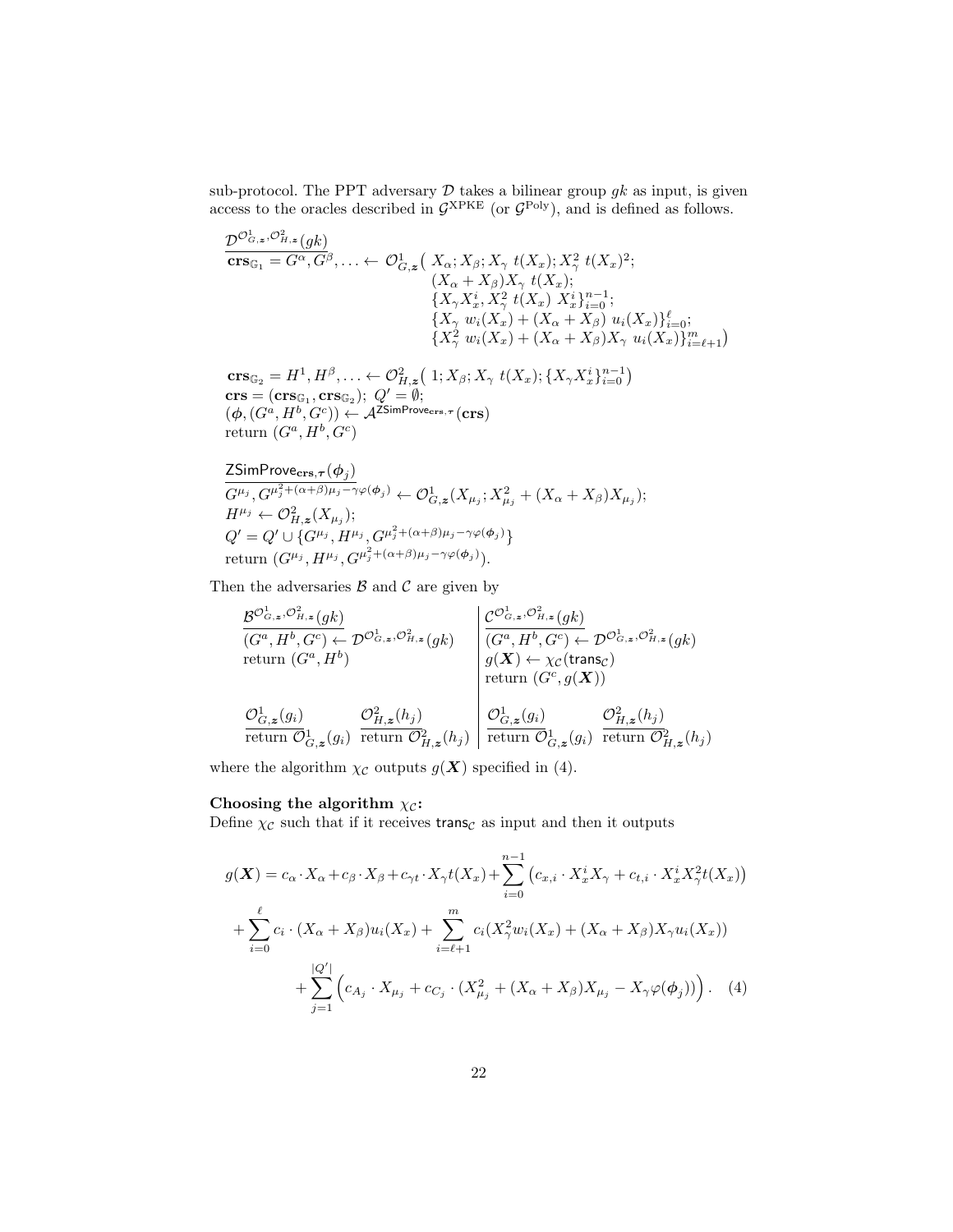Possible  $\chi_B$  such that A's output verifies and B fails at  $\mathcal{G}^{\text{XPKE}}$  : Let  $\chi_{\mathcal{B}}$  be a PPT extractor for  $\mathcal{B}$ . If  $\mathcal{A}$  were to output  $(\phi, G^a, H^b, G^c)$  such that  $ZVfy(\text{crs}, G^a, H^b, G^c) = 1$ , then a must equal b due to the second verification equation. Thus either  $\mathcal B$  succeeds at  $\mathcal G_{\mathcal R,d(\lambda),q(\lambda),\mathcal B,\chi_{\mathcal B}}^{X\mathrm{PKE}}$  or  $\chi_{\mathcal B}(\mathsf{trans}_\mathcal B)$  outputs

$$
\boldsymbol{\eta} = \left(b_0, b_{\beta}, b_{\gamma, t}, \{b_{x, i}\}_{i=0}^{n-1}, \{b_j\}_{j=1}^{|Q'|}\right) \in \mathbb{Z}^{3+n+|Q'|}
$$

such that

$$
b = b_0 \cdot 1 + b_{\beta} \cdot \beta + b_{\gamma, t} \cdot \gamma t(x) + \sum_{i=0}^{n-1} b_{x, i} \cdot x^i \gamma + \sum_{j=1}^{|Q'|} b_j \cdot \mu_j.
$$

### Choosing the extractor  $\chi_4$ :

Since A receives all of  $\mathcal{C}$ 's oracle responses and  $\mathcal{C}$  does not use any random coins to calculate anything else, there is no information in trans<sub>c</sub> that cannot be calculated from trans<sub>A</sub>. Let T be such that  $T(\text{trans}_A) = \text{trans}_C$ . Define the PPT extractor  $\chi_A$  as follows

$$
\frac{\chi_{\mathcal{A}}(\text{trans}_{\mathcal{A}})}{\text{trans}_{C} \leftarrow T(\text{trans}_{\mathcal{A}})}
$$

$$
g \in \mathbb{Z}_{p}[\mathbf{X}] \leftarrow \chi_{C}
$$
 return  $c_{\ell+1}, \ldots, c_m$ <sup>1</sup>

# Contrapositive - if  $\beta$  and  $\beta$  fail then  $\mathcal A$  fails:

Suppose that A outputs  $(\phi, G^a, H^b, G^c)$  with  $\mathsf{ZVfy}(\mathbf{crs}, \phi, G^a, H^b, G^c) = 1$ , and both B and C output 0 for  $\mathcal{G}_{\mathcal{R},d(\lambda),q(\lambda),\mathcal{B},\chi_{\mathcal{B}}}^{\text{NPKE}}$  and  $\mathcal{G}_{\mathcal{R},d(\lambda)}^{\text{Poly}}$  $\mathcal{R}_{\mathcal{A}}(\lambda), q(\lambda), \mathcal{C}$  respectively. We shall show that either

- 1.  $(\phi, G^a, H^b, G^c) \in Q';$
- 2. the extractor  $\chi_A$  outputs a valid witness for  $\phi$ .

Consequently, A fails at the  $\mathcal{G}_{\mathrm{Arg},\mathcal{A},\chi_{\mathcal{A}}}^{prove-etr}$  game. This suffices to show that (3) holds. We consider two cases: the case where the vector extracted by  $\chi_{\mathcal{B}}$ ,  $\eta$ , is such that  $b_k \neq 0$  for some  $1 \leq k \leq |Q'|$ ; and the case where  $\eta$  is such that  $b_j = 0$  for all  $1 \leq j \leq |Q'|$ . In the first case we shall show that  $(\phi, G^a, H^b, G^c) \in Q'$  and in the second case we shall show that  $\chi_A$  outputs a valid witness for  $\phi$ .

#### Relating  $\chi_B$ 's and  $\chi_C$ 's outputs when B and C fail:

If A outputs  $(\phi, G^a, H^b, G^c)$  such that  $\mathsf{ZVfy}(\mathbf{crs}, \phi, G^a, H^b, G^c) = 1$ , and if both B and C fail at  $\mathcal{G}_{\mathcal{R},d(\lambda),q(\lambda),\mathcal{B},\chi_{\mathcal{B}}}^{\text{XPKE}}$  and  $\mathcal{G}_{\mathcal{R},d(\lambda)}^{\text{Poly}}$  $\mathcal{R}_{\mathcal{R},d}(\lambda),q(\lambda),\mathcal{C}$  respectively, then  $\chi_{\mathcal{B}}$  and  $\chi_{\mathcal{C}}$ output  $\eta$  and  $g(X)$  as above such that, with  $b = \eta \cdot ( \text{crs}_{\mathbb{G}_1}, \mu),$ 

$$
g(z) = b2 + (\alpha + \beta)b - \gamma\varphi(\phi).
$$
 (5)

<sup>&</sup>lt;sup>1</sup> where  $c_i$  are as in (4)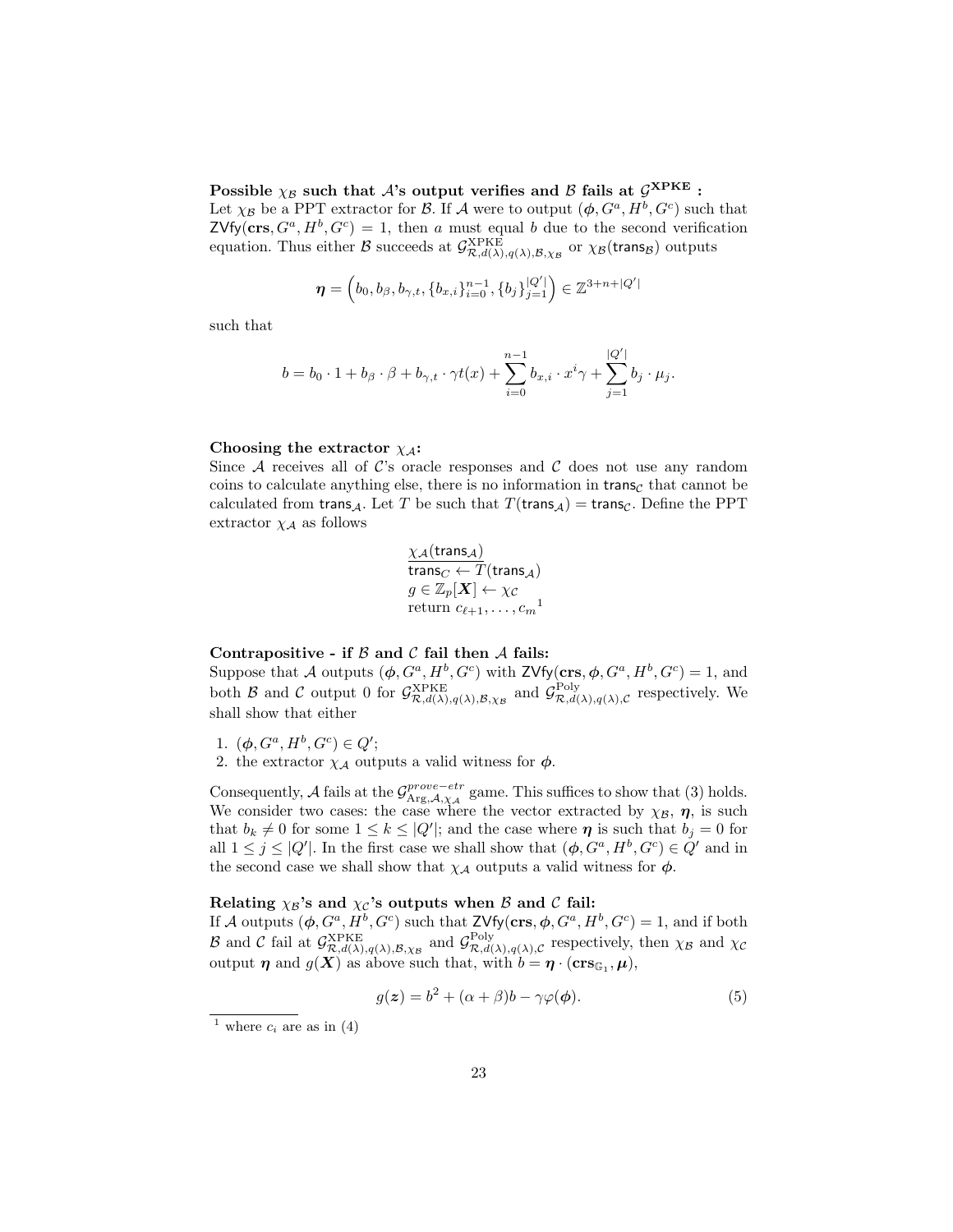If  $\chi_{\mathcal{B}}$  outputs  $\boldsymbol{\eta}$  with  $b_k \neq 0$  then A outputs  $(\boldsymbol{\phi}, G^a, G^b, G^c) \in Q'$ : Suppose that  $\chi_B$  outputs  $\eta$  is such that  $b_k \neq 0$  for some integer  $1 \leq k \leq |Q'|$ .

Table 3 gives lists the coefficients of the terms that must cancel out if (5) holds. The coefficients in b relating to the all but the  $k^{th}$  simulated proofs must cancel because else  $b^2$  would contain a term  $\mu_j \mu_k$  and  $\mathcal C$  does not query  $X_{\mu_j} X_{\mu_k}$ for  $j \neq k$ . Thus  $g(z)$  cannot contain any  $C_{A_j}$ ,  $C_{C_j}$  terms for  $j \neq k$ . Similarly, b cannot contain any  $b_{\beta}, b_{\gamma t}, \{b_{x,i}\}_{i=0}^{n-1}$  terms because C does not query  $X_{\beta}^2$  or  $X_{\mu_k} X_{\gamma}$ . We also have that  $b_0$  is cancelled because C does not query  $\mathcal{O}_{G,\mathbf{z}}^1$  on 1.

We can now use that the remaining terms in the RHS of (5) contain either a factor of  $\gamma^2$ ,  $\alpha\gamma$ ,  $\beta\gamma$ ,  $\gamma\mu_k$ , or  $\mu_k^2$ ; and that none of them contain a factor of  $x^n$ . The terms involving  $c_{\alpha}$ ,  $c_{\beta}$  and  $\{c_i\}_{i=0}^{\ell}$ ,  $\{c_{x,i}\}_{i=0}^{n-1}$ ,  $c_{A_k}$  do not involve  $X_{\gamma}^2$ ,  $X_{\alpha\gamma}$ ,  $X_{\beta\gamma}$ ,  $X_{\gamma\mu_k}$ , or  $X_{\mu_k}^2$  terms, and so must cancel. The terms involving  $c_{\gamma t}$ ,  ${c_{t,i}}_{i=0}^{n-1}$  include the polynomial  $t(X_x)$ , which is a degree n polynomial, so they must cancel too. Denote the instance  $\phi$  output by A as  $(s_1, \ldots, s_\ell)$  and the

| Coefficients                                                                             | Explanation                                                                                                 |
|------------------------------------------------------------------------------------------|-------------------------------------------------------------------------------------------------------------|
| $\{b_j\}_{j\neq k},\;,\;b_{\beta},\;b_{\gamma t},\;\{b_{x,i}\}_{i=0}^{n-1},\;\;\Big\ $   | b cannot contain factors of $\{\mu_j\mu_k\}_{j\neq k}, \beta^2, \mu_k\gamma, 1$ .                           |
| $b_0$                                                                                    |                                                                                                             |
| ${c_{A_j},c_{C_j}}_{j\neq k}$                                                            | All terms in b involving $\{\mu_j\}_{j\neq k}$ have been cancelled.                                         |
| $\overline{c_{\alpha}, \ c_{\beta}, \ \{c_i\}_{i=0}^{\ell}}, \ \{c_{x,i}\}_{i=0}^{n-1},$ | Terms in $g(X)$ must contain $X^2_\gamma$ , $X_{\alpha\gamma}$ , $X_{\beta\gamma}$ , $X_{\gamma\mu_k}$ , or |
| $c_{A_k}$                                                                                | $X_{\mu_k}^2$ factors.                                                                                      |
| $c_{\gamma t}, c_{t,i}$ for $0 \leq i \leq n-1$                                          | $g(\boldsymbol{X})$ cannot contain factor of $X_x^n$ .                                                      |

Table 3: Table of coefficients of terms that cancel.

instances that A queries the ZSimProve<sub>crs, $\tau$ </sub> oracle on as  $\phi_j = (s_{j1}, \ldots, s_{j\ell}).$ The remaining terms in (5) are,

$$
b_k^2 X_{\mu_k}^2 + b_k (X_\alpha + X_\beta) X_{\mu_k} - \sum_{i=0}^\ell s_i (X_\gamma^2 w_i (X_x) + (X_\alpha + X_\beta) X_\gamma u_i (X_x))
$$
  

$$
= \sum_{i=\ell+1}^m c_i (X_\gamma^2 w_i (X_x) + (X_\alpha + X_\beta) X_\gamma u_i (X_x))
$$
  

$$
+ c_{C_k} \left( X_{\mu_k}^2 + (X_\alpha + X_\beta) X_{\mu_k} - \sum_{i=0}^\ell s_{ki} (X_\gamma^2 w_i (X_x) + (X_\alpha + X_\beta) X_\gamma u_i (X_x)) \right).
$$
(6)

Looking separately at the terms involving  $X_{\mu_k}^2$ ,  $X_{\alpha}X_{\mu_k}$ , and  $X_{\alpha}X_{\gamma}$  yields the three simultaneous equations

$$
1. \, b_k^2 = c_{C_k};
$$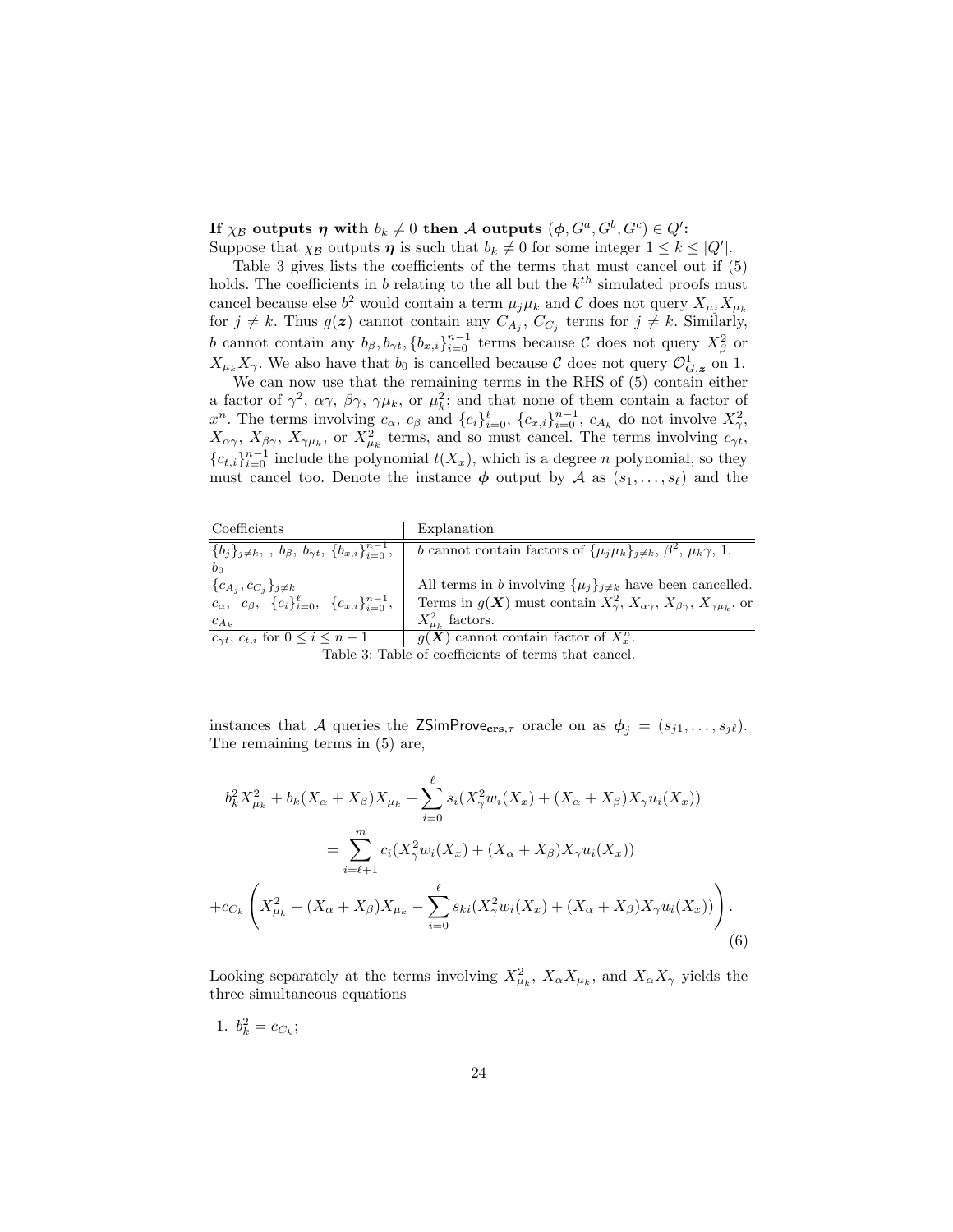2.  $b_k = c_{C_k};$ 3.  $\sum_{i=0}^{\ell} (s_i - c_{C_k} s_{ki}) u_i(X_x) - \sum_{i=\ell+1}^{m} c_i u_i(X_x) = 0.$ 

Since  $b_k \neq 0$ , the first two equations mean that  $b_k = c_{C_k} = 1$ . Also, where the polynomials  $\{u_i(X)\}_{i=0}^{\ell}$  are independent from each other as well as independent from the polynomials  $\{u_i(X)\}_{i=\ell+1}^m$ , the third equation gives us that  $s_i = s_{ki}$  for  $0 \leq i \leq \ell$  and  $\sum_{i=\ell+1}^m C_i u_i(x) = 0$ .

This is precisely the situation where  $\phi = \phi_k$  and  $a = \mu_k$ ,  $b = \mu_k$ ,  $c =$  $\mu_k^2 + (\alpha + \beta)\mu_k - \gamma\varphi(\phi_k)$ . Hence  $(\phi, G^a, G^b, G^c) \in Q'.$ 

# If  $\chi_B$  outputs  $\eta$  with all  $b_k = 0$  then  $\chi_A$  outputs valid w:

Suppose that  $\chi_B$  outputs  $\eta$  is such that  $b_k = 0$  for all  $1 \leq j \leq |Q'|$ .

Table 4 gives lists the coefficients of the terms that must cancel out if (5) holds. We have that  $g(X)$  cannot contain any  ${C_{A_j}, C_{C_j}}_{i=1}^{|Q'|}$  as b contains no terms involving  $\{\mu_j\}_{j=1}^{|Q'|}$ . Also, b cannot contain any  $b_\beta, b_0$  terms because C does not query  $X_{\beta}^2$  or 1.

We can now use that the remaining terms in the RHS of (5) contain either a factor of  $\gamma$ . The terms involving  $c_{\alpha}$ ,  $c_{\beta}$  and  $\{c_i\}_{i=0}^{\ell}$  do not involve  $X_{\gamma}$  so must cancel. This means that we from the remaining coefficients in (5), dividing both

| Coefficients                                              | $\mathbb{E}$ xplanation                                                        |
|-----------------------------------------------------------|--------------------------------------------------------------------------------|
| $b_\beta, b_0$                                            | b cannot contains factor of $\beta^2$ , 1.                                     |
| ${c_{A_i},c_{C_i}}^{Q' \ Q' \}_{i=1}$                     | $  g(\boldsymbol{X})$ cannot contain factors of $\{X_{\mu_i}\}_{i=1}^{ Q' }$ . |
| $c_{\alpha}, c_{\beta}, c_i$ for all $0 \leq i \leq \ell$ | Terms in $g(X)$ must contain a factor of $X_{\gamma}$ .                        |

Table 4: Table of coefficients of terms that cancel.

sides by  $X_{\gamma}$  yields

$$
X_{\gamma} \left( b_{\gamma t} t(X_x) + \sum_{i=0}^{n-1} b_{x,i} X_x^i \right)^2 + (X_{\alpha} + X_{\beta})(b_{\gamma t} t(X_x) + \sum_{i=0}^{n-1} b_{x,i} X_x^i)
$$

$$
- \sum_{i=0}^{\ell} s_i (X_{\gamma} w_i(X_x) + (X_{\alpha} + X_{\beta}) u_i(X_x))
$$

$$
= c_{\gamma t} t(X_x) + \sum_{i=0}^{n-1} (c_{x,i} X_x^i + c_{t,i} X_x^i X_{\gamma} t(X_x))
$$

$$
+\sum_{i=\ell+1}^m c_i(X_{\gamma}w_i(X_x) + (X_{\alpha} + X_{\beta})u_i(X_x)).
$$

Looking separately at the terms involving  $X_{\gamma}$  and  $X_{\alpha}$  provides the two simultaneous equations

1. 
$$
\left(\sum_{i=0}^{n-1} b_{x,i} X_x^i + b_{\gamma t} t(X_x)\right)^2 = \sum_{i=0}^{n-1} c_{t,i} X_x^i t(X_x) + \sum_{i=0}^{\ell} s_i w_i(X_x) + \sum_{i=\ell+1}^{m} c_i w_i(X_x);
$$
  
2. 
$$
\sum_{i=0}^{n-1} b_{x,i} X_x^i + b_{\gamma t} t(X_x) = \sum_{i=0}^{\ell} s_i u_i(X_x) + \sum_{i=\ell+1}^{m} c_i u_i(X_x).
$$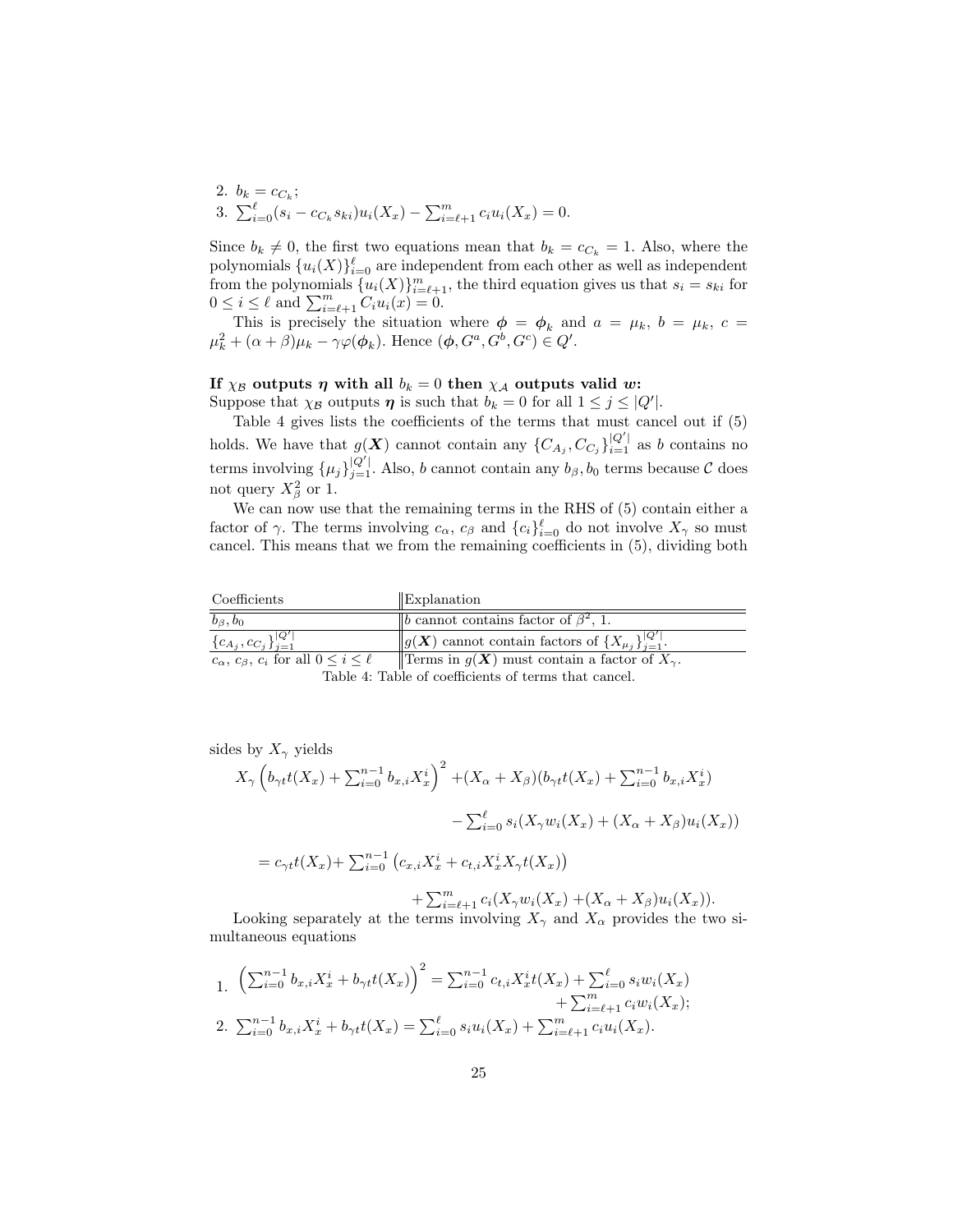The first equation means that  $b_{\gamma t} = 0$  because the term  $b_{\gamma t}^2 t^2(X_x)$  is a degree 2n polynomial in  $X_x$ , whereas all other polynomials in  $X_x$  in that equation have maximum degree  $2n-1$ . Set  $h(X_x) = \sum_{i=0}^{n-1} c_{t,i} X_x^i$ . Then these two equations ensure that the witness  $\mathbf{w} = (c_{\ell+1}, \ldots, c_m)$  is a valid witness for  $\phi$ .

# 6 Lower Bounds

Our pairing based simulation-extractable SNARK construction in Section 5 is optimal in the number of group elements and verification equations. In the full paper, we prove that in the generic group model it is impossible to have a pairing based SE-NIZK with just one verification equation or have proofs with just 2 group elements. Consequently, it is impossible to have a pairing based SoK with one verification equation or with 2 group elements. This stands in contrast to standard knowledge sound NIZK arguments, for which there are constructions consisting of just one verification equation [36].

**Theorem 6.1.** If  $R$  is a relation generator with hard decision problems and (ZSetup, ZProve, ZVfy, ZSimProve) is a pairing based (as defined by Groth [36]) SE-NIZK for R then ZVfy must consist of at least 2 verification equations and the proofs must consist of at least 3 group elements.

We refer to the full paper for the proof.

## A Completeness of the SE-SNARK in Section 5

Here we show perfect completeness of the SE-SNARK presented in Section 5. Suppose that

$$
A = G^{\gamma(\sum_{i=0}^{m} s_i u_i(x) + r \cdot t(x))}, \qquad B = H^{\gamma(\sum_{i=0}^{m} s_i u_i(x) + r \cdot t(x))}
$$

$$
C = G^{f(\mathbf{w}) + r^2 \gamma^2 (t(x))^2 + r(\alpha + \beta) \gamma t(x) + \gamma^2 t(x) [h(x) + 2r \sum_{i=0}^{m} s_i u_i(x)]}
$$

where  $f(\boldsymbol{w}) = \sum_{i=l+1}^{m} s_i(\gamma^2 w_i(x) + (\alpha + \beta)\gamma u_i(x)).$ 

It is easy to see the second verification equation  $e(A, H^{\gamma}) = e(G^{\gamma}, B)$  holds. Here we show that so does the first verification equation

$$
e(AG^{\alpha}, BH^{\beta}) = e(G^{\alpha}, H^{\beta})e(G^{\varphi(\phi)}, H^{\gamma})e(C, H),
$$

where  $\varphi(\boldsymbol{\phi}) = \sum_{i=0}^{\ell} s_i(\gamma w_i(x) + (\alpha + \beta)u_i(x))$ . Taking discrete logarithms, this is equivalent to showing that

$$
\left(\gamma\left(\sum_{i=0}^{m} s_i u_i(x) + r \cdot t(x)\right) + \alpha\right) \cdot \left(\gamma\left(\sum_{i=0}^{m} s_i u_i(x) + r \cdot t(x)\right) + \beta\right)
$$

$$
= \alpha\beta + \gamma \sum_{i=0}^{\ell} s_i \left(\gamma w_i(x) + (\alpha + \beta) u_i(x)\right) + \sum_{i=l+1}^{m} s_i (\gamma^2 w_i(x) + (\alpha + \beta) \gamma u_i(x))
$$

$$
+ r^2 \gamma^2 (t(x))^2 + r(\alpha + \beta) \gamma t(x) + \gamma^2 t(x) \left[h(x) + 2r \sum_{i=0}^{m} s_i u_i(x)\right]. \tag{7}
$$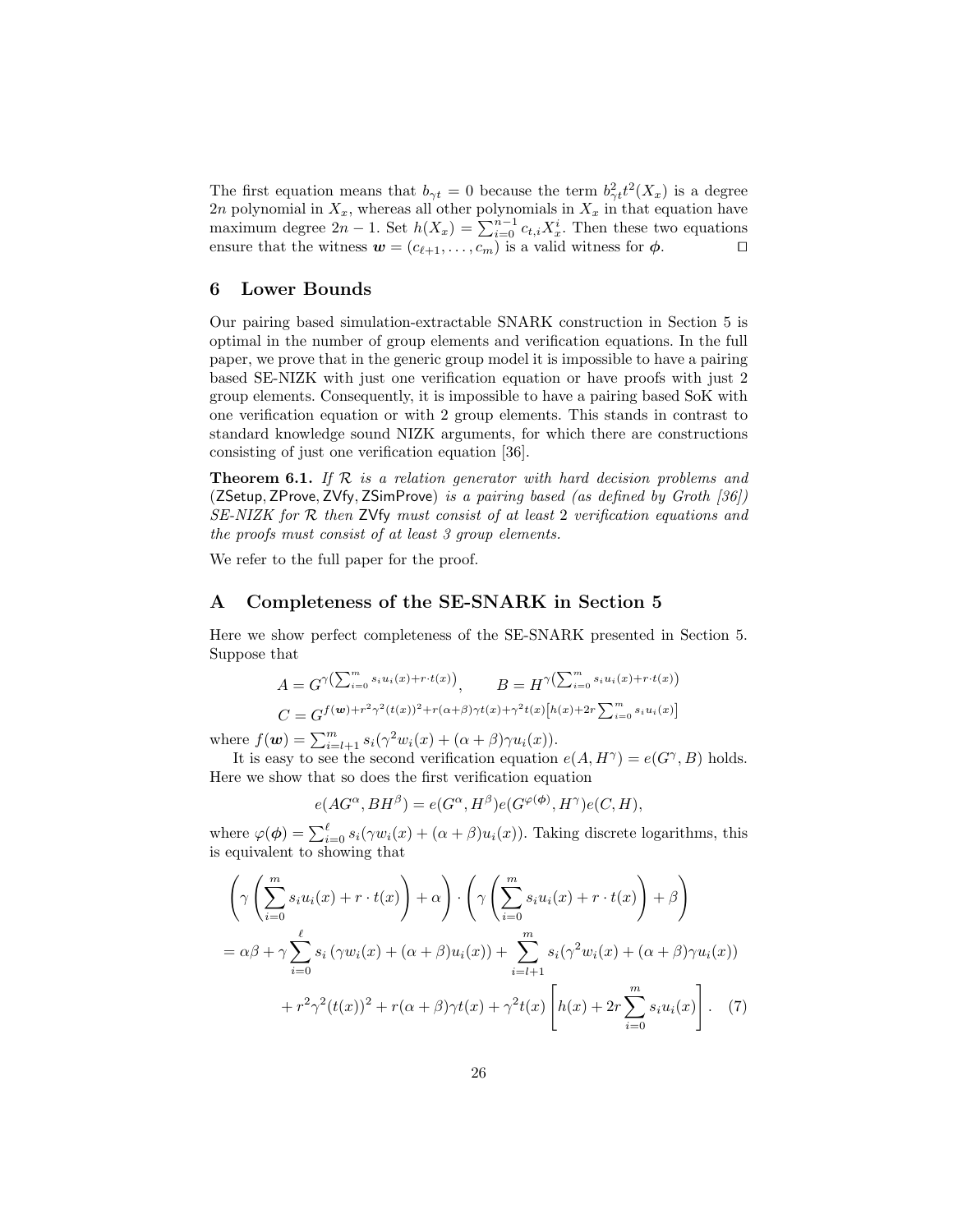Combining the sums, the right hand side of (7) can be rewritten as

$$
\alpha\beta + \gamma(\alpha + \beta) \left( \sum_{i=0}^{m} s_i (u_i(x)) + r \cdot t(x) \right)
$$
  
+ 
$$
\gamma^2 \left( \sum_{i=0}^{m} s_i (w_i(x) + 2r \cdot t(x)u_i(x)) + r^2 (t(x))^2 + t(x)h(x) \right).
$$
 (8)

Expanding the left hand side of (7) yields

$$
\alpha\beta + \gamma(\alpha + \beta) \left( \sum_{i=0}^{m} s_i u_i(x) + r \cdot t(x) \right) + \gamma^2 \left( \sum_{i=0}^{m} s_i u_i(x) + r \cdot t(x) \right)^2.
$$

Since  $(s_0, \ldots, s_m)$  is a valid witness for R, we have that  $\left(\sum_{i=0}^m s_i u_i(X)\right)^2 = \sum_{i=0}^m s_i w_i(X) + h(X)t(X)$  for all  $X \in \mathbb{Z}_p$ . In particular this means that the left hand side of (7) is equal to

$$
\alpha\beta + \gamma (\alpha + \beta) \left( \sum_{i=0}^{m} s_i u_i(x) + r \cdot t(x) \right)
$$
  
+ 
$$
\gamma^2 \left( \sum_{i=0}^{m} s_i \left( w_i(x) + 2r \cdot t(x) u_i(x) \right) + r^2 (t(x))^2 + h(x) t(x) \right).
$$

This is identical to the expression in (8), which gives us that the left hand side and the right hand side of (7) are equal.

# B Square Arithmetic Programs

We defined Square Arithmetic Program (SAP) relations in Section 5. We will now show how any arithmetic circuit with fan-in 2 gates over a finite field  $\mathbb{Z}_p$ can be expressed as a SAP over the same finite field. The conversion is largely the same as the conversions described in [30] and [19], however we also discuss how to instantiate the trick of replacing multiplications with squarings that was mentioned in [36].

Gennaro, Gentry, Parno and Raykova [30] introduced quadratic span programs (QSPs) and quadratic arithmetic programs (QAPs). These define NPcomplete languages specified by a quadratic equation over polynomials. QSPs characterise boolean circuits and QAPs characterise arithmetic circuits in a natural way. Danezis, Fournet, Groth and Kohlweiss [19] noticed that by replacing each of the constraints in QSPs with 2 other constaints, it is possible to design a square span program (SSP), which is a QSP in which the two sets of polynomials involved in the quadratic term are identical. Using this technique they were able to reduce the number of proof elements and verification equations (at the cost of a circuit with twice as many gates) by having the quadratic proof components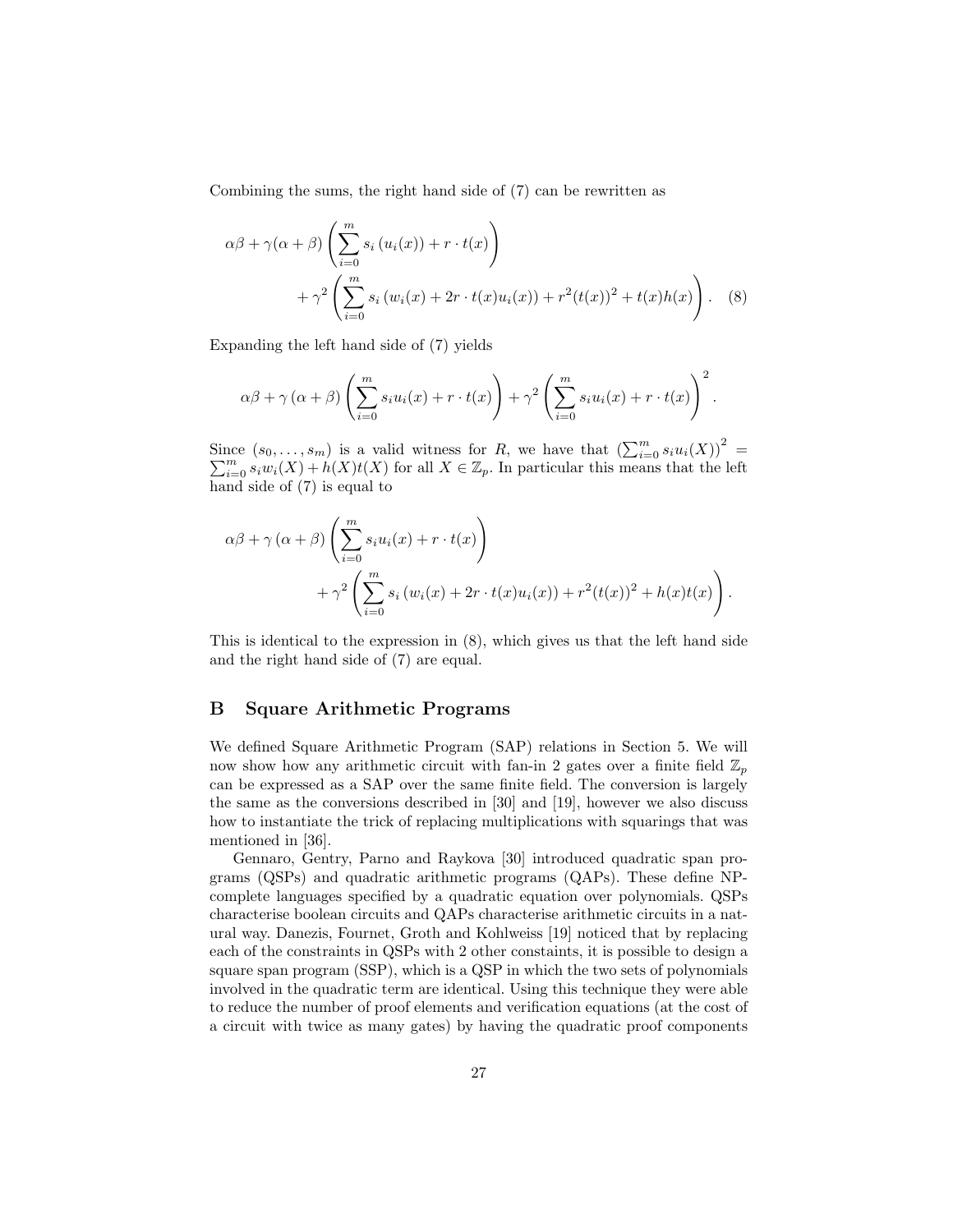on each side of the pairing be replicas. We use SAPs in a similar way to make the group elements  $A$  and  $B$  in our proof symmetric.

An arithmetic circuit can be described as a set of equations over the wires  $s_1, \ldots, s_m$ . We fix the constant  $s_0 = 1$ , use  $s_1, \ldots, s_\ell \in \mathbb{Z}_p$  to describe the instance, and the rest of the wires  $s_{\ell+1}, \ldots, s_m$  can be viewed as the (extended) witness. Generalising from the simple equations that arise in arithmetic circuit, we can consider a set of equations of the form

$$
\sum_{i=0}^{m} s_i u_{i,q} \cdot \sum_{i=0}^{m} s_i v_{i,q} = \sum_{i=0}^{m} s_i w_{i,q},
$$

where  $u_{i,q}, v_{i,q}, w_{i,q}$  are constants in  $\mathbb{Z}_p$  specifying the qth equation.

Our SAP is based on a simplification of systems of arithmetic constraints, where all multiplications are replaced with squarings. As suggested by [36], we can write a product  $ab = \frac{(a+b)^2 - (a-b)^2}{4}$ . A system with *n* multiplication  $\frac{1}{2}$  constraints can therefore be rewritten as a system with at most 2n squaring constraints. To be precise, for each multiplication constraint  $\sum_{i=0}^{m} s_i u_{i,q}$ .  $\sum_{i=0}^{m} s_i v_{i,q} = \sum_{i=0}^{m} s_i w_{i,q}$  we introduce a new variable  $s_{m+q}$  and replace it with two squaring constraints

1.  $\left(\sum_{i=0}^{m} s_i(u_{i,q} + v_{i,q})\right)^2 = 4 \sum_{i=0}^{m} s_i w_{i,q} + s_{m+q};$ 2.  $\left(\sum_{i=0}^{m} s_i (u_{i,q} - v_{i,q})\right)^2 = s_{m+q}.$ 

Given *n* squaring constraints  $\left\{ \left( \sum_{i=0}^{m} s_i u_{i,q} \right)^2 = \sum_{i=0}^{m} s_i w_{i,q} \right\}_{q=1}^n$  we can now pick arbitrary distinct  $r_1, \ldots, r_n \in \mathbb{Z}_p$  and define  $t(x) = \prod_{q=1}^n (x - r_q)$ . Furthermore, let  $u_i(x), w_i(x)$  be degree  $n-1$  polynomials such that

$$
u_i(r_q) = u_{i,q}
$$
 and  $w_i(r_q) = w_{i,q}$  for  $i = 0, ..., m, q = 1, ..., n$ .

We now have that  $s_0 = 1$  and the variables  $s_1, \ldots, s_m \in \mathbb{F}$  satisfy the *n* equations if and only if in each point  $r_1, \ldots, r_q$ 

$$
\left(\sum_{i=0}^{m} s_i u_i(r_q)\right)^2 = \sum_{i=0}^{m} s_i w_i(r_q).
$$

Since  $t(X)$  is the lowest degree monomial with  $t(r_q) = 0$  in each point, we can reformulate this condition as

$$
\left(\sum_{i=0}^{m} s_i u_i(X)\right)^2 \equiv \sum_{i=0}^{m} s_i w_i(X) \mod t(X).
$$

This gives rise to a SAP as defined in Section 5.

Formally, we work with square arithmetic programs R that have the following description

$$
R = (\mathbb{Z}_p, \text{aux}, \ell, \{u_i(X), w_i(X)\}_{i=0}^m, t(X)),
$$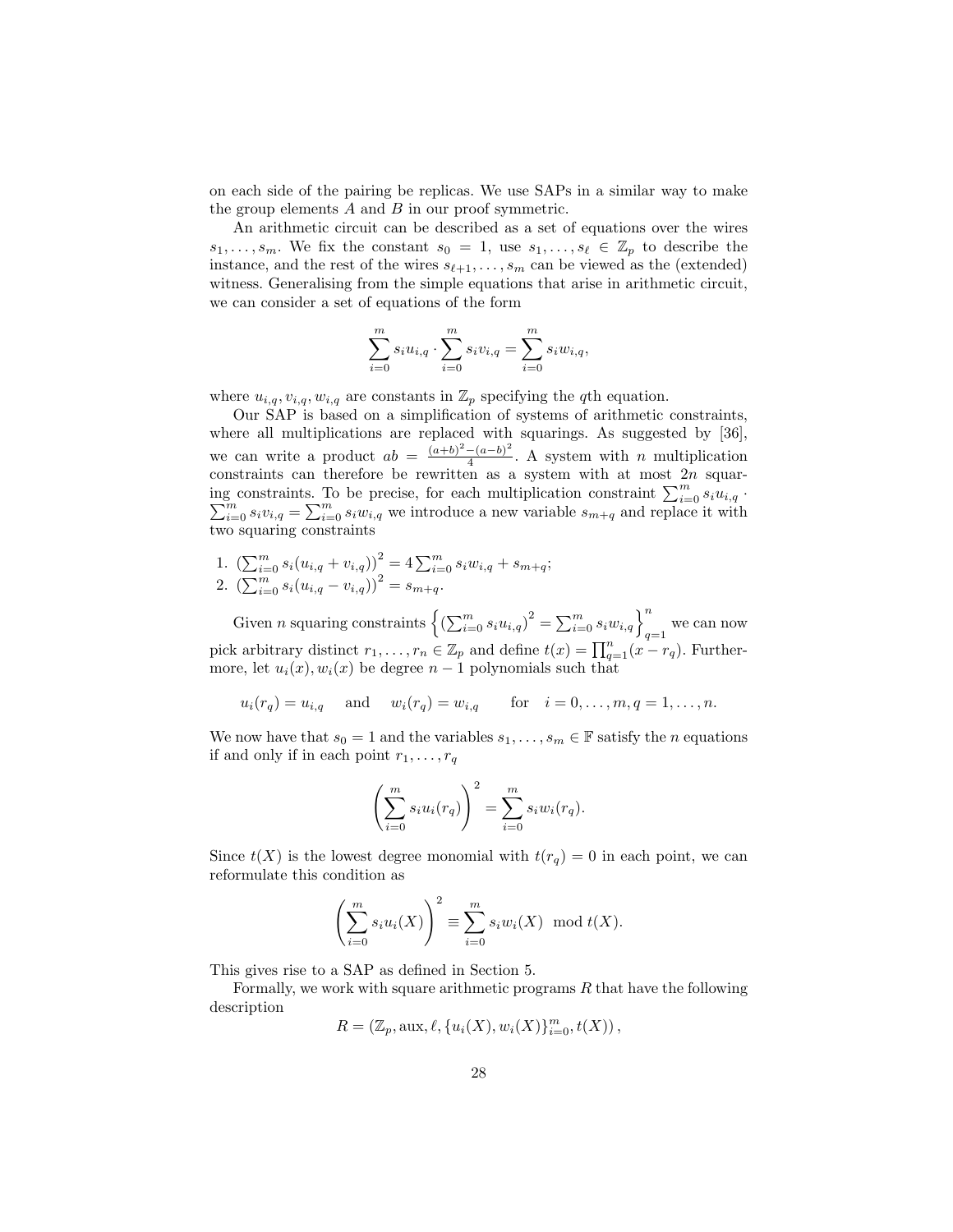where p is a prime, aux is some auxiliary information,  $1 \leq \ell \leq m$ ,  $u_i(X), w_i(X), t(X) \in \mathbb{Z}_p[X]$  and  $u_i(X), w_i(X)$  have strictly lower degree than n, the degree of  $t(X)$ . A square arithmetic program with such a description defines the following binary relation, where we define  $s_0 = 1$ ,

$$
R = \left\{ (\phi, w) \middle| \begin{aligned} \phi &= (s_1, \dots, s_\ell) \in \mathbb{Z}_p^\ell \\ w &= (s_{\ell+1}, \dots, s_m) \in \mathbb{Z}_p^{m-\ell} \\ \left(\sum_{i=0}^m s_i u_i(X)\right)^2 &\equiv \sum_{i=0}^m s_i w_i(X) \mod t(X) \end{aligned} \right\}.
$$

We say  $R$  is a square arithmetic program generator if it generates relations of the form given above with  $p > 2^{\lambda - 1}$ .

Relations can arise in many different ways in practice. It may be that the relationship generator is deterministic or it may be that it is randomized. It may be that first the prime  $p$  is generated and then the rest of the relation is built on top of the  $\mathbb{Z}_p$ . Or it may be that the polynomials are specified first and then a random field  $\mathbb{Z}_p$  is chosen. To get maximal flexibility we have chosen our definitions to be agnostic with respect to the exact way the field and the relation is generated, the different options can all be modelled by appropriate choices of relation generators.

In our pairing-based NIZK arguments the auxiliary information aux specifies a bilinear group. It may seem a bit surprising to make the choice of bilinear group part of the relation generator but this provides a better model of settings where the relation is built on top of an already existing bilinear group. Again, there is no loss of generality in this choice, one can think of a traditional setting where the relation is chosen first and then the bilinear group is chosen at random as the special case where the relation generator works in two steps, first choosing the relation and then picking a random bilinear group. Of course letting the relation generator pick the bilinear group is another good reason that we need to assume it is benign; an appropriate choice of bilinear group is essential for security.

We use in the security proofs that the polynomials  $u_0(X), \ldots, u_\ell(X)$  are linearly independent from each other and linearly independent from  $u_{\ell+1}(X), \ldots, u_m(X)$ . When constructing the square arithmetic program from squaring constraints, we can achieve this by introducing the constraint  $s_i \cdot 1 = s_i$  for any  $u_i(X)$  that is not already linearly independent. This makes  $u_i(X)$  linearly independent from all the other  $u_i(X)$  since  $u_i(r_{m+i}) = 1$ , while  $u_i(r_{m+i}) = 0$  for all  $j \neq i$ .

Finally, we note that given the square arithmetic program defining  $R'$ , we can formulate the square arithmetic program defining

$$
R = \{((h, \phi), \mathbf{w}): \quad h \in \{0, 1\}^\lambda \land (\phi, \mathbf{w}) \in R'\}
$$

by introducing another new variable h and adding the constraint that  $h \cdot 1 = h$ . This means that from a simulation-extractable NIZK for relation R, we can build a simulation extractable signature of knowledge as in Section 3.

# Acknowledgments

We thank Vasilios Mavroudis and Markulf Kohlweiss for helpful discussions.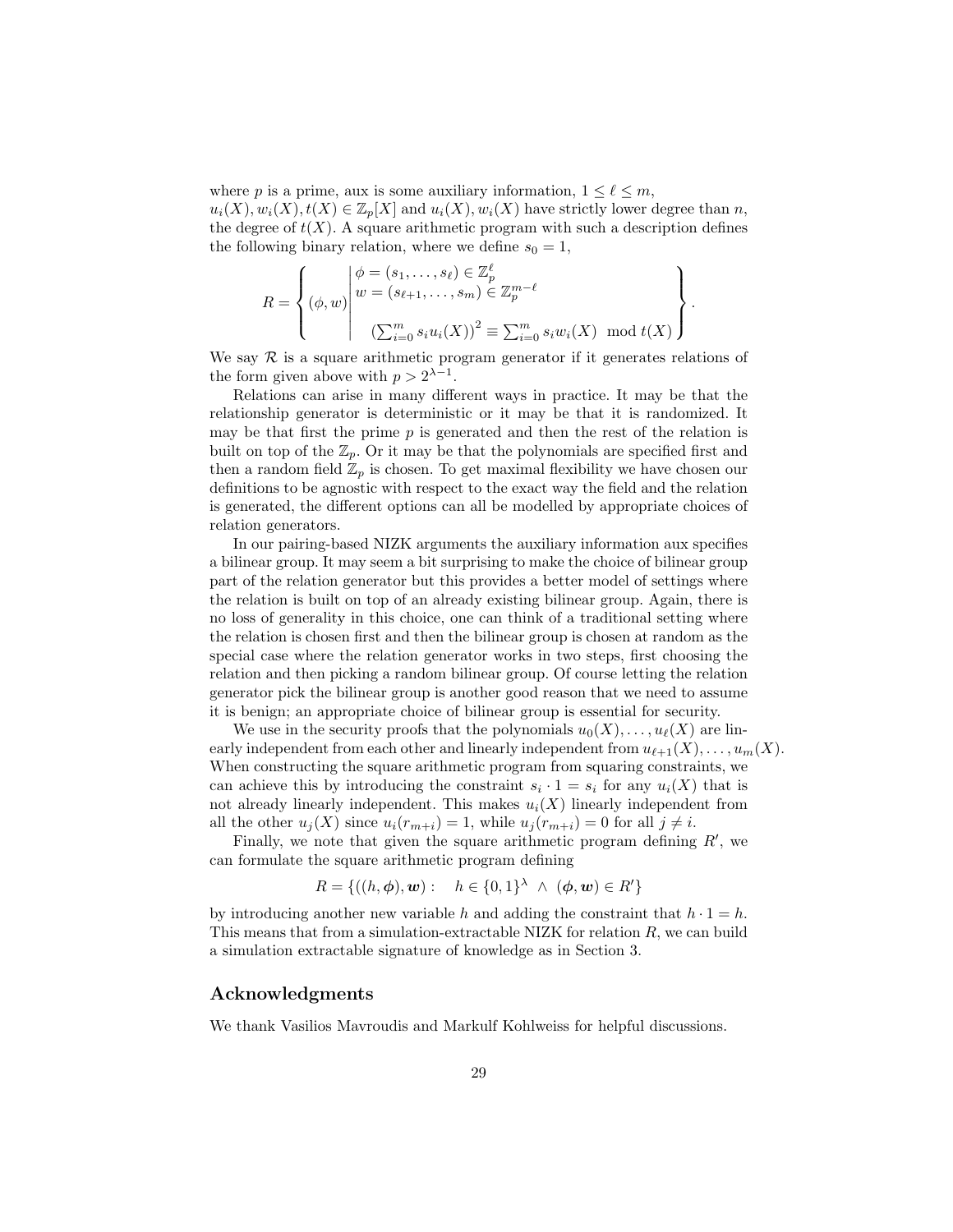# References

- 1. M. Abe and S. Fehr. Perfect nizk with adaptive soundness. In Theory of Cryptography Conference, pages 118–136. Springer, 2007.
- 2. M. B. BDMP, A. De Santis, S. Micali, and G. Persiano. Non-interactive zeroknowledge proof systems. SIAM Journal on Computing, 20(6):1084–1118, 1991.
- 3. M. Bellare and G. Fuchsbauer. Policy-based signatures. In International Workshop on Public Key Cryptography, pages 520–537. Springer, 2014.
- 4. E. Ben-Sasson, A. Chiesa, E. Tromer, and M. Virza. Scalable zero knowledge via cycles of elliptic curves. In International Cryptology Conference, pages 276–294. Springer, 2014.
- 5. F. Benhamouda, J. Camenisch, S. Krenn, V. Lyubashevsky, and G. Neven. Better zero-knowledge proofs for lattice encryption and their application to group signatures. In International Conference on the Theory and Application of Cryptology and Information Security, pages 551–572. Springer, 2014.
- 6. D. Bernhard, G. Fuchsbauer, and E. Ghadafi. Efficient signatures of knowledge and daa in the standard model. In International Conference on Applied Cryptography and Network Security, pages 518–533. Springer, 2013.
- 7. D. Bernhard, G. Fuchsbauer, E. Ghadafi, N. P. Smart, and B. Warinschi. Anonymous attestation with user-controlled linkability. International Journal of Information Security, 12(3):219–249, 2013.
- 8. N. Bitansky, R. Canetti, A. Chiesa, and E. Tromer. Recursive composition and bootstrapping for snarks and proof-carrying data. In Proceedings of the forty-fifth annual ACM symposium on Theory of computing, pages 111–120. ACM, 2013.
- 9. N. Bitansky, R. Canetti, O. Paneth, and A. Rosen. Indistinguishability obfuscation vs. auxiliary-input extractable functions: One must fall. IACR Cryptology ePrint Archive, 2013:641, 2013.
- 10. N. Bitansky, R. Canetti, O. Paneth, and A. Rosen. On the existence of extractable one-way functions. SIAM Journal on Computing, 45(5):1910–1952, 2016.
- 11. N. Bitansky, A. Chiesa, Y. Ishai, O. Paneth, and R. Ostrovsky. Succinct noninteractive arguments via linear interactive proofs. In Theory of Cryptography, pages 315–333. Springer, 2013.
- 12. M. Blum, P. Feldman, and S. Micali. Non-interactive zero-knowledge and its applications. In Proceedings of the twentieth annual ACM symposium on Theory of computing, pages 103–112. ACM, 1988.
- 13. D. Boneh, X. Boyen, and E.-J. Goh. Hierarchical identity based encryption with constant size ciphertext. In Annual International Conference on the Theory and Applications of Cryptographic Techniques, pages 440–456. Springer, 2005.
- 14. E. Boyle and R. Pass. Limits of extractability assumptions with distributional auxiliary input. In International Conference on the Theory and Application of Cryptology and Information Security, pages 236–261. Springer, 2014.
- 15. E. Brickell, L. Chen, and J. Li. A new direct anonymous attestation scheme from bilinear maps. In International Conference on Trusted Computing, pages 166–178. Springer, 2008.
- 16. J. Camenisch and M. Stadler. Efficient group signature schemes for large groups. In CRYPTO, volume 1294 of Lecture Notes in Computer Science, pages 410–424, 1997.
- 17. M. Chase and A. Lysyanskaya. On signatures of knowledge. In Advances in Cryptology - CRYPTO 2006, 26th Annual International Cryptology Conference, Santa Barbara, California, USA, August 20-24, 2006, Proceedings, pages 78–96, 2006.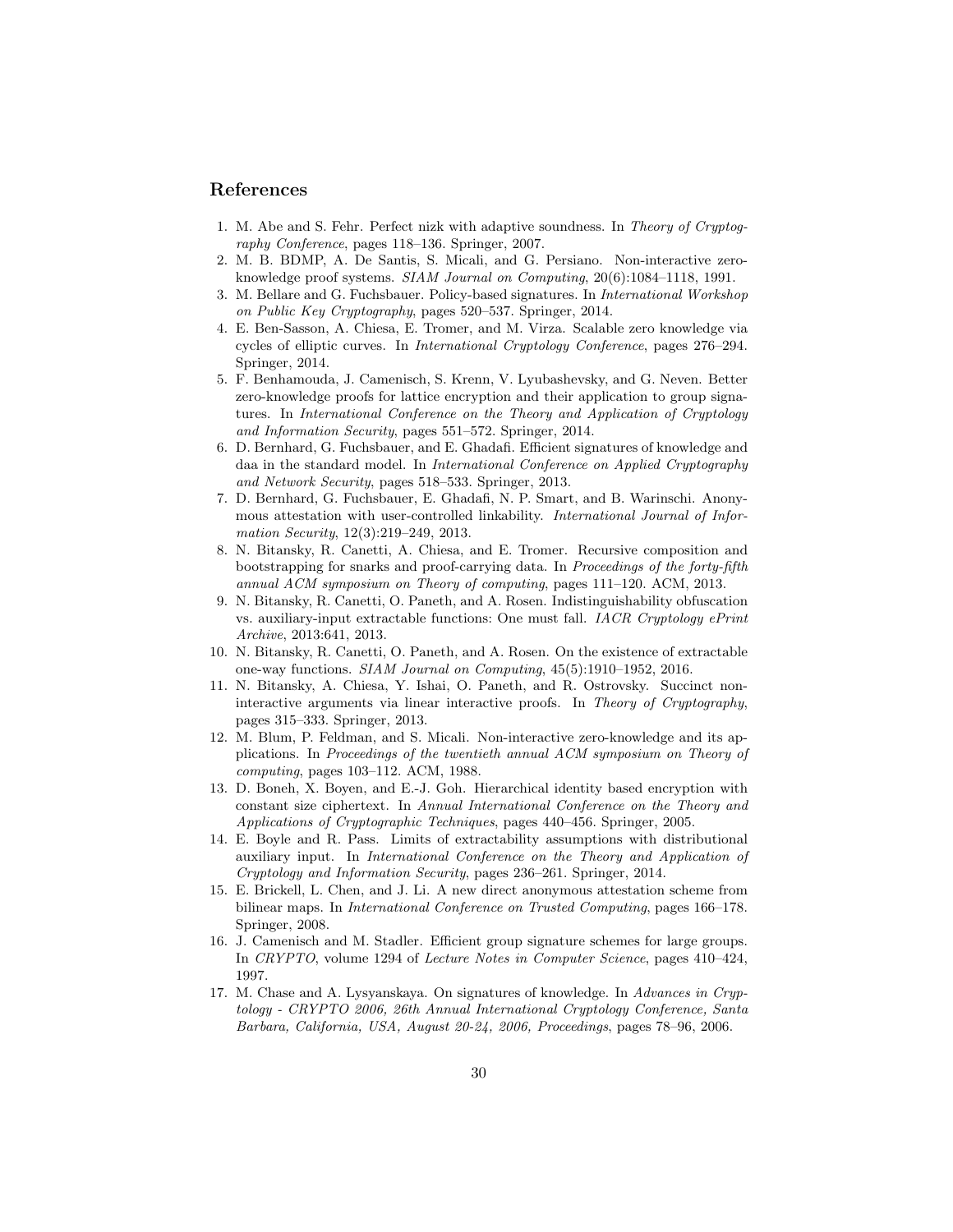- 18. I. Damgård. Non-interactive circuit based proofs and non-interactive perfect zeroknowledge with preprocessing. In Workshop on the Theory and Application of of Cryptographic Techniques, pages 341–355. Springer, 1992.
- 19. G. Danezis, C. Fournet, J. Groth, and M. Kohlweiss. Square span programs with applications to succinct nizk arguments. In International Conference on the Theory and Application of Cryptology and Information Security, pages 532–550. Springer, 2014.
- 20. A. De Santis, G. Di Crescenzo, and G. Persiano. Necessary and sufficient assumptions for non-interactive zero-knowledge proofs of knowledge for all np relations. In International Colloquium on Automata, Languages, and Programming, pages 451–462. Springer, 2000.
- 21. A. De Santis and G. Persiano. Zero-knowledge proofs of knowledge without interaction. In Foundations of Computer Science, 1992. Proceedings., 33rd Annual Symposium on, pages 427–436. IEEE, 1992.
- 22. D. Derler and D. Slamanig. Fully-anonymous short dynamic group signatures without encryption. IACR Cryptology ePrint Archive, 2016:154, 2016.
- 23. A. Escala, G. Herold, E. Kiltz, C. Rafols, and J. Villar. An algebraic framework for diffie–hellman assumptions. Journal of Cryptology, 30(1):242–288, 2017.
- 24. S. Faust, M. Kohlweiss, G. A. Marson, and D. Venturi. On the non-malleability of the fiat-shamir transform. In International Conference on Cryptology in India, pages 60–79. Springer, 2012.
- 25. U. Feige, D. Lapidot, and A. Shamir. Multiple noninteractive zero knowledge proofs under general assumptions. SIAM Journal on Computing, 29(1):1–28, 1999.
- 26. D.-G. Feng, J. Xu, and X.-F. Chen. An efficient direct anonymous attestation scheme with forward security. WSEAS TRANSACTIONS on COMMUNICA-TIONS, 8(10):1076–1085, 2009.
- 27. M. Fischlin and C. Onete. Relaxed security notions for signatures of knowledge. In Applied Cryptography and Network Security - 9th International Conference, ACNS 2011, Nerja, Spain, June 7-10, 2011. Proceedings, pages 309–326, 2011.
- 28. S. D. Galbraith, K. G. Paterson, and N. P. Smart. Pairings for cryptographers. Discrete Applied Mathematics, 156(16):3113–3121, 2008.
- 29. H. Ge and S. R. Tate. A direct anonymous attestation scheme for embedded devices. In International Workshop on Public Key Cryptography, pages 16–30. Springer, 2007.
- 30. R. Gennaro, C. Gentry, B. Parno, and M. Raykova. Quadratic span programs and succinct nizks without pcps. In Annual International Conference on the Theory and Applications of Cryptographic Techniques, pages 626–645. Springer, 2013.
- 31. C. Gentry, J. Groth, Y. Ishai, C. Peikert, A. Sahai, and A. D. Smith. Using fully homomorphic hybrid encryption to minimize non-interative zero-knowledge proofs. J. Cryptology, 28(4):820–843, 2015.
- 32. C. Gentry and D. Wichs. Separating succinct non-interactive arguments from all falsifiable assumptions. In Proceedings of the forty-third annual ACM symposium on Theory of computing, pages 99–108. ACM, 2011.
- 33. E. Ghadafi and J. Groth. Towards a classification of non-interactive computational assumptions in cyclic groups. Cryptology ePrint Archive, Report 2017/343, 2017.
- 34. J. Groth. Simulation-sound nizk proofs for a practical language and constant size group signatures. In International Conference on the Theory and Application of Cryptology and Information Security, pages 444–459. Springer, 2006.
- 35. J. Groth. Short non-interactive zero-knowledge proofs. In International Conference on the Theory and Application of Cryptology and Information Security, pages 341– 358. Springer, 2010.